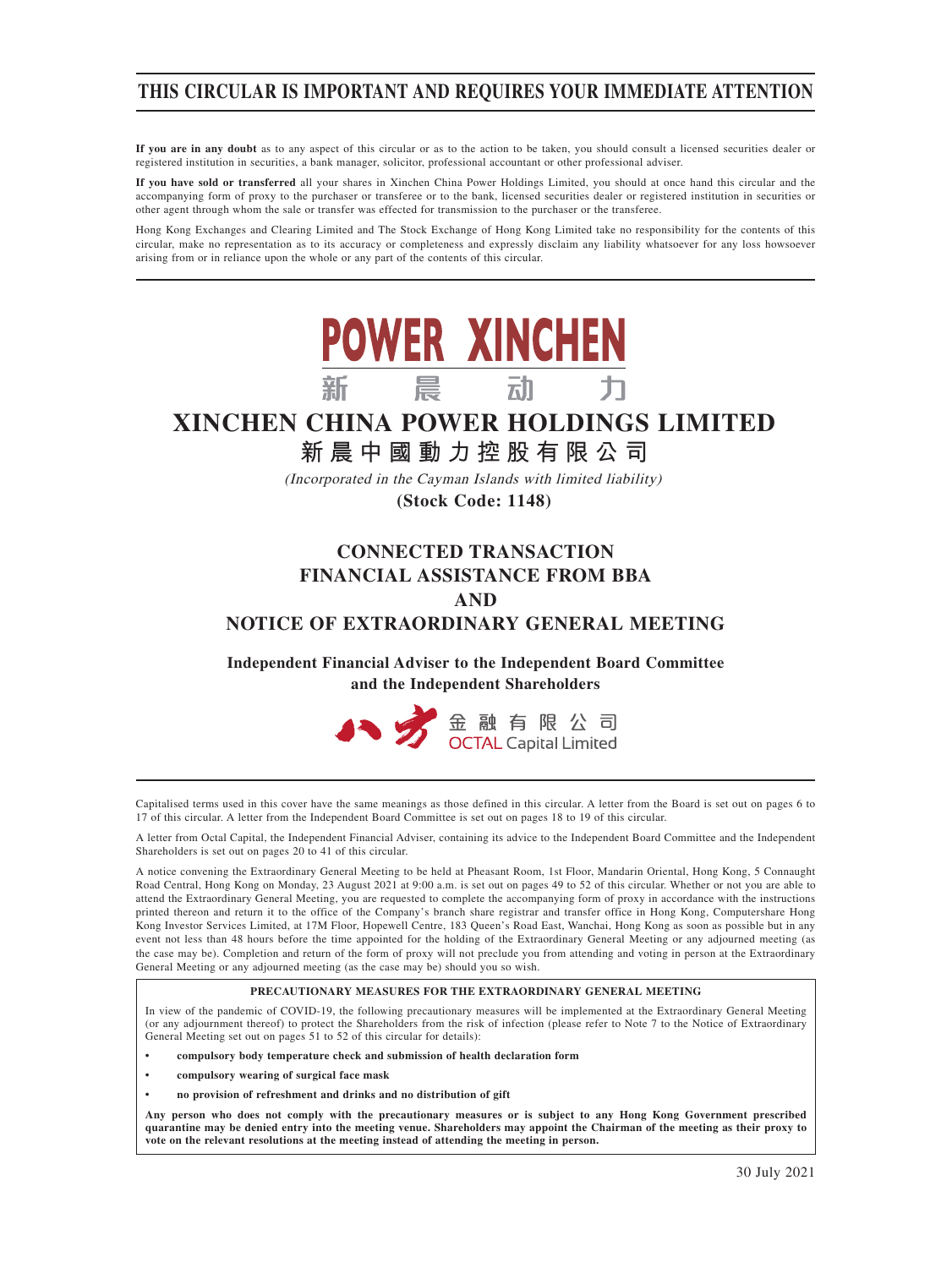## **CONTENTS**

## Page

|                                               | $\mathbf{1}$ |
|-----------------------------------------------|--------------|
|                                               | 6            |
|                                               | 18           |
| Letter from the Independent Financial Adviser | 20           |
|                                               | 42           |
|                                               | 49           |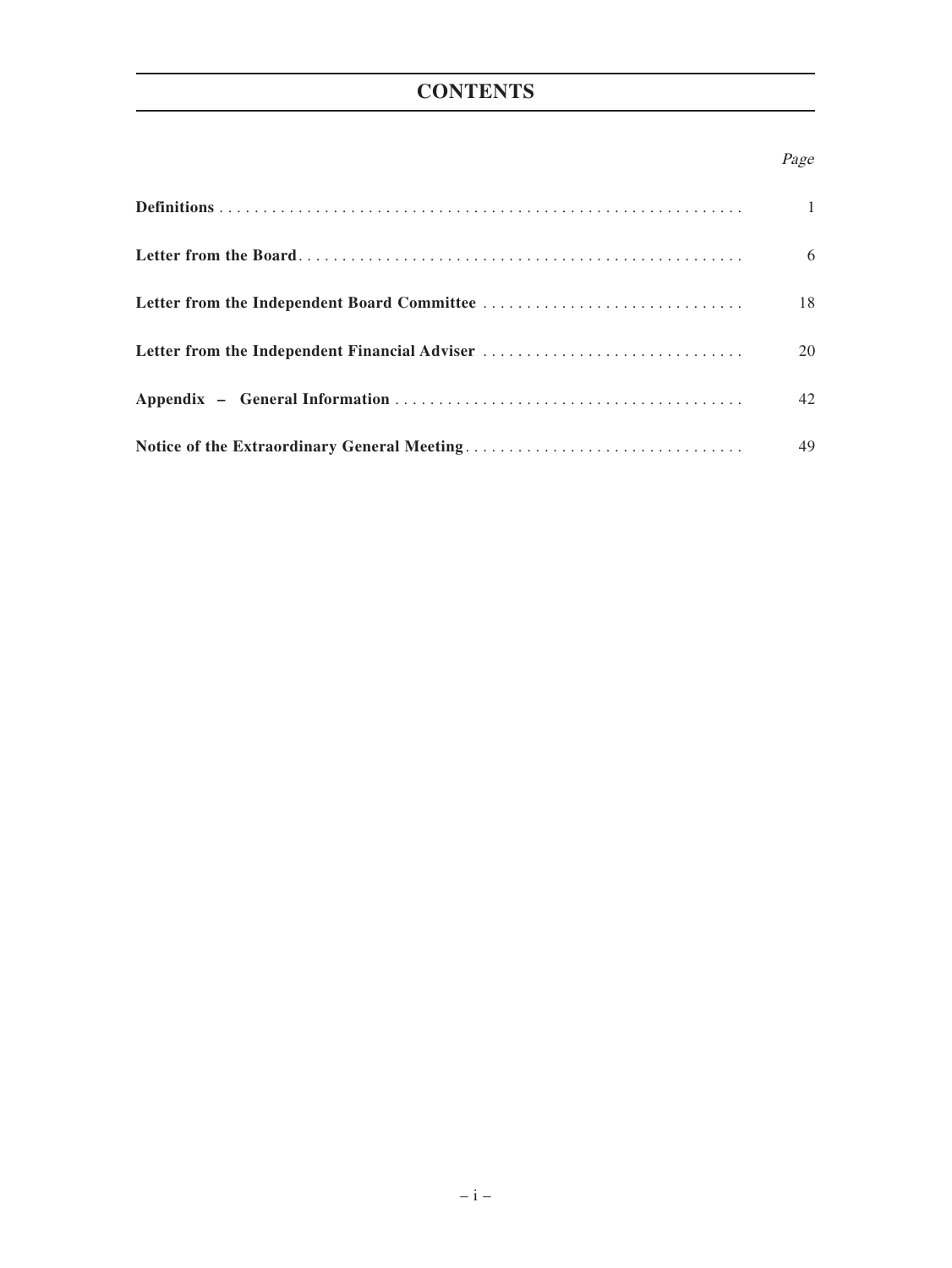| context requires otherwise: |                                                                                                                                                                                                                                                                                                                                    |
|-----------------------------|------------------------------------------------------------------------------------------------------------------------------------------------------------------------------------------------------------------------------------------------------------------------------------------------------------------------------------|
| "associate(s)"              | has the meaning ascribed thereto in the Listing<br>Rules;                                                                                                                                                                                                                                                                          |
| "BBA"                       | BMW Brilliance Automotive Ltd.* (華晨寶馬汽<br>車有限公司), a sino-foreign equity joint venture<br>company incorporated in the PRC which is owned<br>as to 50% by Shenyang Jinbei Automotive Industry<br>Holdings Co., Ltd.* (瀋陽金杯汽車工業控股有<br>限公司) (an indirect wholly-owned subsidiary of<br>Brilliance China) and 50% by BMW Holdings B.V.; |
| "BMW AG"                    | Bayerische Motoren Werke Aktiengesellschaft;                                                                                                                                                                                                                                                                                       |
| "Board"                     | the board of Directors;                                                                                                                                                                                                                                                                                                            |
| "Borrowers"                 | collectively, Mianyang Xinchen, Mianyang Xinchen<br>(Shenyang Branch) and Shenyang Xinchen;                                                                                                                                                                                                                                        |
| "Brilliance China"          | Brilliance China Automotive Holdings Limited<br>(華晨中國汽車控股有限公司*), a company<br>incorporated in Bermuda, whose shares are listed<br>on the Main Board of the Stock Exchange, and a<br>controlling shareholder of the Company;                                                                                                        |
| "Company"                   | Xinchen China Power Holdings Limited (新晨中<br>國動力控股有限公司), an exempted company<br>incorporated in the Cayman Islands with limited<br>liability, whose shares are listed on the Main Board<br>of the Stock Exchange;                                                                                                                  |
| "connected person(s)"       | has the meaning ascribed to it in the Listing Rules;                                                                                                                                                                                                                                                                               |

In this circular, the following expressions shall have the meanings set out below unless the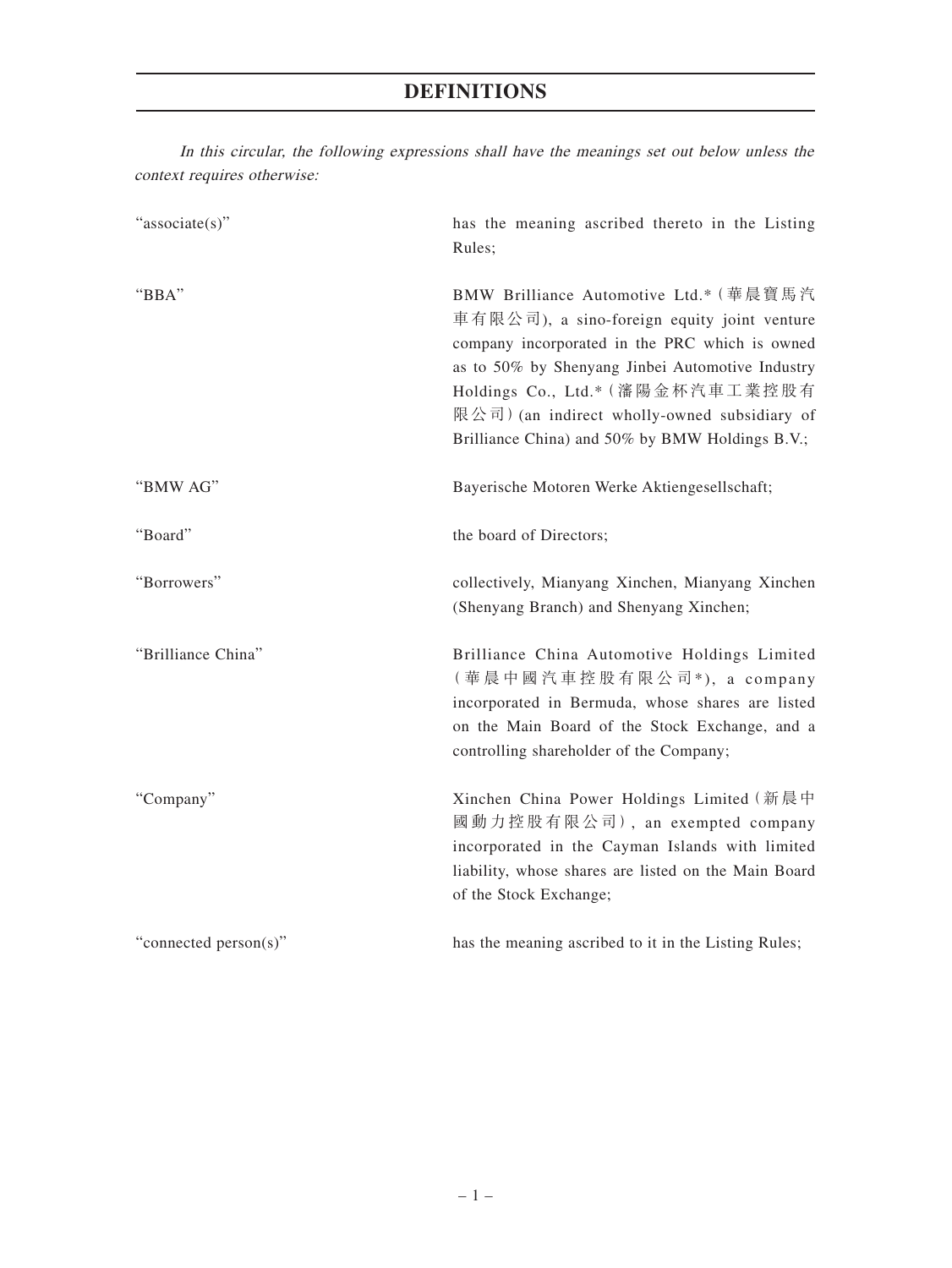| "Connecting Rods Contractual<br>Documents" | the contractual documents in relation to the<br>supply of "B48 Extra 30u Conrod" connecting<br>rods by Mianyang Xinchen (Shenyang Branch)<br>to BBA (including without limitation the BMW<br>Group International Terms and Conditions for the<br>Purchase of Production Materials and Automotive<br>Components, Framework Agreement for Supply<br>to BMW Brilliance Automotive Ltd., Warranty<br>Agreement and Series Orders) executed by Mianyang<br>Xinchen (Shenyang Branch) and BBA dated 4<br>August 2014; |
|--------------------------------------------|-----------------------------------------------------------------------------------------------------------------------------------------------------------------------------------------------------------------------------------------------------------------------------------------------------------------------------------------------------------------------------------------------------------------------------------------------------------------------------------------------------------------|
| "controlling shareholder(s)"               | has the meaning ascribed thereto in the Listing<br>Rules;                                                                                                                                                                                                                                                                                                                                                                                                                                                       |
| " $Directory$ "                            | the director(s) of the Company;                                                                                                                                                                                                                                                                                                                                                                                                                                                                                 |
| "Extraordinary General Meeting"            | the extraordinary general meeting of the Company<br>to be convened and held at Pheasant Room, 1st<br>Floor, Mandarin Oriental, Hong Kong, 5 Connaught<br>Road Central, Hong Kong on Monday, 23 August<br>2021 at 9:00 a.m. for considering and, if thought<br>fit, approving, among other things, the Support<br>Agreement, the Mortgage Agreements and the<br>transactions contemplated thereunder, or any<br>adjournment thereof;                                                                             |
| "Group"                                    | the Company and its subsidiaries;                                                                                                                                                                                                                                                                                                                                                                                                                                                                               |
| "Hong Kong"                                | the Hong Kong Special Administrative Region of the<br>People's Republic of China;                                                                                                                                                                                                                                                                                                                                                                                                                               |
| "Independent Board Committee"              | the independent committee of the Board, comprising<br>Mr. Chi Guohua, Mr. Wang Jun, Mr. Huang Haibo<br>and Mr. Wang Songlin, all of whom are independent<br>non-executive Directors, formed to advise the<br>Independent Shareholders as to the Support<br>Agreement, the Mortgage Agreements and the<br>transactions contemplated thereunder;                                                                                                                                                                  |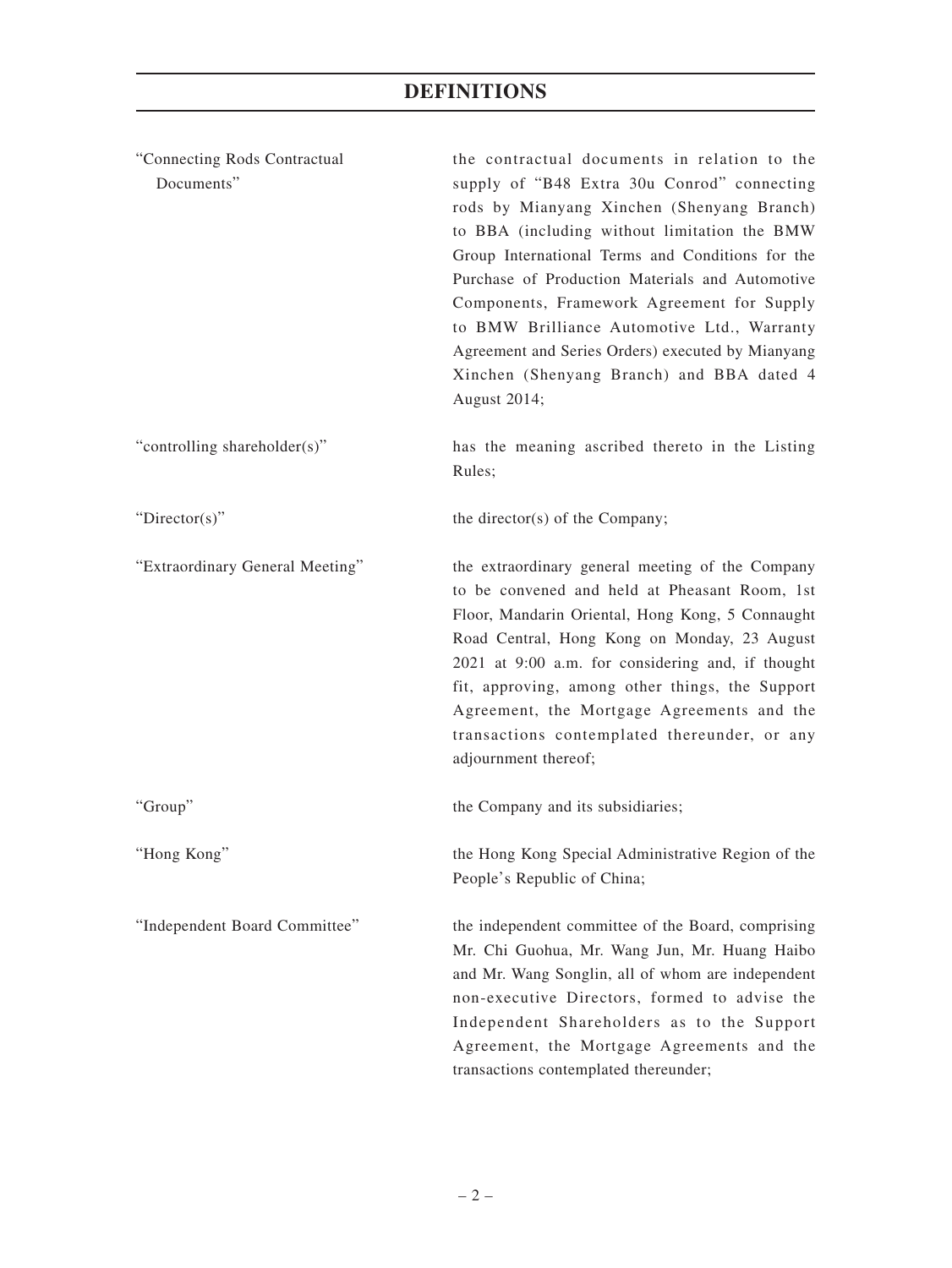| "Independent Financial Adviser" or<br>"Octal Capital" | Octal Capital Limited, a licensed corporation to<br>carry out Type 1 (dealing in securities) and Type 6<br>(advising on corporate finance) regulated activities<br>under the SFO, which has been appointed to<br>advise the Independent Board Committee and the<br>Independent Shareholders in respect of the Support<br>Agreement, the Mortgage Agreements and the<br>transactions contemplated thereunder; |
|-------------------------------------------------------|--------------------------------------------------------------------------------------------------------------------------------------------------------------------------------------------------------------------------------------------------------------------------------------------------------------------------------------------------------------------------------------------------------------|
| "Independent Shareholder(s)"                          | Shareholder(s) other than Brilliance China, Mr. Wu<br>Xiao An and their respective associates;                                                                                                                                                                                                                                                                                                               |
| "Latest Practicable Date"                             | 26 July 2021, being the latest practicable date prior<br>to the publication of this circular for the purpose of<br>ascertaining certain information contained in this<br>circular;                                                                                                                                                                                                                           |
| "Listing Rules"                                       | the Rules Governing the Listing of Securities on the<br>Stock Exchange;                                                                                                                                                                                                                                                                                                                                      |
| "Loan"                                                | the secured interest-bearing loan in the principal<br>amount of RMB500 million to be advanced by BBA<br>to the Borrowers;                                                                                                                                                                                                                                                                                    |
| "Mianyang Xinchen"                                    | Mianyang Xinchen Engine Co., Ltd.* (綿陽新晨<br>動力機械有限公司) (including its branches), a<br>company incorporated in the PRC and a wholly-<br>owned subsidiary of the Company;                                                                                                                                                                                                                                       |
| "Mianyang Xinchen<br>(Shenyang Branch)"               | Mianyang Xinchen Engine Co., Ltd. Shenyang<br>Branch*(綿陽新晨動力機械有限公司瀋陽分公<br>司), the branch company of Mianyang Xinchen<br>established in Shenyang, Liaoning, the PRC;                                                                                                                                                                                                                                          |
| "Mortgage Agreements"                                 | a set of four mortgage agreements (抵押合同) to<br>be entered into between the Borrowers with BBA,<br>pursuant to which mortgages over the Mortgaged<br>Assets will be created in favour of BBA as security<br>for, among others, the Loan;                                                                                                                                                                      |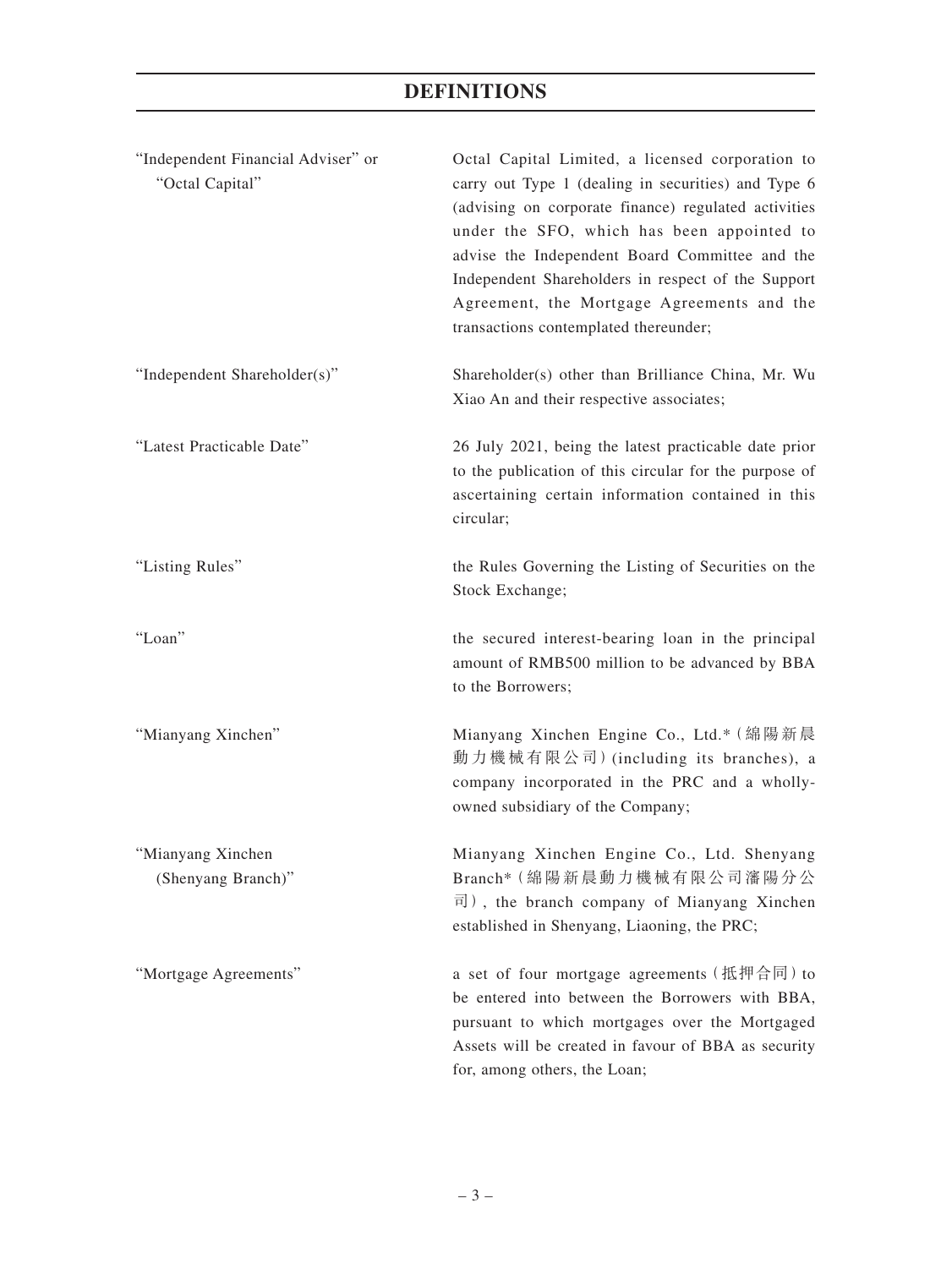| "Mortgaged Assets"                              | the production facilities owned by the Borrowers<br>relating to the production of crankshaft and<br>connecting rod and the land use right and property<br>ownership of buildings owned by Shenyang<br>Xinchen relating to the production of crankshaft and<br>connecting rod;                                                                                                                                                        |
|-------------------------------------------------|--------------------------------------------------------------------------------------------------------------------------------------------------------------------------------------------------------------------------------------------------------------------------------------------------------------------------------------------------------------------------------------------------------------------------------------|
| "Mortgaged Assets Public Listing<br>Process"    | the process for the proposed sale of the Mortgaged<br>Assets via asset and equity exchange by public<br>information disclosure;                                                                                                                                                                                                                                                                                                      |
| "MOU"                                           | the memorandum of understanding for asset purchase<br>(資產購買諒解備忘錄) dated 11 May 2021 between<br>BBA and the Borrowers;                                                                                                                                                                                                                                                                                                                |
| "Potential Disposal"                            | the potential disposal by the Borrowers of the<br>Mortgaged Assets;                                                                                                                                                                                                                                                                                                                                                                  |
| "PRC"                                           | the People's Republic of China, which for the<br>purpose of this circular only, excludes Hong Kong,<br>the Macau Special Administrative Region of the<br>People's Republic of China and Taiwan;                                                                                                                                                                                                                                      |
| "Purchase Agreement on Finished<br>Crankshafts" | the purchase agreement for finished crankshafts<br>entered into between BBA and Mianyang Xinchen on<br>21 January 2015, pursuant to which BBA has agreed<br>to purchase and Mianyang Xinchen has agreed to<br>sell finished crankshafts which are to be produced by<br>using the Mortgaged Assets and for the sole purpose<br>of supplying to BBA for its assembly of N20 engines<br>and Bx8 engines, as extended from time to time; |
| "SFO"                                           | the Securities and Futures Ordinance (Chapter 571 of<br>the Laws of Hong Kong);                                                                                                                                                                                                                                                                                                                                                      |
| "Share $(s)$ "                                  | ordinary share(s) in the Company with a nominal<br>value of HK\$0.01 each;                                                                                                                                                                                                                                                                                                                                                           |
| "Shareholder(s)"                                | $holder(s)$ of Share $(s)$ ;                                                                                                                                                                                                                                                                                                                                                                                                         |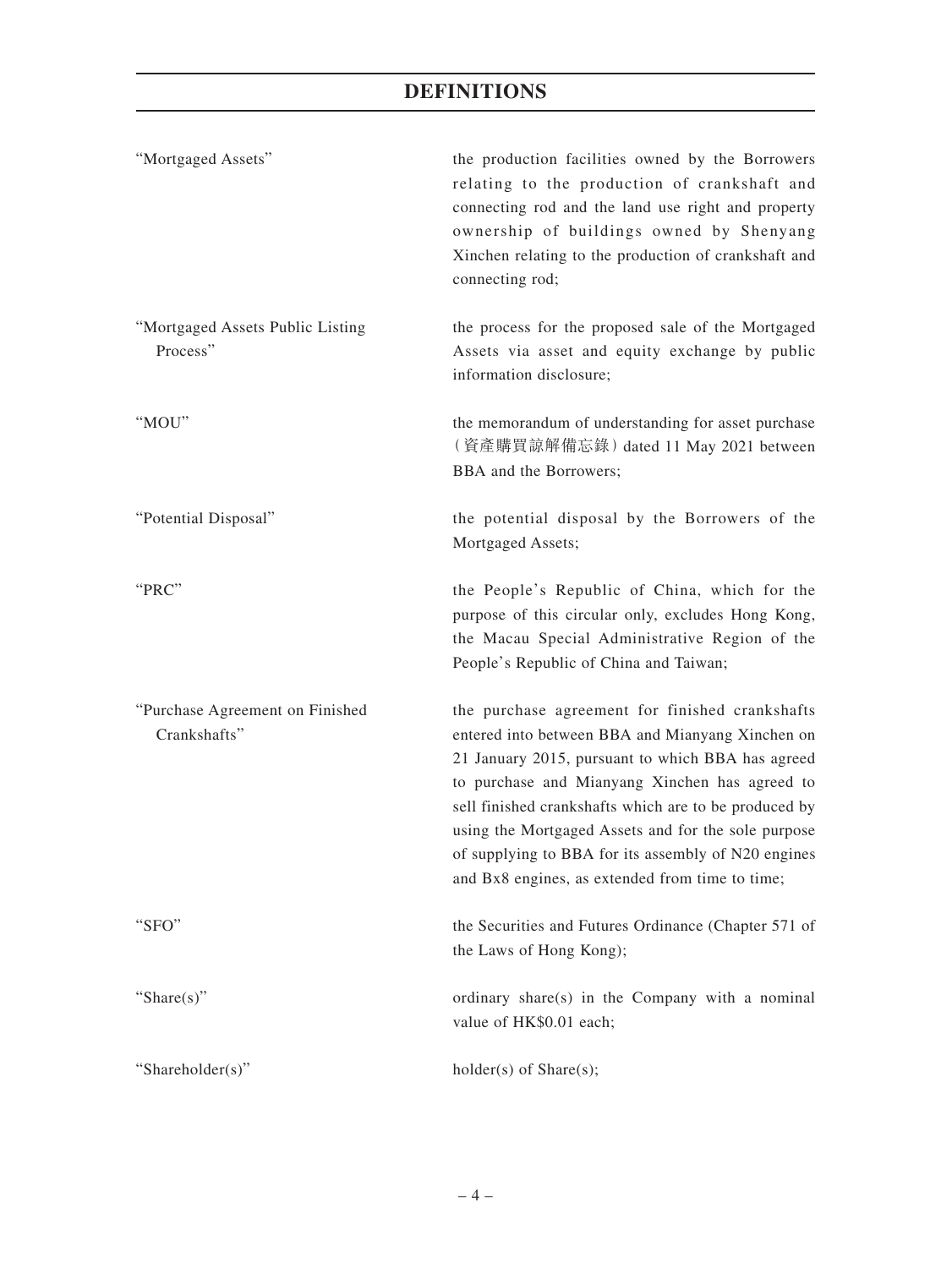| "Shenyang Xinchen"  | Xinchen Engine (Shenyang) Co., Limited* (新晨動<br>力機械 (瀋陽)有限公司), a company incorporated<br>in the PRC and a wholly-owned subsidiary of the<br>Company;                                                                                                                                                               |
|---------------------|--------------------------------------------------------------------------------------------------------------------------------------------------------------------------------------------------------------------------------------------------------------------------------------------------------------------|
| "Stock Exchange"    | The Stock Exchange of Hong Kong Limited;                                                                                                                                                                                                                                                                           |
| "Support Agreement" | the support agreement $(\nabla \ddot{\bm{\pi}})$ $\ddot{\bm{\pi}}$ $\ddot{\bm{\pi}}$ $\ddot{\bm{\pi}}$ $\ddot{\bm{\pi}}$ $\ddot{\bm{\pi}}$ $\ddot{\bm{\pi}}$ $\ddot{\bm{\pi}}$<br>May 2021 between BBA and the Borrowers, as<br>supplemented and revised by a supplemental<br>agreement thereto dated 2 July 2021; |
| "HK\$"              | Hong Kong dollar(s), the lawful currency of Hong<br>Kong;                                                                                                                                                                                                                                                          |
| "RMB"               | Renminbi, the lawful currency of the PRC; and                                                                                                                                                                                                                                                                      |
| $``q_0"$            | per cent.                                                                                                                                                                                                                                                                                                          |

\* for identification purposes only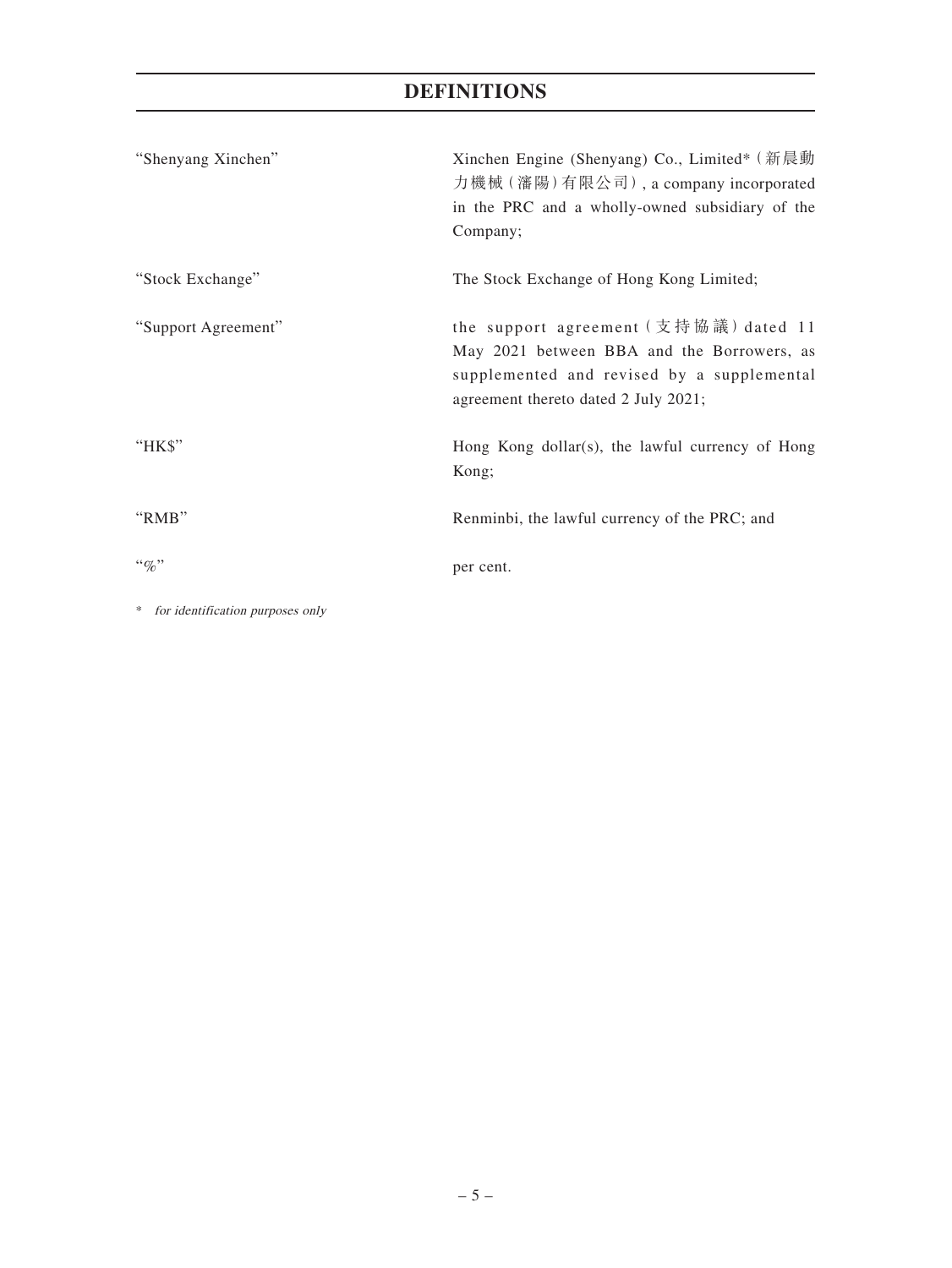

# **XINCHEN CHINA POWER HOLDINGS LIMITED**

**新晨中國動力控股有限公 司** (Incorporated in the Cayman Islands with limited liability)

**(Stock Code: 1148)**

Executive Directors: Mr. Wu Xiao An (also known as Mr. Ng Siu On) (Chairman) Mr. Wang Yunxian (Chief Executive Officer)

Non-executive Directors: Ms. Ma Nina Mr. Yang Ming

Independent Non-executive Directors: Mr. Chi Guohua Mr. Wang Jun Mr. Huang Haibo Mr. Wang Songlin

Registered office Windward 3 Regatta Office Park PO Box 1350 Grand Cayman KY1-1108 Cayman Islands

Head office and principal place of business: Suites 1602-05 Chater House 8 Connaught Road Central Hong Kong

30 July 2021

To all Shareholders

Dear Sir/Madam,

## **CONNECTED TRANSACTION FINANCIAL ASSISTANCE FROM BBA**

#### **INTRODUCTION**

Reference is made to the announcement of the Company dated 11 May 2021 in relation to, among others, the Support Agreement, the Mortgage Agreements, the MOU and the transactions contemplated thereunder. Reference is also made to the announcement of the Company dated 2 July 2021 in relation to, among others, the change of the proposed use of the proceeds from the Loan.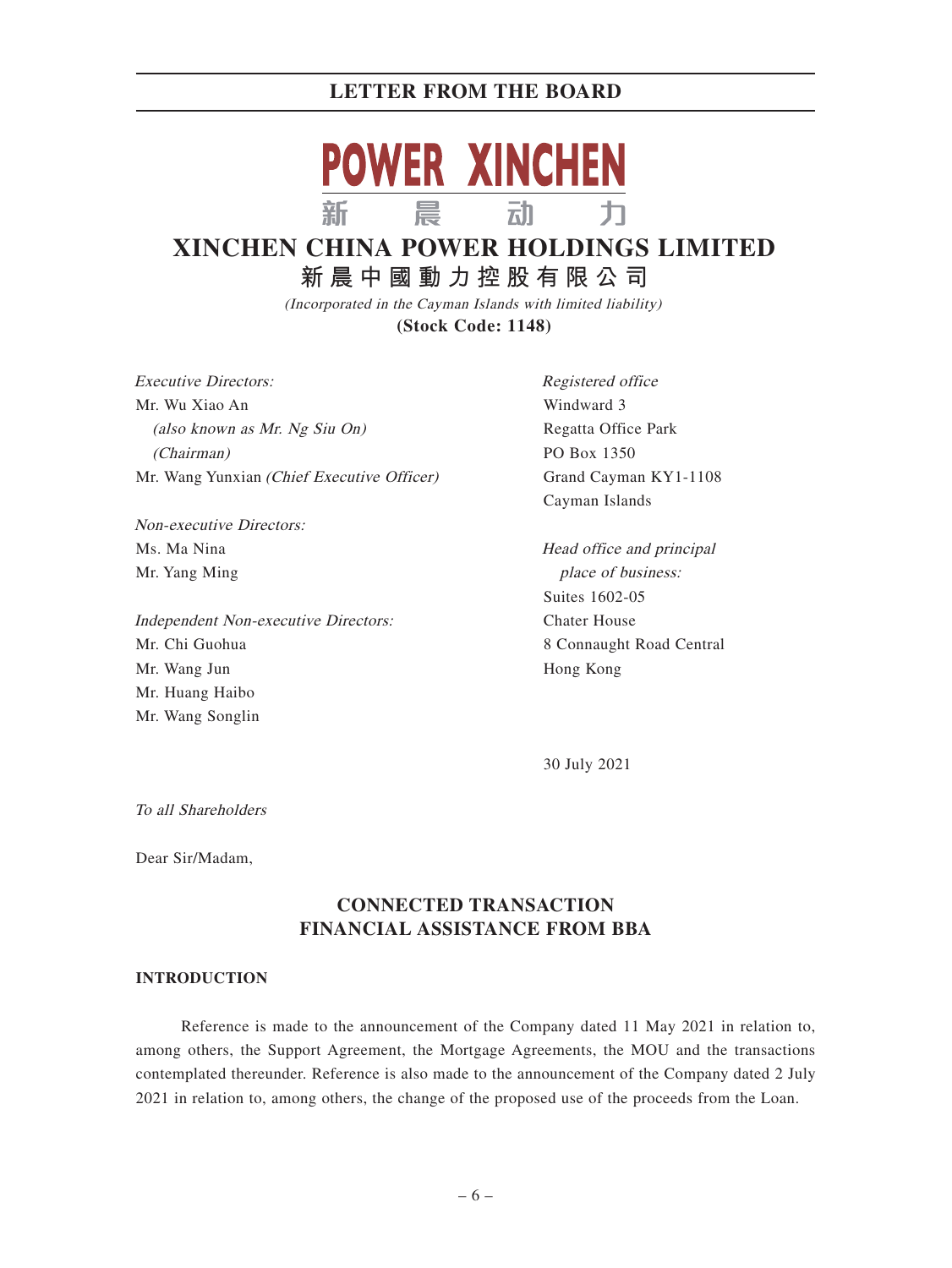The purpose of this circular is to provide you with, among others, (i) details of the Support Agreement, the Mortgage Agreements and the transactions contemplated thereunder; (ii) the letter from the Independent Board Committee setting out its recommendation to the Independent Shareholders in connection with that the Support Agreement, the Mortgage Agreements and the transactions contemplated thereunder; (iii) the letter from the Independent Financial Adviser containing its advice to the Independent Board Committee and the Independent Shareholders in connection with the Support Agreement, the Mortgage Agreements and the transactions contemplated thereunder; and (iv) a notice of the Extraordinary General Meeting.

#### **SUPPORT AGREEMENT**

The principal terms of the Support Agreement are set out below:

| Date:           | 11 May 2021                                                                                                                                                                                                                                                                                                                                                                                                                                                                                                                                                                                                                                                                                                                                                                                                                                                                                                                                |
|-----------------|--------------------------------------------------------------------------------------------------------------------------------------------------------------------------------------------------------------------------------------------------------------------------------------------------------------------------------------------------------------------------------------------------------------------------------------------------------------------------------------------------------------------------------------------------------------------------------------------------------------------------------------------------------------------------------------------------------------------------------------------------------------------------------------------------------------------------------------------------------------------------------------------------------------------------------------------|
| <b>Parties:</b> | (1)<br>BBA, as lender                                                                                                                                                                                                                                                                                                                                                                                                                                                                                                                                                                                                                                                                                                                                                                                                                                                                                                                      |
|                 | (2)<br>Mianyang Xinchen, Mianyang Xinchen (Shenyang Branch)<br>and Shenyang Xinchen, all of which are wholly-owned<br>subsidiaries of the Company, as joint borrowers                                                                                                                                                                                                                                                                                                                                                                                                                                                                                                                                                                                                                                                                                                                                                                      |
| Subject:        | the Loan in the principal amount of RMB500 million                                                                                                                                                                                                                                                                                                                                                                                                                                                                                                                                                                                                                                                                                                                                                                                                                                                                                         |
| Term:           | The term shall be for a period commencing from the day on<br>which BBA releases the proceeds of the Loan in accordance<br>with the Support Agreement and ending on the day on which the<br>Loan shall be repaid in accordance with the Support Agreement.<br>Notwithstanding any other provisions of the Support Agreement,<br>the repayment date of the Loan shall not exceed 190 business days<br>after execution of the Support Agreement, i.e. the Loan together<br>with interest accrued thereon shall be repaid by the Borrowers to<br>BBA no later than 10 business days from the 180th business day<br>after execution of the Support Agreement. The Company expects<br>that should it become necessary, the Borrowers will negotiate<br>with BBA for an extension of the term of the Loan which, in the<br>Directors' view, is in the interest of both the Group and BBA<br>given their close and long-term working relationship. |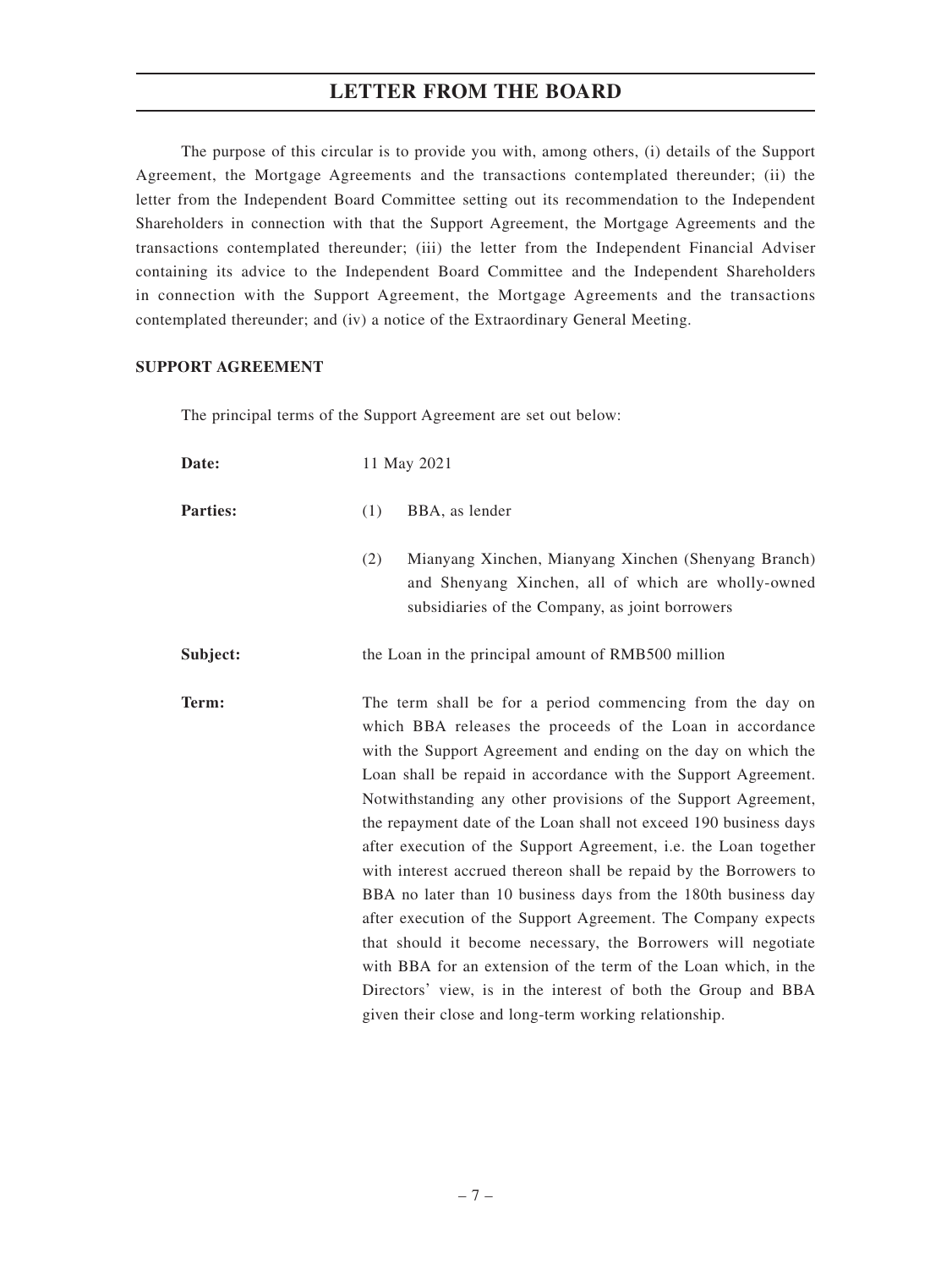| Use:      | As to approximately RMB400 million for repayment of bank         |  |  |  |  |
|-----------|------------------------------------------------------------------|--|--|--|--|
|           | borrowings of the Group as they fall due and as to approximately |  |  |  |  |
|           | RMB100 million as working capital of the Group                   |  |  |  |  |
|           |                                                                  |  |  |  |  |
| Interest: | 4.6% per annum (unless BBA and the Borrowers otherwise agree     |  |  |  |  |
|           | in writing), calculated on the basis of the number of days from  |  |  |  |  |
|           | (and including) the payment date of the Loan to (but excluding)  |  |  |  |  |
|           | the day on which the term of the Loan ends and on a 360-day      |  |  |  |  |
|           | basis, and payable in one lump sum upon the end of the Loan.     |  |  |  |  |

#### **Penalty interest and misuse interest:**

If the Borrowers neither repay the principal amount of the Loan in accordance with the terms of the Support Agreement, nor reach an agreement with BBA on the extension of the term of the Loan, BBA shall have the right to charge penalty interest from the date of overdue on the outstanding principal amount of the Loan based on the penalty interest rate published by the People's Bank of China, which means 30% interest over the ordinary interest rate of 4.6%, until the outstanding principal amount of the Loan and the interest accrued and due are repaid in full. If the Borrowers use the Loan for purposes not provided in the Support Agreement, BBA shall have the right to charge misuse penalty interest of the misused amount based on the misuse penalty interest rate published by the People's Bank of China, which is 50% interest over the ordinary interest rate of 4.6%

#### **Conditions precedent:**

The Loan shall be made subject to satisfaction of the following conditions, unless any of them or any part thereof has been waived by BBA in writing:

- (1) the Borrowers have executed with BBA the Mortgage Agreements as requested by BBA;
- (2) the registration formalities for the mortgages created by the Mortgage Agreements with the competent governmental authorities have been completed and BBA has been registered as the sole mortgagee of the Mortgaged Assets;
- (3) the Borrowers have provided a proposal to BBA regarding the utilisation of the Loan;
- (4) an approval by the board of directors of BBA on the Loan has been obtained;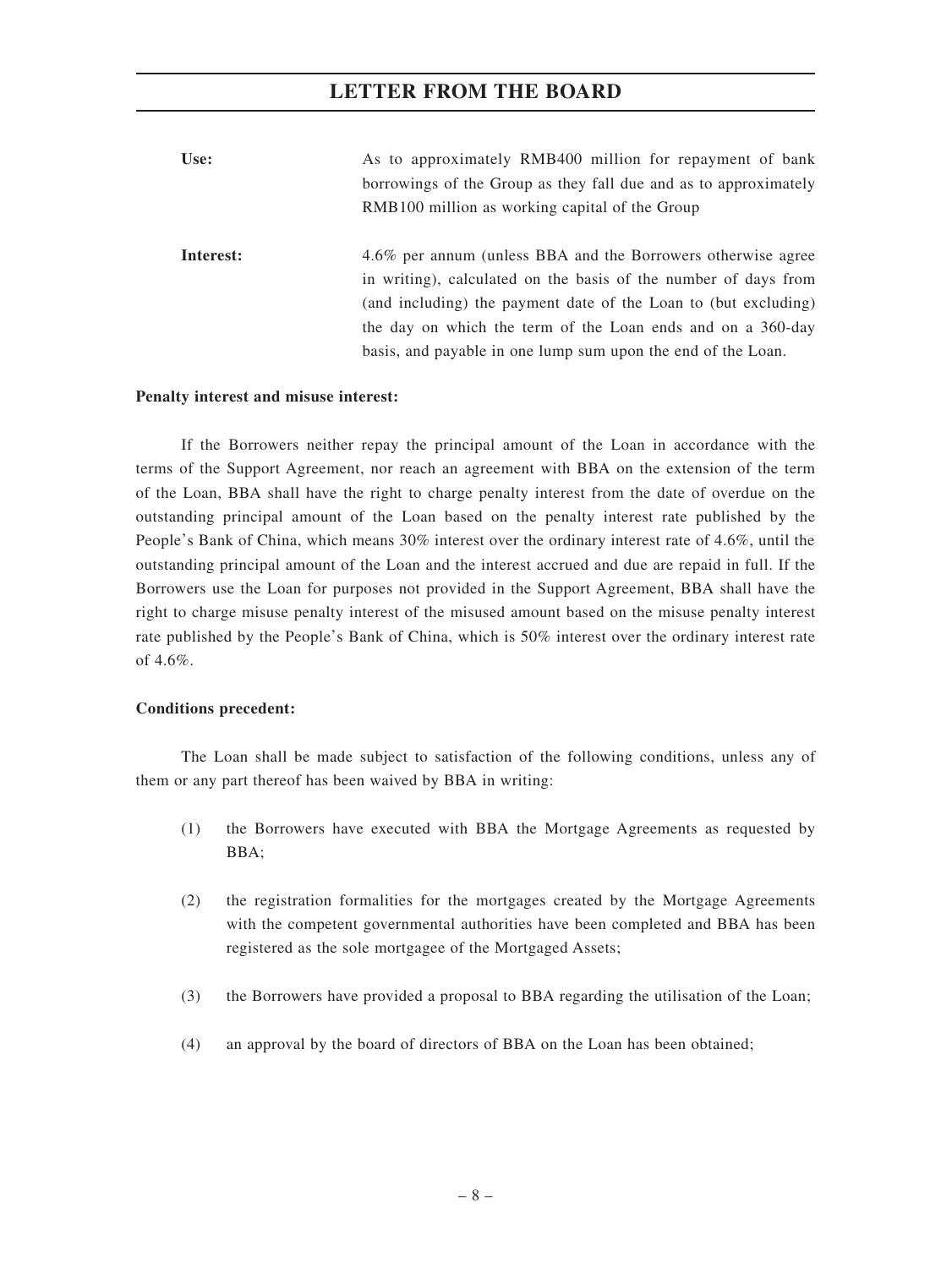- (5) all necessary internal and external consents, licenses, approvals and waivers in connection with the execution of the Support Agreement and performance of their obligations under the Support Agreement have been obtained by the Borrowers; and
- (6) all the representations and warranties of the Borrowers in the Support Agreement are true and correct in all respects.

#### **Mandatory repayment:**

Under any of the following circumstances, BBA may request repayment of the Loan and interest accrued thereon by serving a written notice on the Borrowers, and the Borrowers shall repay to BBA the Loan already made and interest accrued thereon within 10 business days upon receipt of such notice:

- (1) any of the Borrowers becomes insolvent, bankrupt, or a significant part of its assets are ruled to be bankruptcy assets in any bankruptcy proceedings;
- (2) any encumbrance other than, among others, the mortgages created by the Mortgage Agreements is created over the Mortgaged Assets, or the Mortgaged Assets or equity interests of the Borrowers are under seizure or freezing proceedings;
- (3) any of the Mortgage Agreements is terminated, withdrawn, confirmed or ruled to be invalid, illegal or unenforceable at any time;
- (4) any of the business arrangements concerning the Loan and the Potential Disposal under the Support Agreement, which include but are not limited to the use of the proceeds from the Loan, cannot be implemented due to whatsoever reason;
- (5) any of the Borrowers materially breaches its representations, warranties, covenants and obligations under the Support Agreement or other agreements to which it is a party with respect to the arrangement under the Support Agreement;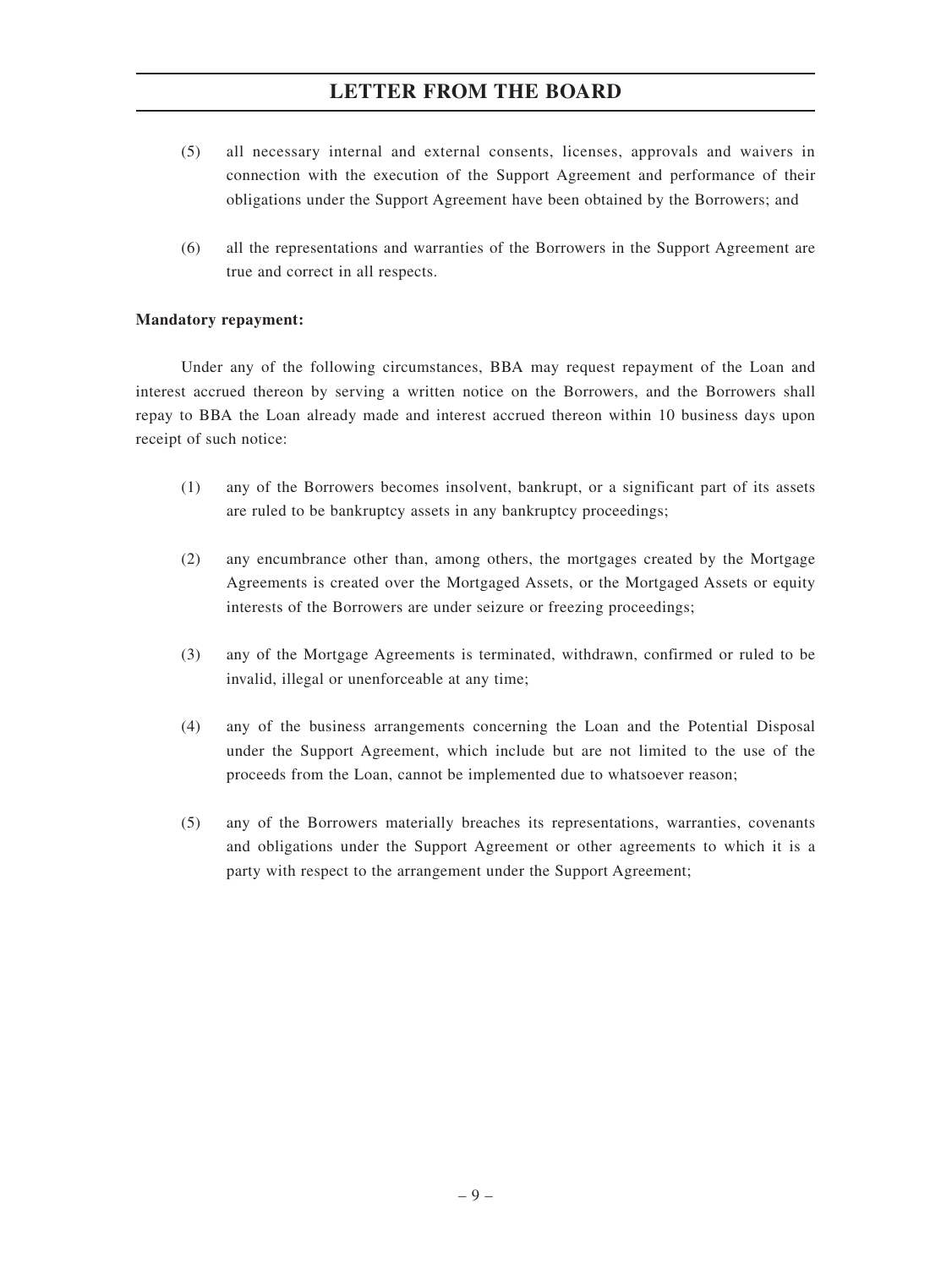In addition, where the Borrowers intend to transfer the Mortgaged Assets and BBA has the intention to purchase the Mortgaged Assets, BBA may under any of the following circumstances request repayment of the Loan and interest accrued thereon by serving a written notice on the Borrowers, and the Borrowers shall repay to BBA the Loan already made and interest accrued thereon within 10 business days upon receipt of such notice:

- (1) the approval by the Shareholders for all the transactions and matters covered by the Support Agreement (if applicable) is not obtained within 40 business days after the execution of the Support Agreement, or the Borrowers fail to initiate the Mortgaged Assets Public Listing Process within 20 business days after the obtaining of the above approval of the Shareholders;
- (2) BBA is not selected as the winning bidder during the Mortgaged Assets Public Listing Process; and
- (3) the land use right/property right of the Mortgaged Assets is not delivered to BBA within 180 business days after execution of the Support Agreement.

The Mortgaged Assets are important to the business operations of BBA, which rely to a great extent on the supply of finished crankshafts and connecting rods produced by the Borrowers using the Mortgaged Assets. The Company understands that while agreeing to make the Loan to the Borrowers pursuant to the Support Agreement, BBA remains highly cautious that it must be able to obtain the control and possession of the Mortgaged Assets should it become necessary to do so by implementing the security created in the form of mortgage over the Mortgaged Assets as contemplated under the Mortgage Agreements coupled with the mechanism for the Potential Disposal as set out in the Support Agreement (including but not limited to the mandatory repayment provisions mentioned above) and the MOU which is designed to command the highest possible chance of BBA, as permitted under the applicable PRC laws, to succeed in purchasing the Mortgaged Assets during the Mortgaged Assets Public Listing Process. Based on the foregoing, the Company considers that the arrangements concerning the Potential Disposal as contained in the Support Agreement and the MOU, which not only helped to facilitate the decision of BBA to agree to make the Loan to the Borrowers but also are justifiable given the importance of the Mortgaged Assets to BBA's business operations, are in the interest the Company and the Shareholders as a whole.

While the Potential Disposal is a means by which the Borrowers will be able to repay the Loan and interest accrued thereon and at the same time is expected to generate additional capital for the Group to be used as general working capital, the Borrowers will also assess and, if thought appropriate, adopt other options available at the relevant time based on the then prevailing circumstances to raise funds to repay the Loan and interest accrued thereon, including revenue generated from the Group's ordinary and usual course of business and bank and other borrowings, or to negotiate with BBA for an extension of the term of the Loan.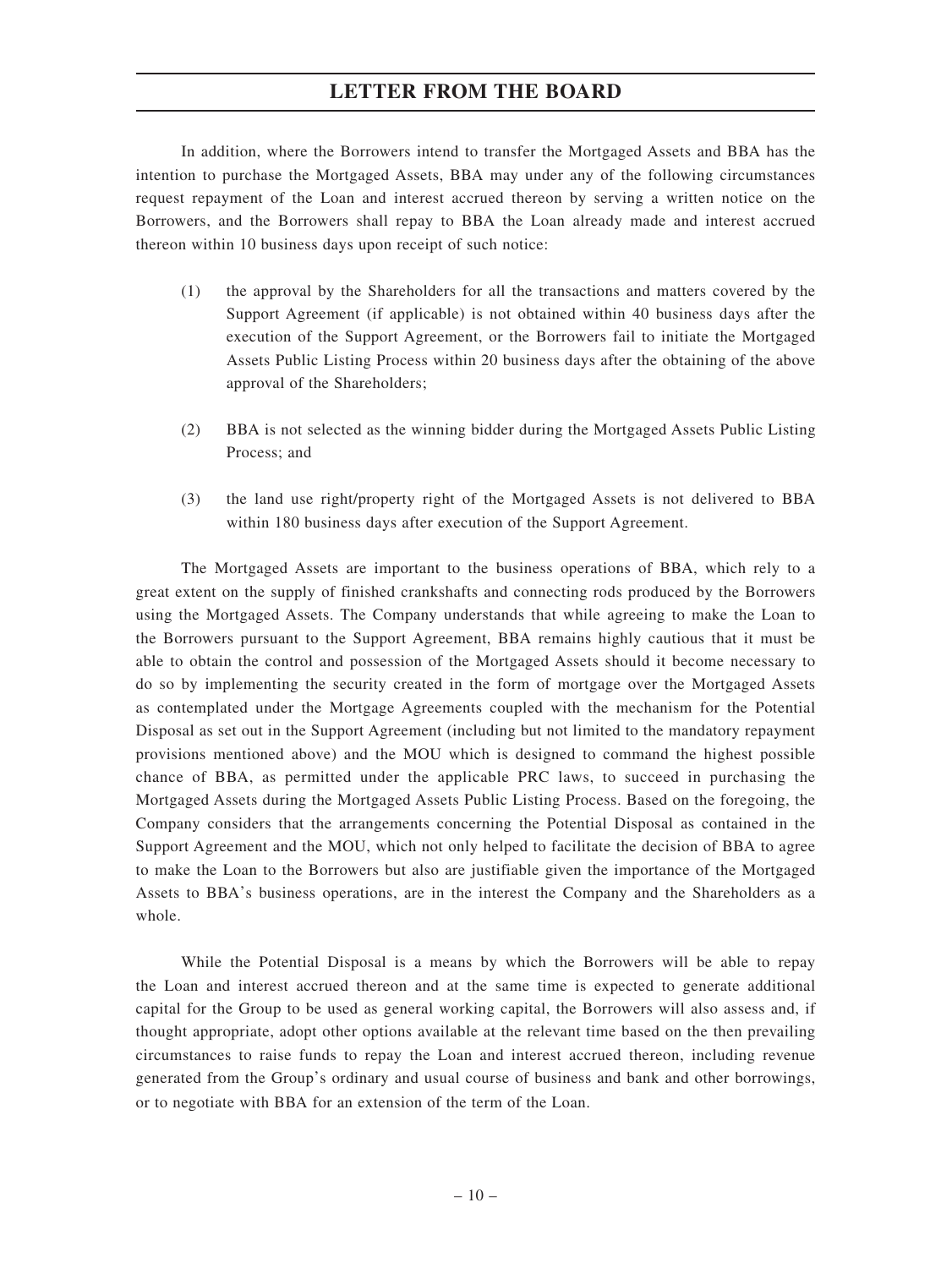Should the Potential Disposal materialise, the Company will comply with all necessary requirements of Chapter 14 and/or Chapter 14A of the Listing Rules, including but not limited to (where applicable) making the transfer of the Mortgaged Assets pursuant to the formal asset purchase agreement to be entered into between the Borrowers and the successful bidder under the Mortgaged Assets Public Listing Process conditional upon the approval of the Shareholders or (as the case may be) the independent Shareholders being obtained.

#### **Termination:**

The Support Agreement may be unilaterally terminated by BBA with a ten-day notice under any of the following circumstances:

- (1) the financial status of the Borrowers has significantly improved;
- (2) BBA decides to provide other financial support to the Borrowers; and
- (3) other circumstances as deemed reasonable by BBA to terminate the Support Agreement.

Upon the unilateral termination of the Support Agreement by BBA, the Borrowers shall repay the Loan and the interest accrued within 10 business days and BBA and the Borrowers shall conclude a new agreement in relation to, among others, the deregistration of the mortgages created by the Mortgage Agreements (if necessary).

#### **Security:**

The repayment of the Loan by the Borrowers is secured by the mortgages to be created over the Mortgaged Assets under the Mortgage Agreements.

#### **MORTGAGE AGREEMENTS**

The principal terms of the Mortgage Agreements are set out below:

- **Parties:** (1) Mianyang Xinchen, Mianyang Xinchen (Shenyang Branch) and Shenyang Xinchen, as mortgagors
	- (2) BBA, as mortgagee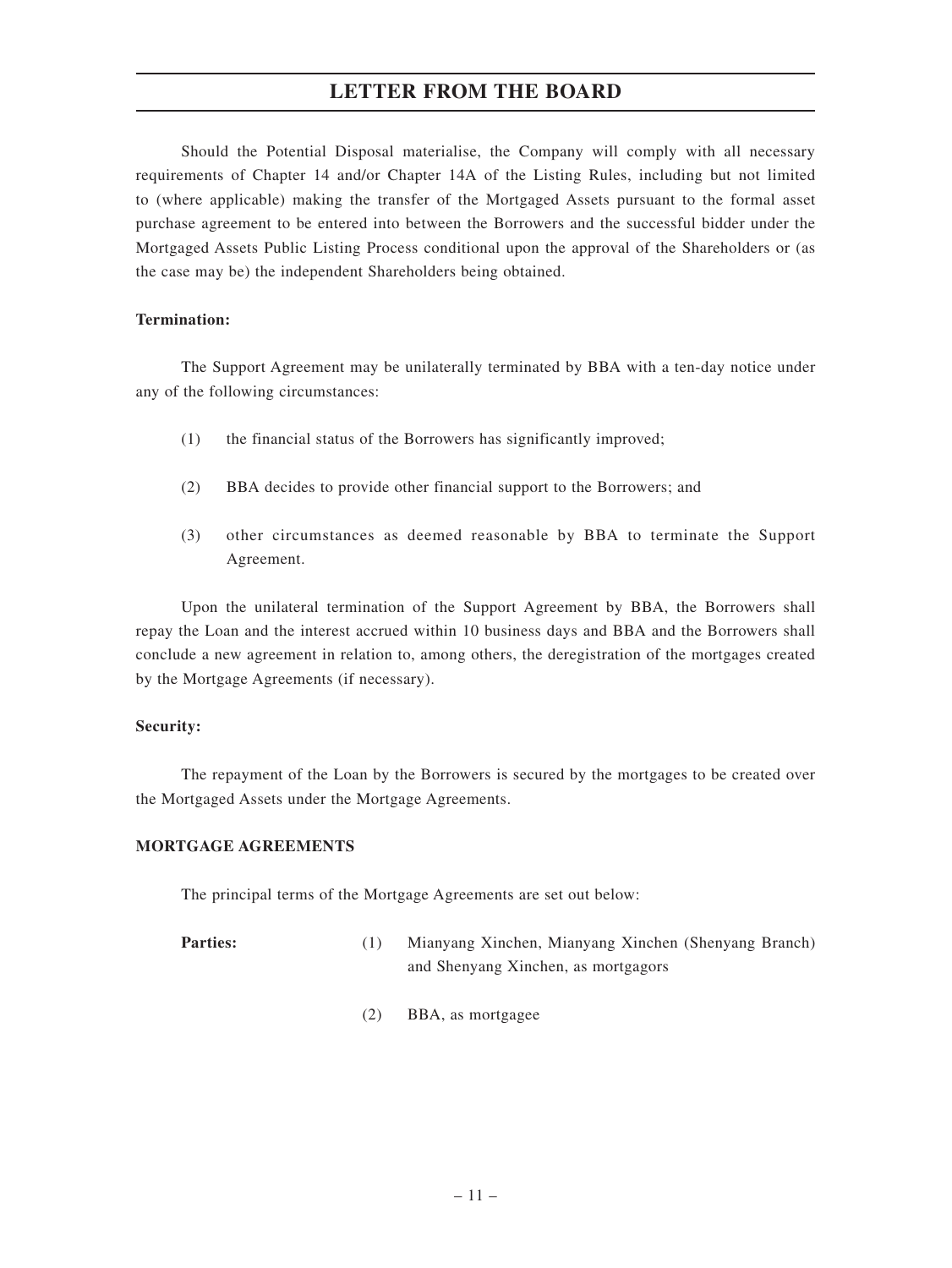The mortgages created over the Mortgage Assets under the Mortgage Agreements are to secure (a) the repayment of the Loan and the performance of other obligations by the Borrowers pursuant to the Support Agreement, and/or (b) the obligations of Mianyang Xinchen to BBA under the Purchase Agreement on Finished Crankshafts and/or (c) the obligations of Mianyang Xinchen (Shenyang Branch) to BBA under the Connecting Rods Contractual Documents.

As at 31 May 2021, the unaudited total book value of the Mortgaged Assets amounted to approximately RMB829,596,000. The production facilities of crankshaft and connecting rod comprised in the Mortgaged Assets are located in Shenyang, Liaoning, the PRC. The land and buildings, the land use rights and property ownership in respect of which form part of the Mortgaged Assets, are also situated in Shenyang, Liaoning, the PRC.

Since the supply of finished crankshafts and connecting rods by the Borrowers to BBA is vital to the business operations of BBA, the Borrowers upon the request of BBA have agreed that the mortgages created over the Mortgage Assets under the Mortgage Agreements shall also secure the Borrowers' obligations under the Purchase Agreement on Finished Crankshafts and the Connecting Rods Contractual Documents.

#### **MOU**

The principal terms of the MOU are set out below:

**Date:** 11 May 2021

**Parties:** (1) BBA

(2) Mianyang Xinchen, Mianyang Xinchen (Shenyang Branch) and Shenyang Xinchen, all of which are wholly-owned subsidiaries of the Company

Under the MOU, it is provided, among others:

(1) if BBA is selected as the purchaser of the Mortgaged Assets during the Mortgaged Assets Public Listing Process, the Borrowers and BBA shall execute the asset transfer agreements in relation to the transfer of the Mortgaged Assets, in the form and substance agreed by them;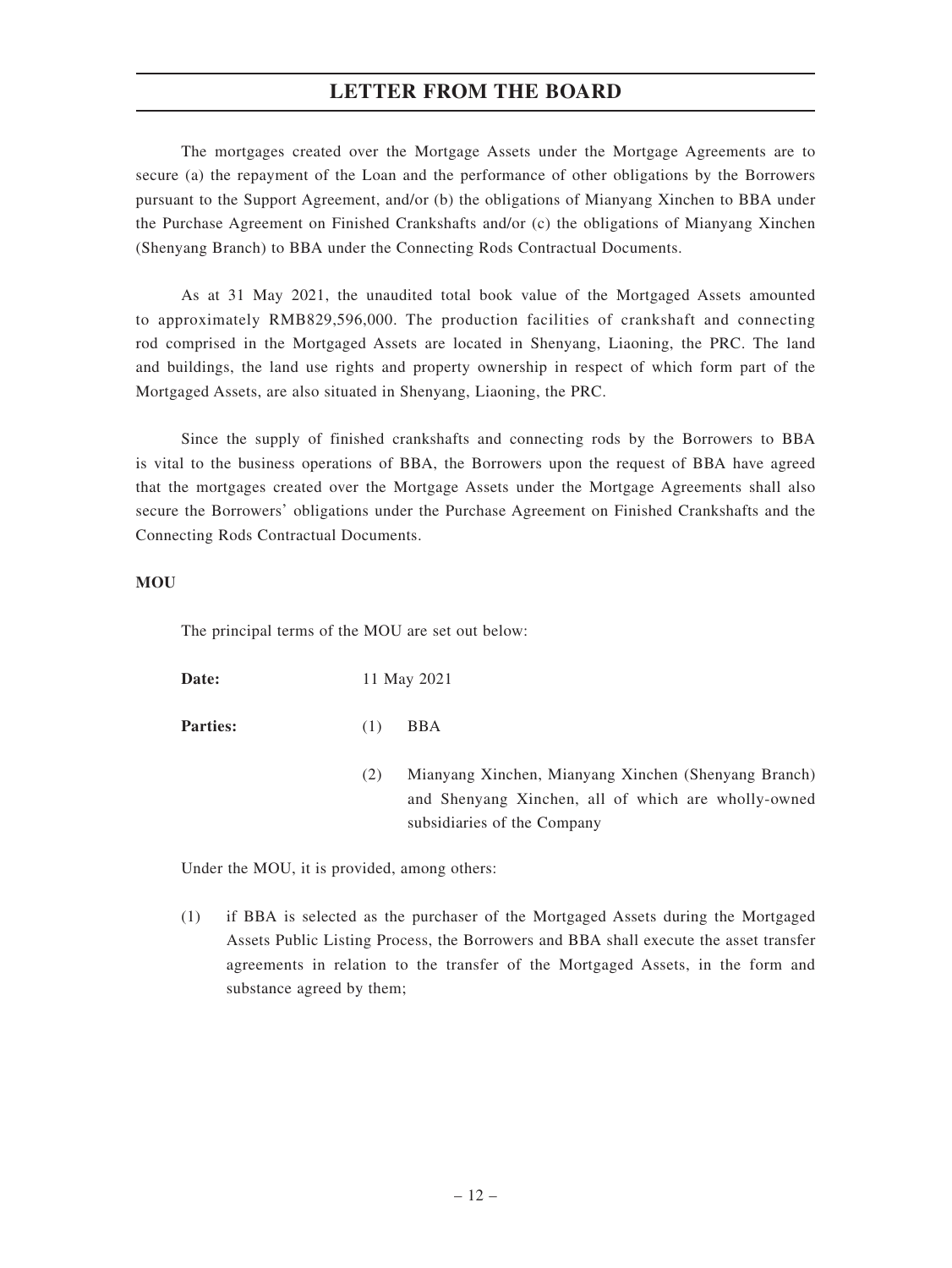- (2) upon initiation of the Mortgaged Assets Public Listing Process, the mortgages created over the Mortgaged Assets under the Mortgage Agreements shall not be released and the Borrowers shall request the winning bidder of the Mortgaged Assets to continue to mortgage the Mortgaged Assets to BBA after it wins the bidding for the debts owed by the Borrowers to BBA which are secured by the Mortgage Agreements; and
- (3) if BBA wins the biding, the Borrowers shall cooperate with BBA to release the mortgages created over the Mortgaged Assets and conduct the formalities to transfer the title to the Mortgaged Assets to BBA. Further, if BBA wins the bidding, the Loan and interest accrued thereon shall be deducted from the final price for the transfer of the Mortgaged Assets agreed between the Borrowers and BBA to the extent feasible. The detailed arrangements shall be set out in the definitive assets purchase agreement or its supplementary agreement. If for any reason, the Loan, together with interest accrued thereon, cannot be deducted from the price for the transfer of the Mortgaged Assets, the Borrowers shall repay the Loan and interest accrued thereon first and then BBA shall be obliged to make payment of the price for the transfer of the Mortgaged Assets.

The MOU may be unilaterally terminated by BBA with a ten-day notice under any of the following circumstances:

- (1) the financial status of the Borrowers has significantly improved and BBA determines that there is no need to purchase the Mortgaged Assets;
- (2) BBA decides to provide other financial support to the Borrowers in lieu of purchasing the Mortgaged Assets from the Borrowers; and
- (3) other circumstances as deemed reasonable by BBA to terminate the MOU.

## **MATERIAL INTEREST OF DIRECTORS IN THE SUPPORT AGREEMENT AND THE MORTGAGE AGREEMENTS**

Mr. Wu Xiao An, an executive Director and chairman of the Company, is also the chairman and an executive director of Brilliance China. Ms. Ma Nina, a non-executive Director, is also an executive director of Brilliance China and a director of Shenyang XingYuanDong Automobile Component Co., Ltd. (a subsidiary of Brilliance China). Accordingly, Mr. Wu Xiao An and Ms. Ma Nina abstained from voting on the Directors resolutions in respect of the Support Agreement, the Mortgage Agreements, the MOU and the transactions contemplated thereunder.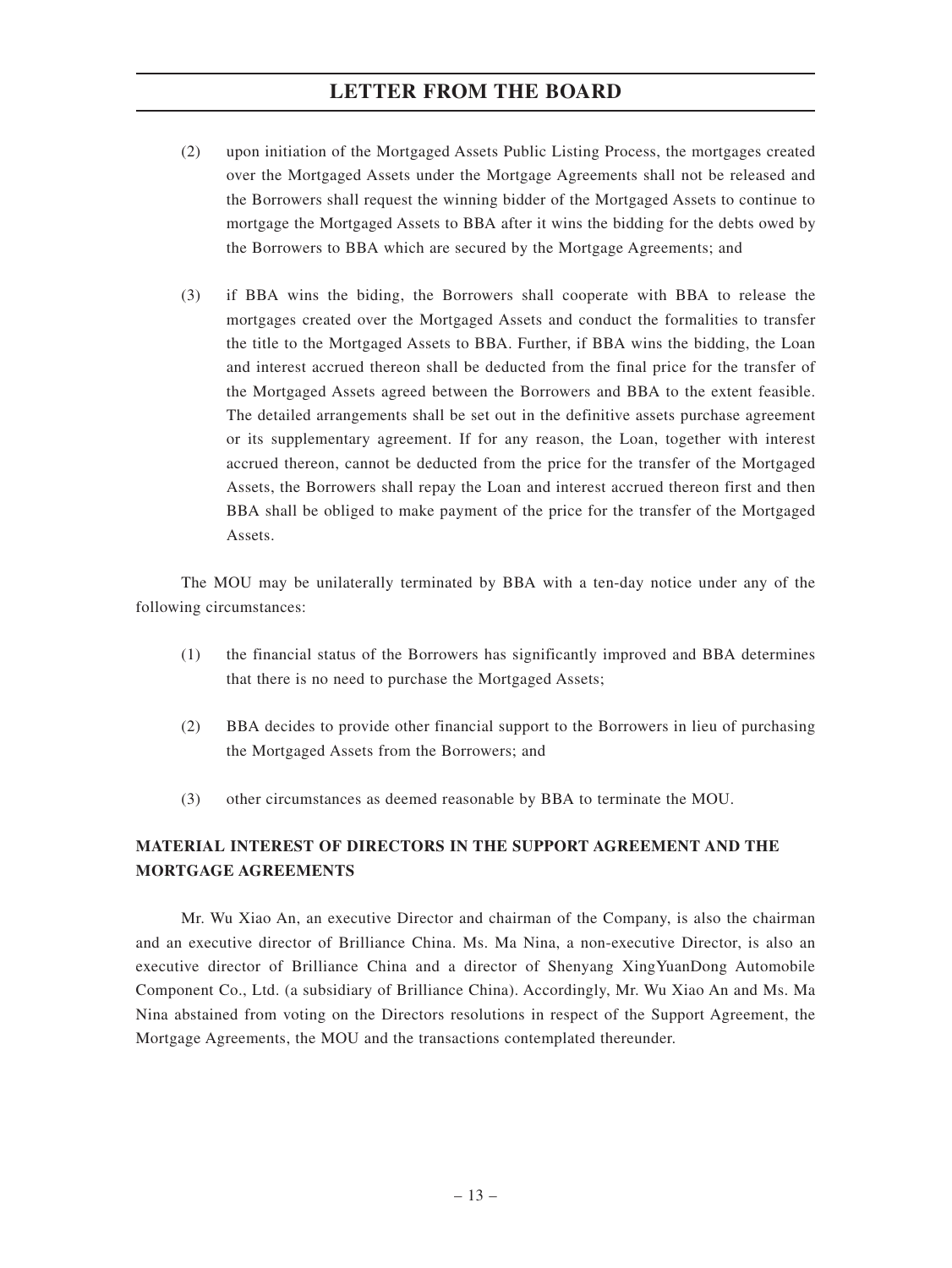The Board confirms that except for Mr. Wu Xiao An and Ms. Ma Nina, none of the Directors has any material interest in the Support Agreement, the Mortgage Agreements and the MOU. Accordingly, none of the Directors (except for Mr. Wu Xiao An and Ms. Ma Nina who abstained as mentioned above) was required to abstain from voting on the Directors resolutions in respect of the Support Agreement, the Mortgage Agreements, the MOU and the transactions contemplated thereunder.

## **REASONS FOR AND BENEFITS OF ENTERING INTO THE SUPPORT AGREEMENT, THE MORTGAGE AGREEMENTS AND THE MOU**

The Borrowers have been suffering from the COVID-19 pandemic and fierce industry competition which led to a loss-making as well as a net current liability position of the Group. For the year ended 31 December 2020, the Group recorded net loss of approximately RMB808.6 million and net current liabilities of approximately RMB619.2 million as at 31 December 2020. Given the above financial position of the Group among other things, the Group is currently unable to obtain any further loans from banks with similar or more favourable terms than those under the Support Agreement. The supportive arrangement from BBA under the Support Agreement is therefore the most feasible option to ensure that the Group has sufficient working capital for its operations in view of the volatile and uncertain automobile industry and for meeting its short-term loan repayment obligations.

Having considered the above and the terms of the Loan (including the interest rate which is comparable to those under the existing loan facilities of the Group), the Directors (excluding the Directors who abstained from voting on the Directors resolutions but including the independent non-executive Directors whose view is set out in the section headed "Letter from the Independent Board Committee" in this circular after taking into consideration the advice of the Independent Financial Adviser) consider that the Support Agreement, the Mortgage Agreements and the transactions contemplated thereunder are in the interests of the Company and the Shareholders as a whole and on normal commercial terms or better and that the terms of the Support Agreement and the Mortgage Agreements are fair and reasonable.

## **INFORMATION ON THE PARTIES INVOLVED**

#### **The Group**

The Group is principally engaged in the development, manufacture and sale of automotive engines for passenger vehicles and light duty commercial vehicles and manufacture of engine parts and components of passenger vehicles in the PRC.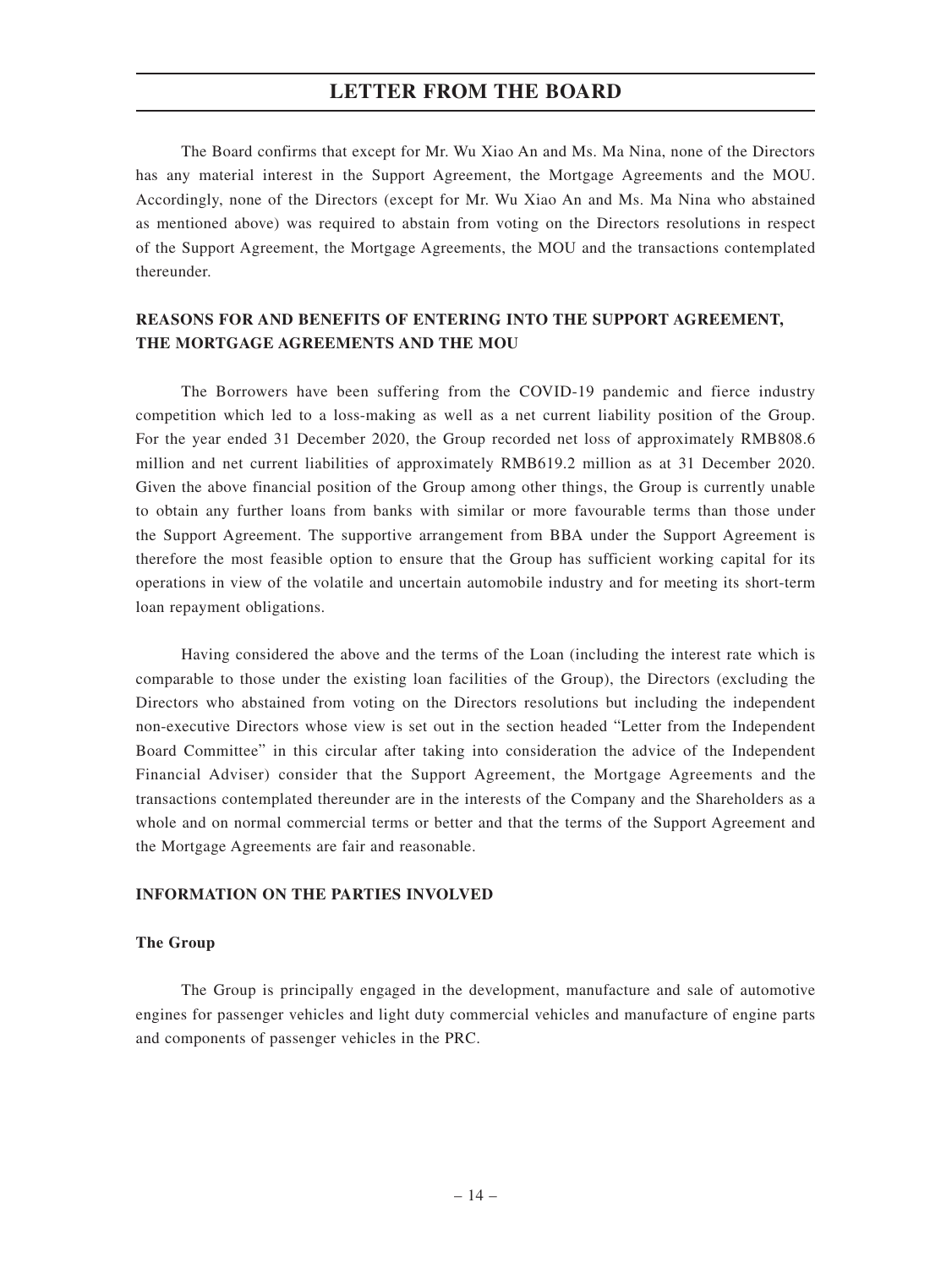#### **Mianyang Xinchen**

Mianyang Xinchen is an indirect wholly-owned subsidiary of the Company, which was established in the PRC with limited liability on 23 March 1998 and is principally engaged in the development, manufacture and sale of automotive engines for passenger vehicles and light duty commercial vehicles and manufacture of engine parts and components of the passenger vehicles.

#### **Mianyang Xinchen (Shenyang Branch)**

Mianyang Xinchen (Shenyang Branch) is the branch company of Mianyang Xinchen established in Shenyang, Liaoning, the PRC.

#### **Shenyang Xinchen**

Shenyang Xinchen is an indirect wholly-owned subsidiary of the Company, which was established in the PRC with limited liability on 22 October 2008 and is principally engaged in the development and manufacture of automotive engines, parts and components.

#### **BBA**

BBA is a sino-foreign equity joint venture company incorporated in the PRC and as at the Latest Practicable Date was owned as to 50% by Shenyang Jinbei Automotive Industry Holdings Co., Ltd.\*(瀋陽金杯汽車工業控股有限公司), an indirect wholly-owned subsidiary of Brilliance China, and 50% by BMW Holding B.V. To the best knowledge, information and belief of the Directors, BMW Holding B.V. is an indirect subsidiary of BMW AG, a German multinational company which produces automobiles and motorcycles and is listed on the Frankfurt Stock Exchange.

#### **LISTING RULES IMPLICATIONS**

As at the Latest Practicable Date, Brilliance China, a controlling shareholder of the Company, was indirectly interested in 50% of the issued share capital of BBA. As BBA is an associate of Brilliance China, it is a connected person of the Company under Chapter 14A of the Listing Rules. Therefore, the making of the Loan as contemplated under the Support Agreement constitutes a connected transaction for the Company under Chapter 14A of the Listing Rules.

As the highest applicable percentage ratio in respect of the Loan is higher than 5% and the principal amount of the Loan exceeds HK\$10 million, the Support Agreement, the Mortgage Agreements and the transactions contemplated thereunder are subject to the reporting, announcement, annual review and Independent Shareholders' approval requirements under Chapter 14A of the Listing Rules.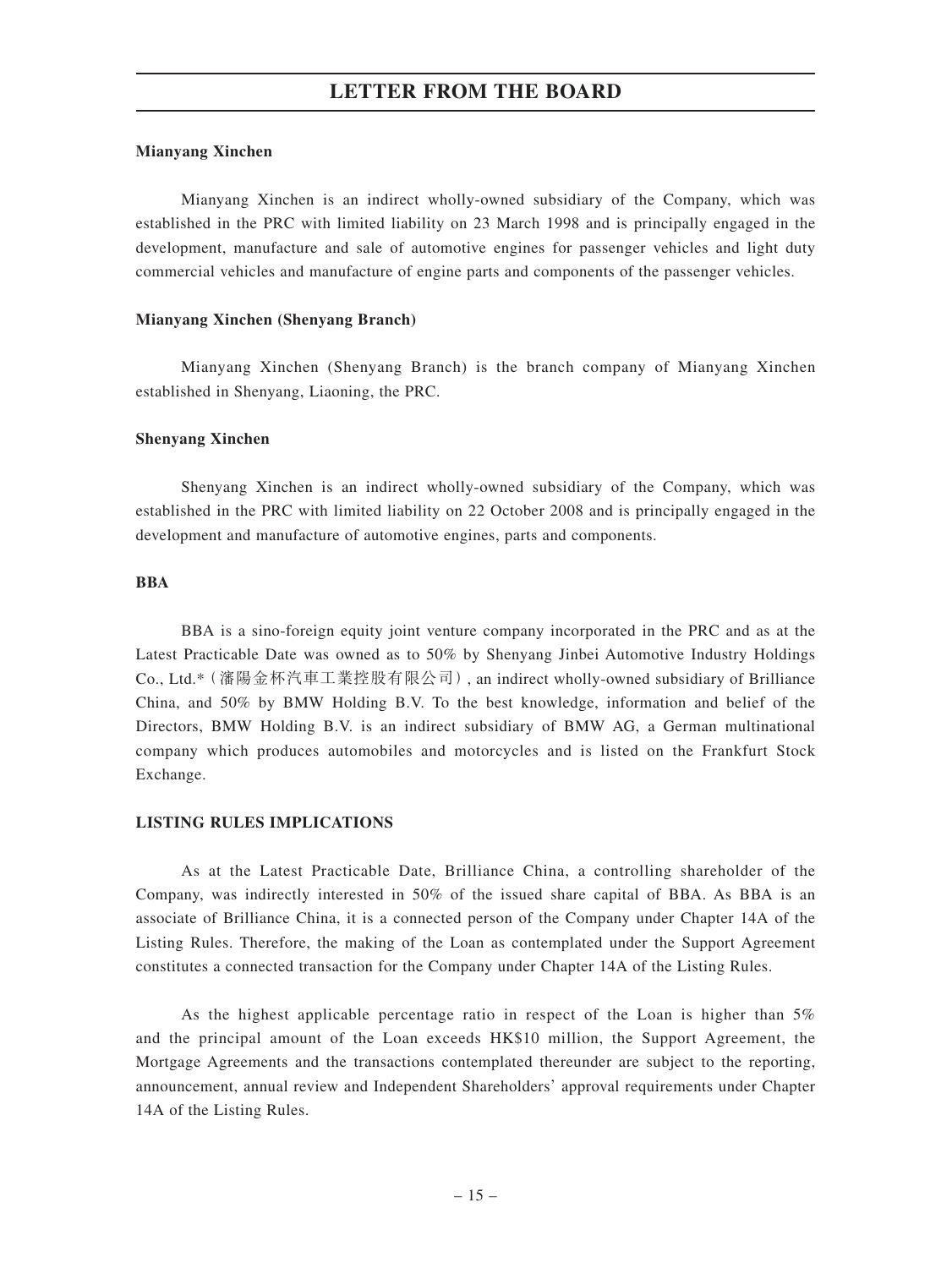#### **EXTRAORDINARY GENERAL MEETING**

A notice convening the Extraordinary General Meeting at which ordinary resolution will be proposed to consider and, if thought fit, to approve the Support Agreement, the Mortgage Agreements and the transactions contemplated thereunder to be held at Pheasant Room, 1st Floor, Mandarin Oriental, Hong Kong, 5 Connaught Road Central, Hong Kong on Monday, 23 August 2021 at 9:00 a.m., is set out on pages 49 to 52 of this circular. Whether or not you are able to attend the Extraordinary General Meeting, you are requested to complete the accompanying form of proxy in accordance with the instructions printed thereon and return it to the Company's branch share registrar and transfer office in Hong Kong, Computershare Hong Kong Investor Services Limited, at 17M Floor, Hopewell Centre, 183 Queen's Road East, Wanchai, Hong Kong as soon as possible but in any event not less than 48 hours before the time appointed for holding the Extraordinary General Meeting or any adjourned meeting (as the case may be). Completion and return of the form of proxy will not preclude you from attending and voting in person at the Extraordinary General Meeting or any adjourned meeting (as the case may be) should you so wish.

In accordance with the requirements of the Listing Rules, the resolution to be put forward at the Extraordinary General Meeting will be voted on by the Independent Shareholders by way of poll.

As at the Latest Practicable Date, Brilliance China was interested in 400,000,000 Shares, representing approximately 31.20% of the issued share capital of the Company. As at the Latest Practicable Date, Mr. Wu Xiao An, an executive Director and chairman of the Company, was interested and deemed to be interested in an aggregate of 42,313,426 Shares, representing approximately 3.30% of the issued share capital of the Company. Brilliance China, Mr. Wu Xiao An and their respective associates will abstain from voting on the ordinary resolution to be proposed at the Extraordinary General Meeting in respect of the Support Agreement, the Mortgage Agreements and the transactions contemplated thereunder.

#### **INDEPENDENT BOARD COMMITTEE**

The Independent Board Committee, comprising all the independent non-executive Directors, has been formed to advise the Independent Shareholders as to whether the Support Agreement, the Mortgage Agreements and the transactions contemplated thereunder are fair and reasonable so far as the Shareholders are concerned and are in the interests of the Company and the Shareholders as a whole. Your attention is drawn to the letter from the Independent Board Committee containing its recommendation set out on pages 18 to 19 of this circular.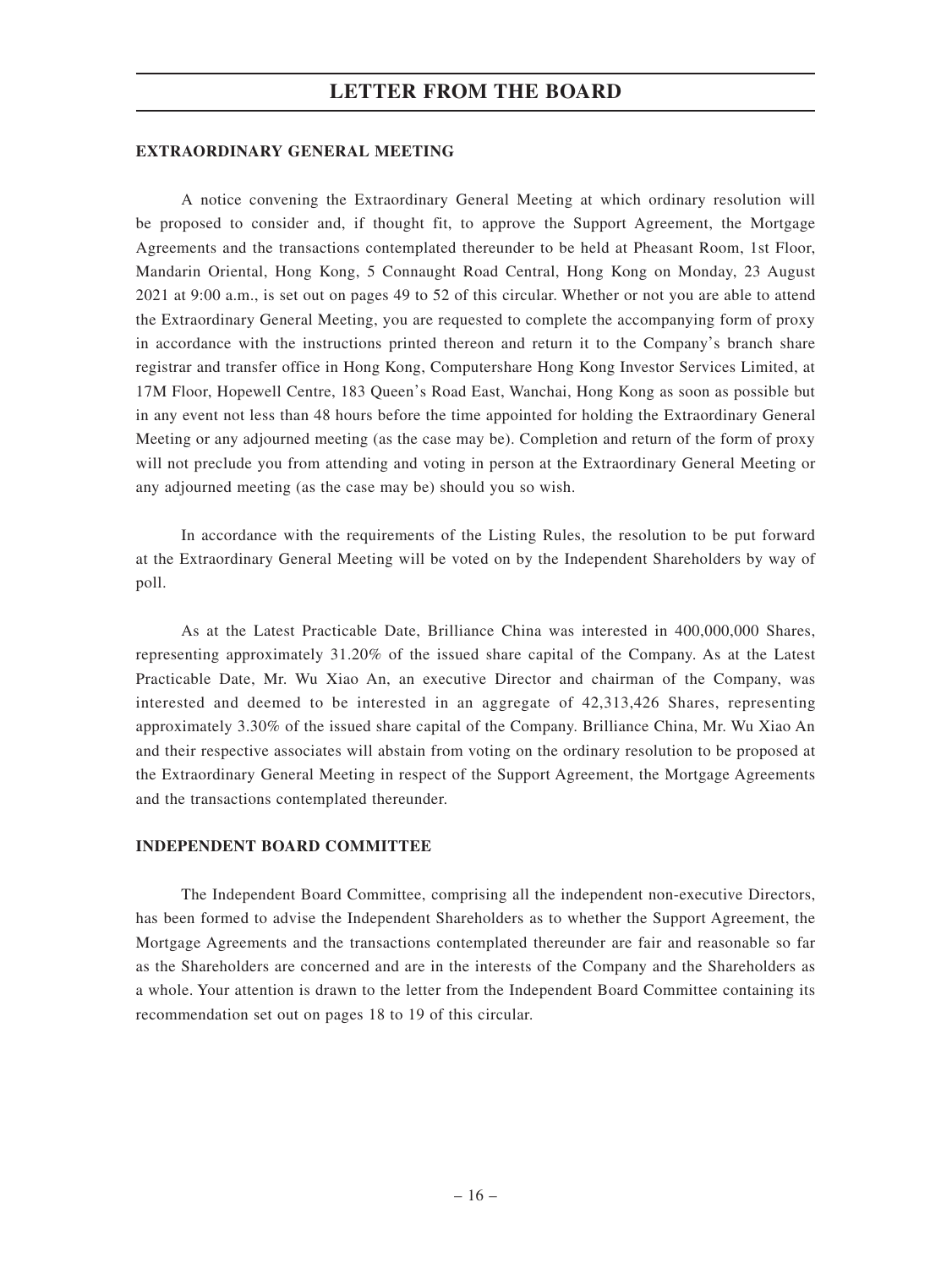#### **INDEPENDENT FINANCIAL ADVISER**

Octal Capital has been appointed as the independent financial adviser to advise the Independent Board Committee and the Independent Shareholders as to whether the Support Agreement, the Mortgage Agreements and the transactions contemplated thereunder are fair and reasonable so far as the Shareholders are concerned and are in the interests of the Company and the Shareholders as a whole. The text of the letter of advice from Octal Capital is set out on pages 20 to 41 of this circular.

#### **RECOMMENDATION**

The Board (excluding Mr. Wu Xiao An and Ms. Ma Nina who abstained from voting on the Directors resolutions but including the independent non-executive Directors whose view is set out in the section headed "Letter from the Independent Board Committee" in this circular after taking into consideration the advice of the Independent Financial Adviser) believes that the Support Agreement, the Mortgage Agreements and the transactions contemplated thereunder are in the interests of the Company and the Shareholders as a whole and are fair and reasonable so far as the Shareholders are concerned. Accordingly, the Board (excluding Mr. Wu Xiao An and Ms. Ma Nina who abstained from voting on the Directors resolutions but including the independent nonexecutive Directors whose view is set out in the section headed "Letter from the Independent Board Committee" in this circular after taking into consideration the advice of the Independent Financial Adviser) recommends the Independent Shareholders to vote in favour of the ordinary resolution to be proposed at the Extraordinary General Meeting to approve the Support Agreement, the Mortgage Agreements and the transactions contemplated thereunder.

#### **ADDITIONAL INFORMATION**

Your attention is drawn to the additional information contained in the appendix to this circular.

> Yours faithfully, By order of the Board **Xinchen China Power Holdings Limited Wu Xiao An (also known as Ng Siu On)** Chairman

\* for identification purpose only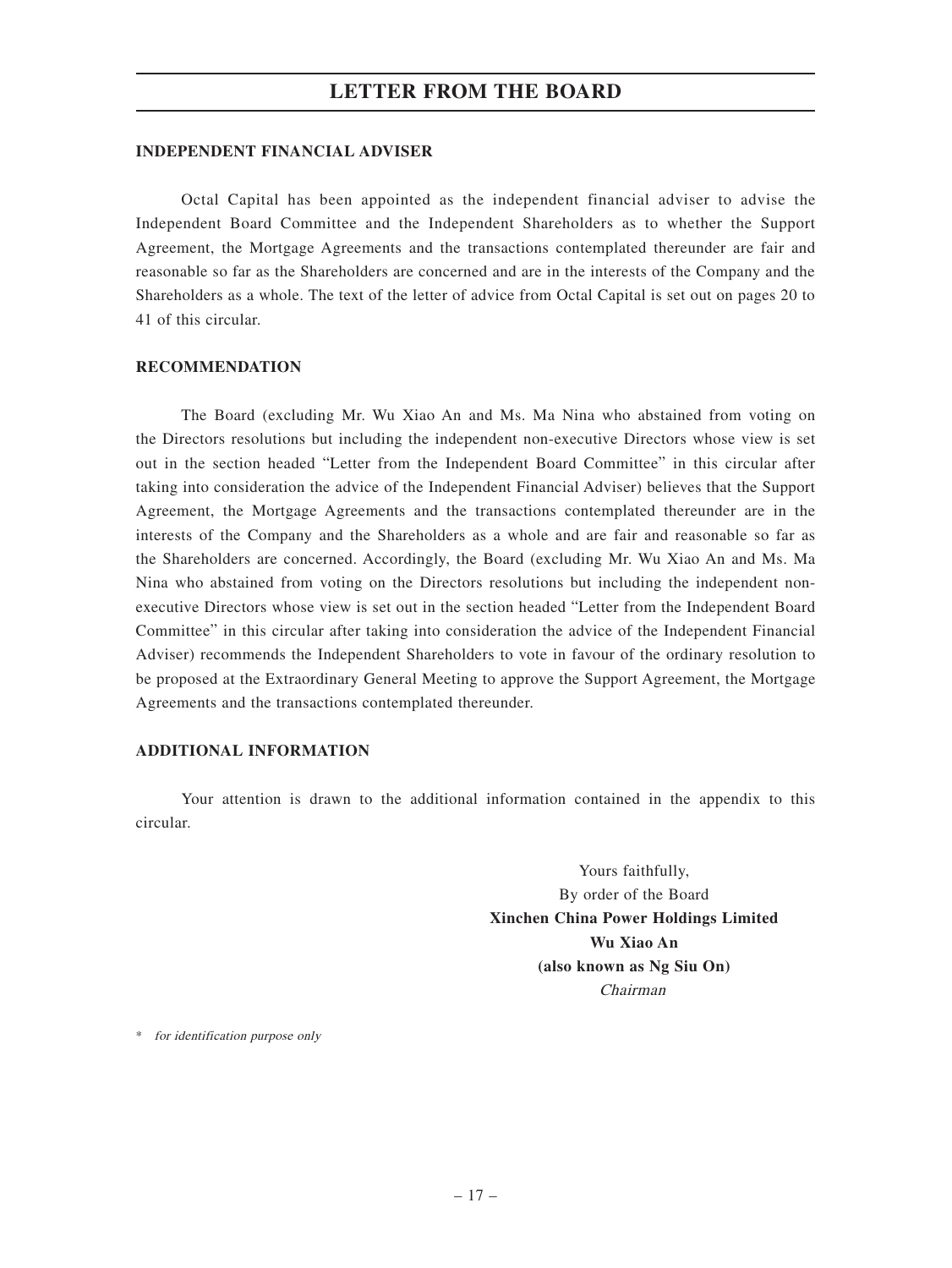## **LETTER FROM THE INDEPENDENT BOARD COMMITTEE**



# **XINCHEN CHINA POWER HOLDINGS LIMITED**

**新晨中國動力控股有限公 司**

(Incorporated in the Cayman Islands with limited liability)

**(Stock Code: 1148)**

30 July 2021

To the Independent Shareholders

Dear Sir or Madam,

## **CONNECTED TRANSACTION FINANCIAL ASSISTANCE FROM BBA**

We refer to the circular issued by the Company to its Shareholders dated 30 July 2021 (the "**Circular**"), of which this letter forms part. Terms defined in the Circular shall bear the same meanings when used herein unless the context requires otherwise.

We have been appointed by the Board as the Independent Board Committee to advise you as to whether, in our opinion, the Support Agreement, the Mortgage Agreements and the transactions contemplated thereunder are fair and reasonable so far as the Independent Shareholders are concerned and are in the interests of the Company and the Shareholders as a whole. Details of the Support Agreement, the Mortgage Agreements and the transactions contemplated thereunder are set out in the letter from the Board contained in the Circular. Octal Capital has been appointed as the Independent Financial Adviser to advise the Independent Board Committee and the Independent Shareholders in respect of the Support Agreement, the Mortgage Agreements and the transactions contemplated thereunder. Details of its advice and the principal factors taken into consideration in arriving at its recommendations are set out in the letter from the Independent Financial Adviser contained in the Circular.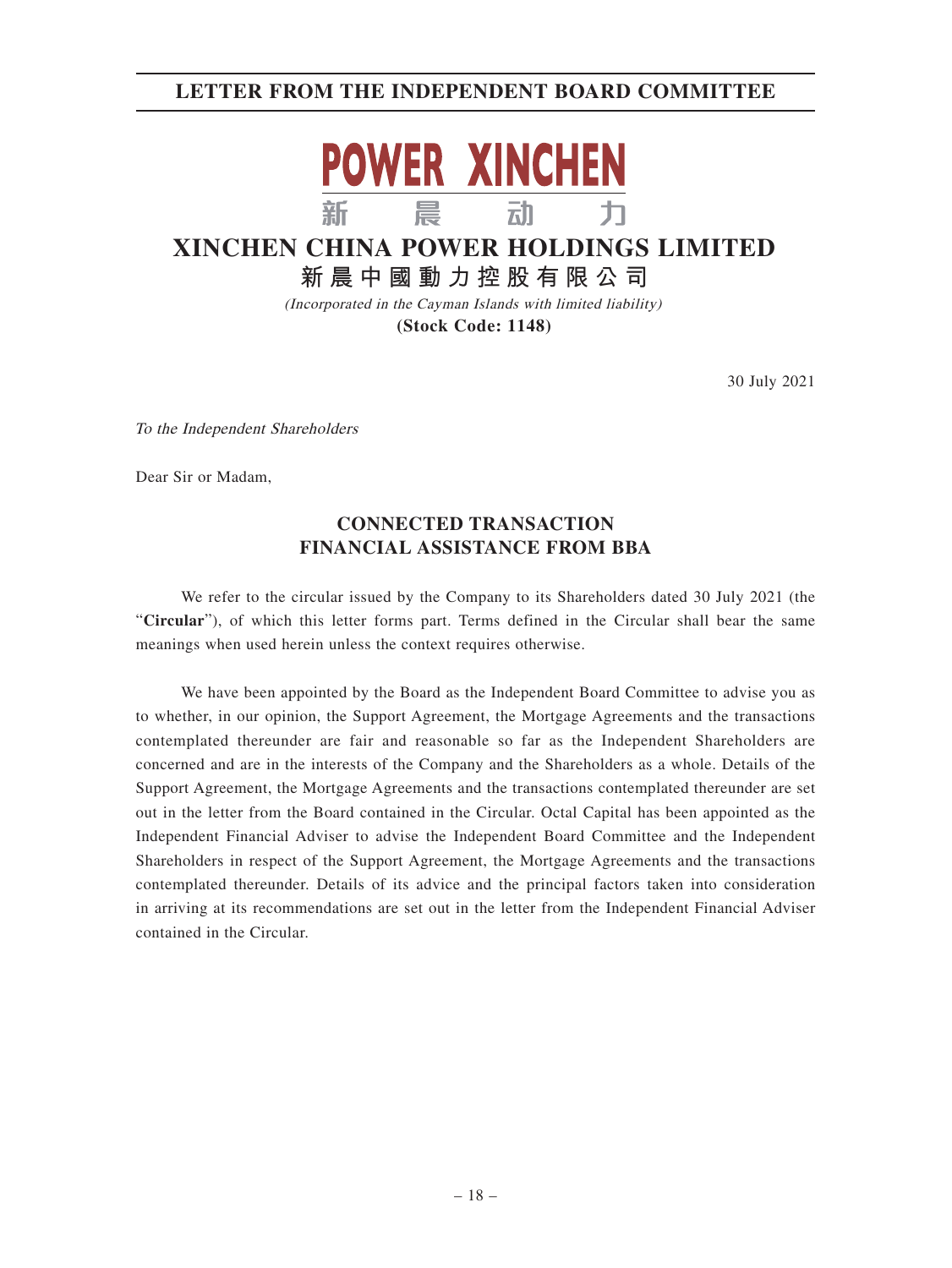## **LETTER FROM THE INDEPENDENT BOARD COMMITTEE**

Having considered the terms of the Support Agreement and the Mortgage Agreements and taking into account the information contained in the Circular and the advice of Octal Capital, we are of the opinion that the Support Agreement, the Mortgage Agreements and the transactions contemplated thereunder are fair and reasonable so far as the Independent Shareholders are concerned, on normal commercial terms or better and not in the ordinary and usual course of business of the Group and are in the interests of the Company and the Shareholders as a whole. Accordingly, we recommend the Independent Shareholders to vote in favour of the ordinary resolution to be put forward at the Extraordinary General Meeting to approve the Support Agreement, the Mortgage Agreements and the transactions contemplated thereunder.

Yours faithfully,

**Independent Board Committee Mr. Chi Guohua Mr. Wang Jun Mr. Huang Haibo Mr. Wang Songlin** Independent non-executive Directors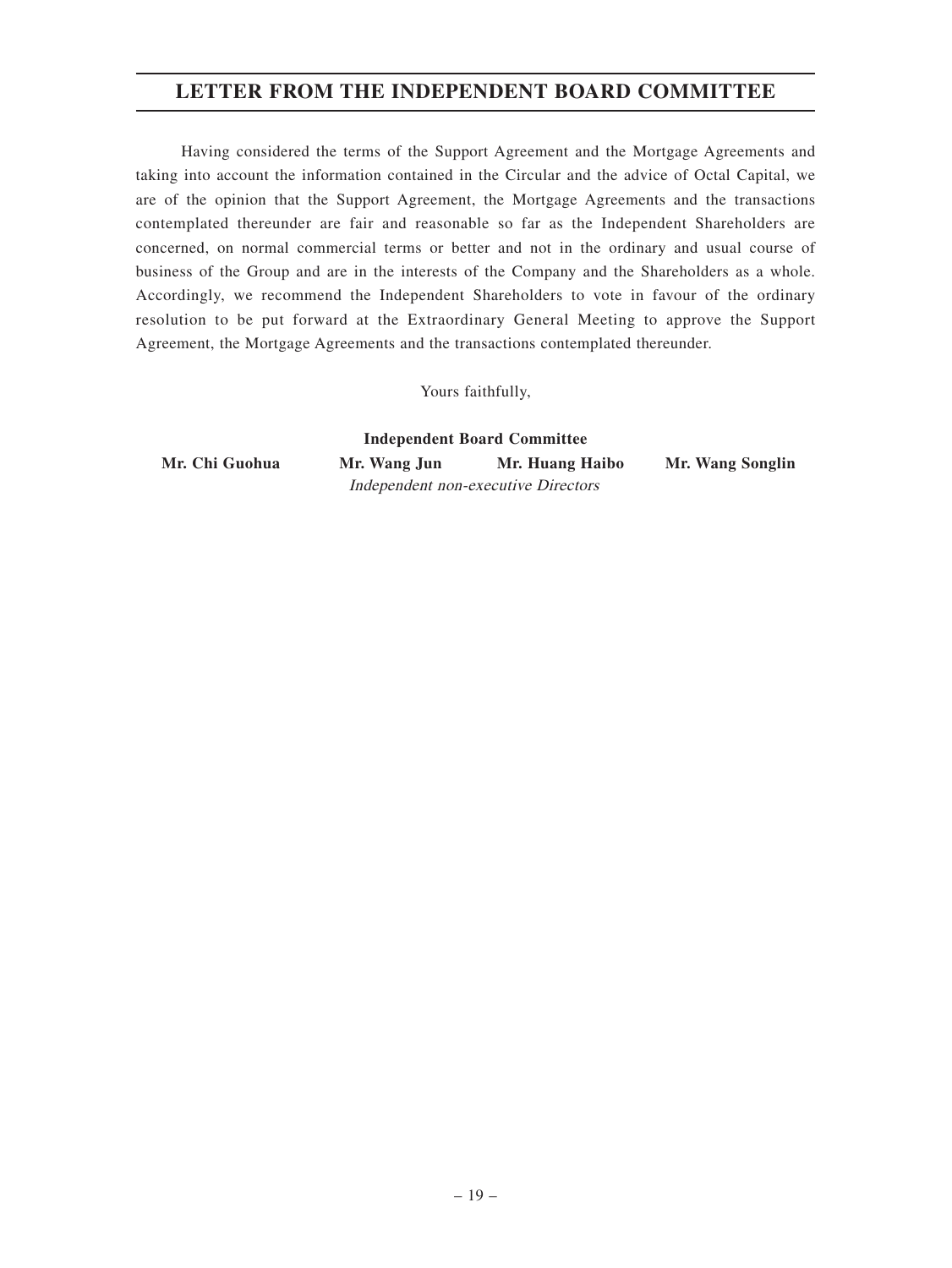The following is the full text of the letter from Octal Capital Limited, the Independent Financial Adviser, for the purpose of inclusion in this circular, to the Independent Board Committee and Independent Shareholders regarding the Support Agreement, the Mortgage Agreements and the transactions contemplated thereunder.



801-805, 8/F, Nan Fung Tower, 88 Connaught Road Central, Hong Kong

30 July 2021

To the Independent Board Committee and the Independent Shareholders

Dear Sirs,

## **CONNECTED TRANSACTION FINANCIAL ASSISTANCE FROM BBA**

#### **INTRODUCTION**

We refer to our engagement to advise the Independent Board Committee and the Independent Shareholders in respect of the Support Agreement, the Mortgage Agreements and the transactions contemplated thereunder dated 11 May 2021, particulars of which are set out in the letter from the Board (the "**Letter from the Board**") contained in the circular of the Company to the Shareholders dated 30 July 2021 (the "**Circular**"), of which this letter forms part. Unless the context requires otherwise, capitalised terms used in this letter shall have the same meanings as given to them under the definitions section of the Circular.

As set out in the Letter from the Board, on 11 May 2021, Mianyang Xinchen, Mianyang Xinchen (Shenyang Branch) and Shenyang Xinchen, all of which are wholly-owned subsidiaries of the Company, entered into with BBA (i) the Support Agreement, pursuant to which, among others, BBA has conditionally agreed to lend, and Mianyang Xinchen, Mianyang Xinchen (Shenyang Branch) and Shenyang Xinchen have conditionally agreed to borrow, the Loan in the principal amount of RMB500 million at an interest rate of 4.6% per annum; and (ii) the Mortgage Agreements in association of the Mortgage Assets (collectively, the "**Loan Documents**").

As at the Latest Practicable Date, Brilliance China, a controlling shareholder of the Company, was indirectly interested in 50% of the issued share capital of BBA. As BBA is an associate of Brilliance China, it is a connected person of the Company under Chapter 14A of the Listing Rules. Therefore, the making of the Loan as contemplated under the Support Agreement constitutes a connected transaction for the Company under Chapter 14A of the Listing Rules.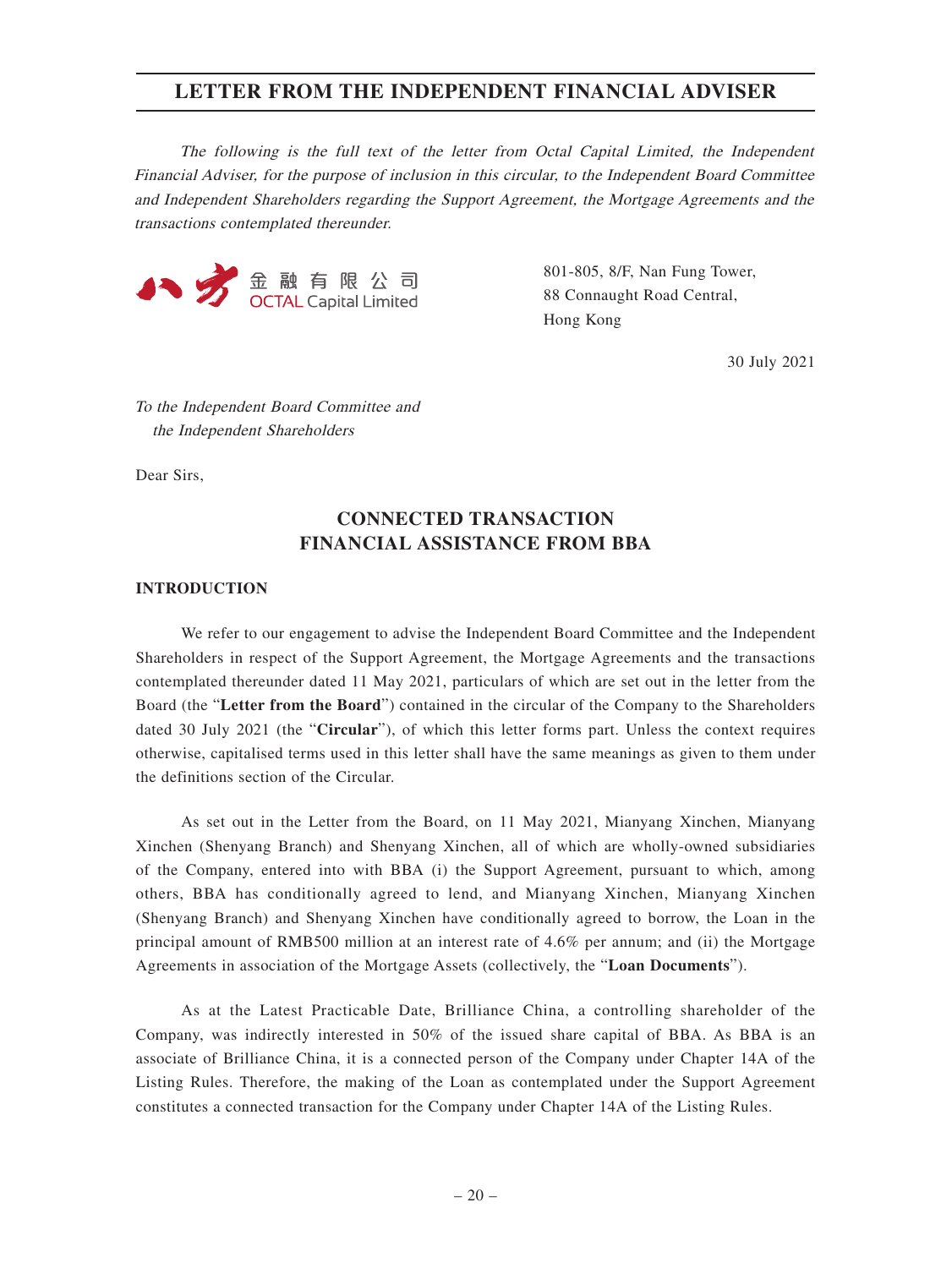As the highest applicable percentage ratio in respect of the Loan is higher than 5% and the principal amount of the Loan exceeds HK\$10 million, the Support Agreement, the Mortgage Agreements and the transactions contemplated thereunder are subject to the reporting, announcement, annual review and Independent Shareholders' approval requirements under Chapter 14A of the Listing Rules.

The Independent Board Committee (comprising Mr. Chi Guohua, Mr. Wang Jun, Mr. Huang Haibo and Mr. Wang Songlin, all of whom are independent non-executive Directors) has been established to advise and give recommendation to the Independent Shareholders on the Support Agreement, the Mortgage Agreements and the transactions contemplated thereunder. We, Octal Capital Limited, have been appointed as the independent financial adviser with the approval of the Independent Board Committee in accordance with the Listing Rules to advise the Independent Board Committee and the Independent Shareholders in these regards and to give our opinion for the Independent Board Committee's consideration when making their recommendations to the Independent Shareholders.

As at the Latest Practicable Date, we are not connected with the Directors, chief executive and substantial shareholders of the Company, BBA or any of their respective subsidiaries or associates, and do not have any shareholding, directly or indirectly, in any member of the Group or any right (whether legally enforceable or not) to subscribe for or to nominate persons to subscribe for securities in any member of the Group. We are therefore considered suitable to give independent advice to the Independent Board Committee and the Independent Shareholders. During the last two years, we were engaged as an independent financial adviser to the Company in respect of the continuing connected transactions in relation to the compliance agreement entered into between BBA, the Company and Mianyang Xinchen in relation to the sale and purchase of, among others, engine parts and components and raw materials for manufacturing engines and engine parts and components (as the case may be) and the provision of related services, details of which are set out in the circular of the Company dated 1 November 2019 (the "**Previous Engagement**"). Under the Previous Engagement, we were required to express our opinion on and give recommendation to the Independent Board Committee and the Independent Shareholders in respect of the relevant transaction. Apart from normal professional fees payable to us by the Company in connection with this appointment, no arrangement exists whereby we will receive any fees or benefits from the Company or the directors, chief executive, substantial shareholders of the Company, BBA or any of their respective subsidiaries or associates that could reasonably be regarded as relevant to our independence.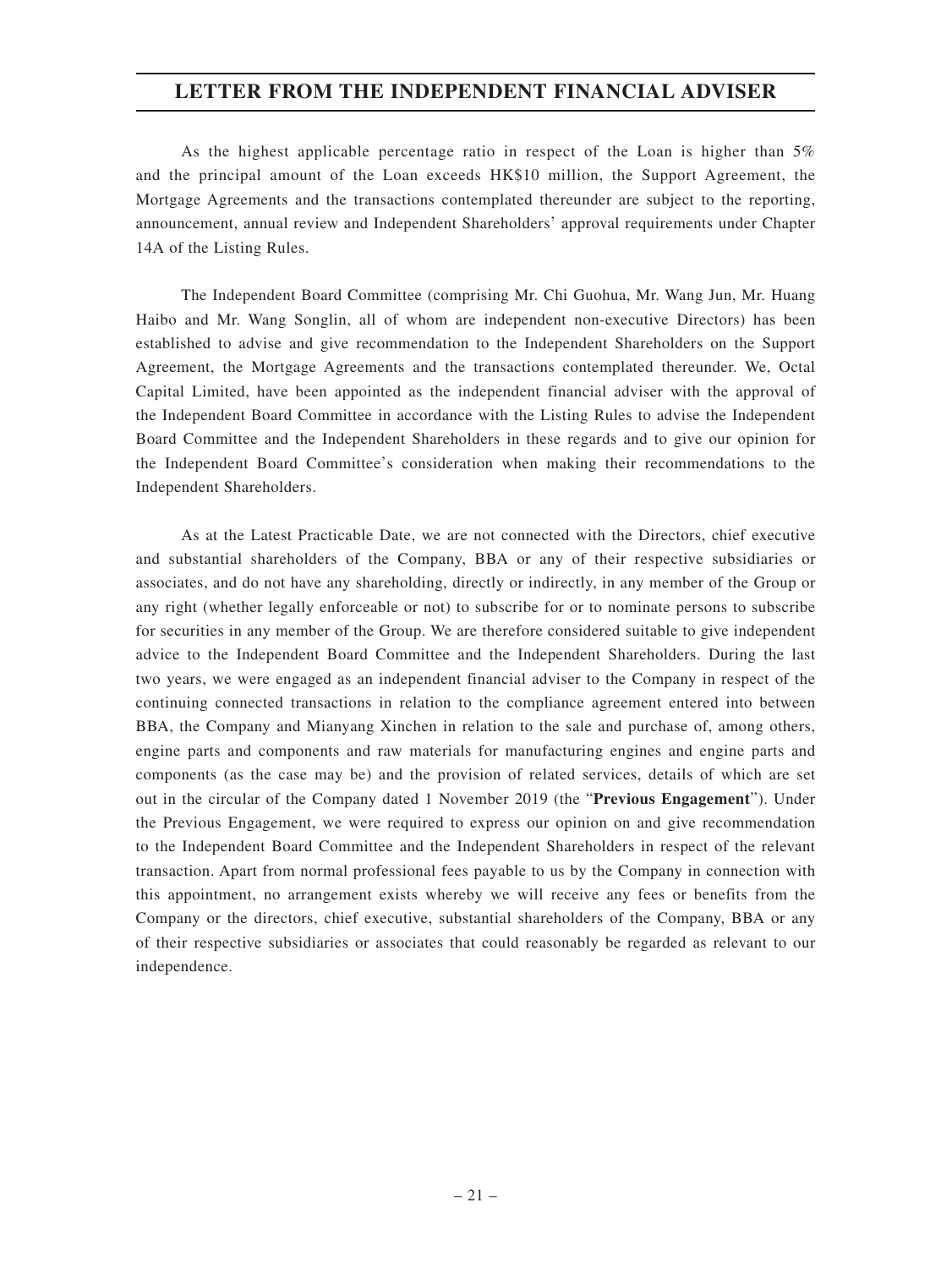In formulating our opinion, we have relied on the accuracy of the information and representations contained in the Circular and have assumed that all information and representations made or referred to in the Circular were true at the time they were made and continue to be true as at the date of the Circular. We have also relied on our discussion with the Directors and management of the Company regarding the Group, including the information and representations contained in the Circular. We have also assumed that all statements of belief, opinion and intention made by the Directors and management of the Company in the Circular were reasonably made after due enquiry. We consider that we have reviewed sufficient information, among other things, (i) the Loan Documents; (ii) the working capital forecast of the Group for the year ending 31 December 2021; (iii) the current loan portfolio of the Group; (iv) the annual reports of the Company for the year ended 31 December 2019 and 31 December 2020; (vi) other information as set out in the Circular; and (vii) relevant market data and information available from public sources, to reach an informed view, to justify our reliance on the accuracy of the information contained in the Circular and to provide a reasonable basis for our advice. We have no reason to suspect that any material facts have been omitted or withheld from the information contained or opinions expressed in the Circular nor to doubt the truth, accuracy and completeness of the information and representations provided to us by the Directors and management of the Company. We have not, however, conducted an independent in-depth investigation into the business and affairs of the Group, BBA and their respective subsidiaries or associates nor have we carried out any independent verification of the information supplied.

#### **PRINCIPAL FACTORS AND REASONS CONSIDERED**

In formulating our opinion and recommendation to the Independent Board Committee and the Independent Shareholders in respect of the Support Agreement, the Mortgage Agreements and the transactions contemplated thereunder, we have taken into account the following principal factors and reasons:

#### **1. Background of and reasons for the Loan**

#### **1.1 Background of the parties involved**

The Group is principally engaged in the development, manufacture and sale of automotive engines for passenger vehicles and light duty commercial vehicles and manufacture of engine parts and components of passenger vehicles in the PRC.

BBA is a sino-foreign equity joint venture company incorporated in the PRC and as at the Latest Practicable Date was owned as to 50% by Shenyang Jinbei Automotive Industry Holdings Co., Ltd.\*(瀋陽金杯汽車工業控股有限公司), an indirect wholly-owned subsidiary of Brilliance China, and 50% by BMW Holding B.V.. To the best knowledge, information and belief of the Directors, BMW Holding B.V. is an indirect subsidiary of BMW AG, a German multinational company which produces automobiles and motorcycles and is listed on the Frankfurt Stock Exchange.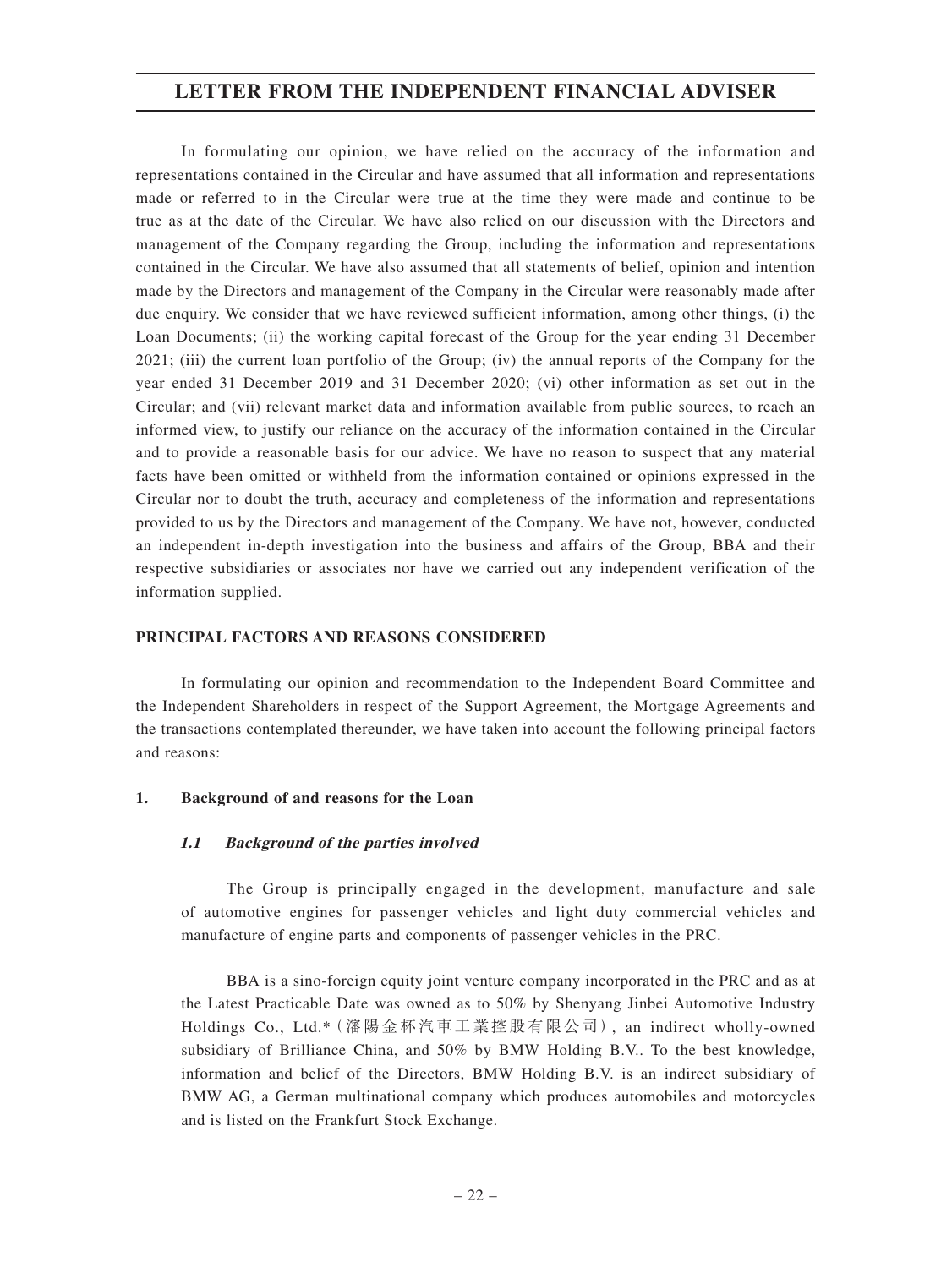Mianyang Xinchen is an indirect wholly-owned subsidiary of the Company, which was established in the PRC with limited liability on 23 March 1998 and is principally engaged in the development, manufacture and sale of automotive engines for passenger vehicles and light duty commercial vehicles and manufacture of engine parts and components of the passenger vehicles.

Mianyang Xinchen (Shenyang Branch) is the branch company of Mianyang Xinchen established in Shenyang, Liaoning, the PRC.

Shenyang Xinchen is an indirect wholly-owned subsidiary of the Company, which was established in the PRC with limited liability on 22 October 2008 and is principally engaged in the development and manufacture of automotive engines, parts and components.

#### **1.2 Financial information of the Group**

## Review of financial performance

Set out below is a summary of the consolidated financial information of the Group for each of the three financial years ended 31 December 2018 ("**FY2018**"), 2019 ("**FY2019**") and 2020 ("**FY2020**") as extracted from the annual reports of the Company for FY2019 (the "**2019 Annual Report**") and FY2020 (the "**2020 Annual Report**"):

|                                         | For the year ended 31 December |                |                |
|-----------------------------------------|--------------------------------|----------------|----------------|
|                                         | 2018                           | 2019           | 2020           |
|                                         | (Audited)                      | (Audited)      | (Audited)      |
|                                         | <b>RMB'000</b>                 | <i>RMB'000</i> | <b>RMB'000</b> |
| Total revenue                           | 3,050,522                      | 2,076,173      | 1,711,955      |
| – Gasoline engines                      | 1,852,848                      | 1,040,724      | 781,995        |
| - Diesel engines                        | 557,857                        | 396,439        | 125,096        |
| $-$ <i>Engine components</i>            | 639,817                        | 639,010        | 804,864        |
| Profit/(loss) for the year              | 10.724                         | 6.848          | (808, 639)     |
| Profit/(loss) for the year attributable |                                |                |                |
| to owners of the Company                | 10.724                         | 6.848          | (808,639)      |

Source: The 2019 Annual Report and the 2020 Annual Report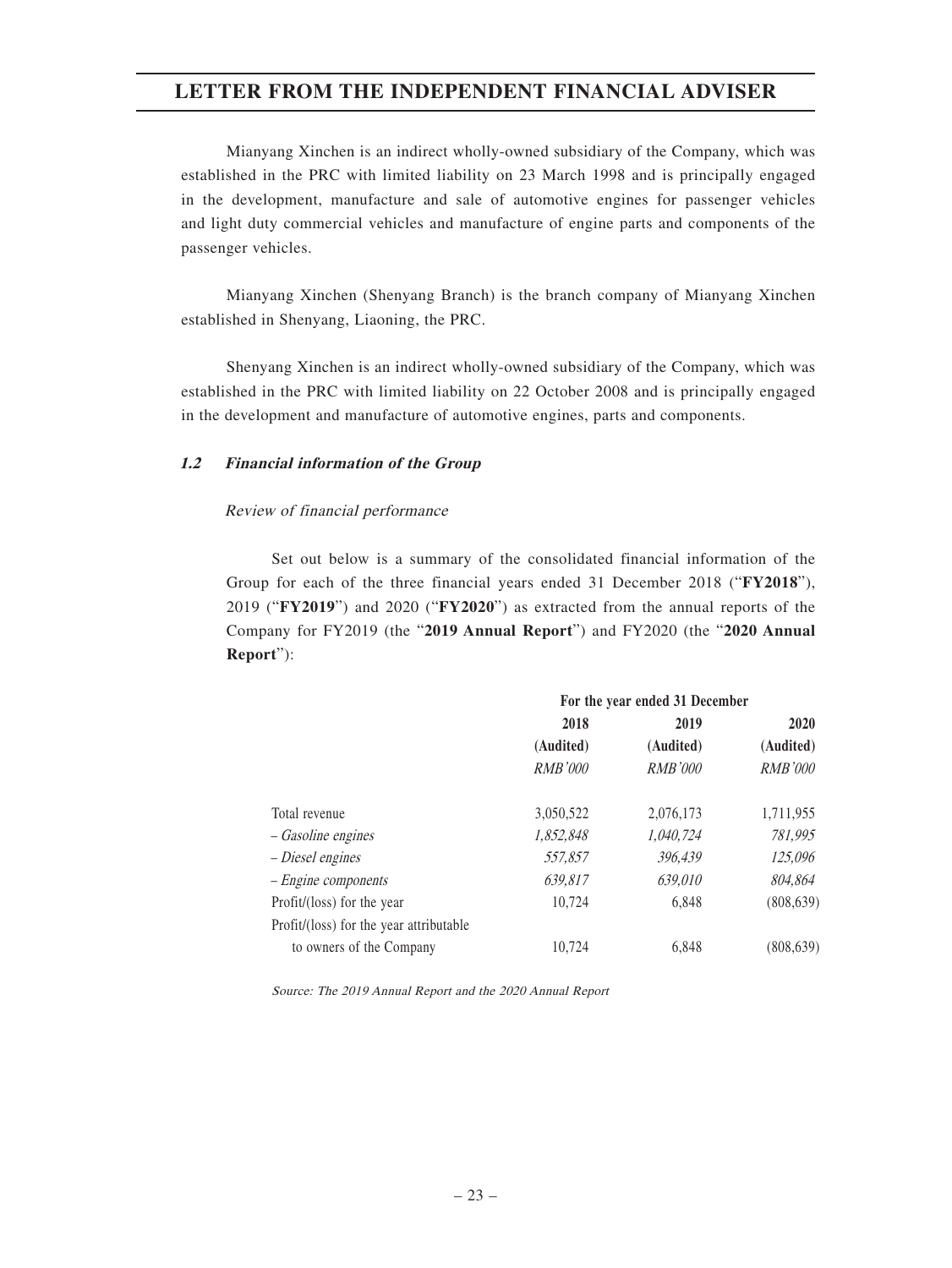#### FY2019 versus FY2018

The Group recorded revenue of approximately RMB2,076.2 million for FY2019, representing a decrease of approximately RMB974.3 million or 31.9% as compared to that of FY2018, which was mainly due to (i) the decrease in sales of gasoline engines of approximately RMB812.1 million; and (ii) the decrease in sales of diesel engines of approximately RMB161.4 million.

As disclosed in the 2019 Annual Report, the sales volume of engines decreased by approximately 38.9% from around 209,000 units in FY2018 to around 127,500 units in FY2019. The decrease was mainly due to the decrease in the sales of traditional gasoline engines, diesel engines and prince engines (a type of engine licensed to the Group by BMW AG since June 2015 which may be modified and upgraded by the Group and supplied to approved vehicle manufacturers under the Group's own brand) ("**Prince Engines**") in FY2019 due to lacklustre demand of engines from various automobile manufacturers during the year caused by the slowing economy and trade tensions with the United States.

The profit for the year attributable to owners of the Company decreased from approximately RMB10.7 million for FY2018 to approximately RMB6.8 million for FY2019, which was attributable to (i) the aforementioned decrease in revenue; and (ii) reduction in net loss in other gains and losses from approximately RMB80.6 million in FY2018 to approximately RMB19.9 million in FY2019 due to the decrease in unrealized foreign exchange translation loss and the decrease in net loss arising from receivables measured at fair value through other comprehensive income recognized during FY2019, partially offset by the decrease in cost of sales from approximately RMB2,716.25 million in FY2018 to approximately RMB1,847.4 million in FY2019, which was generally in line with the decrease in revenue.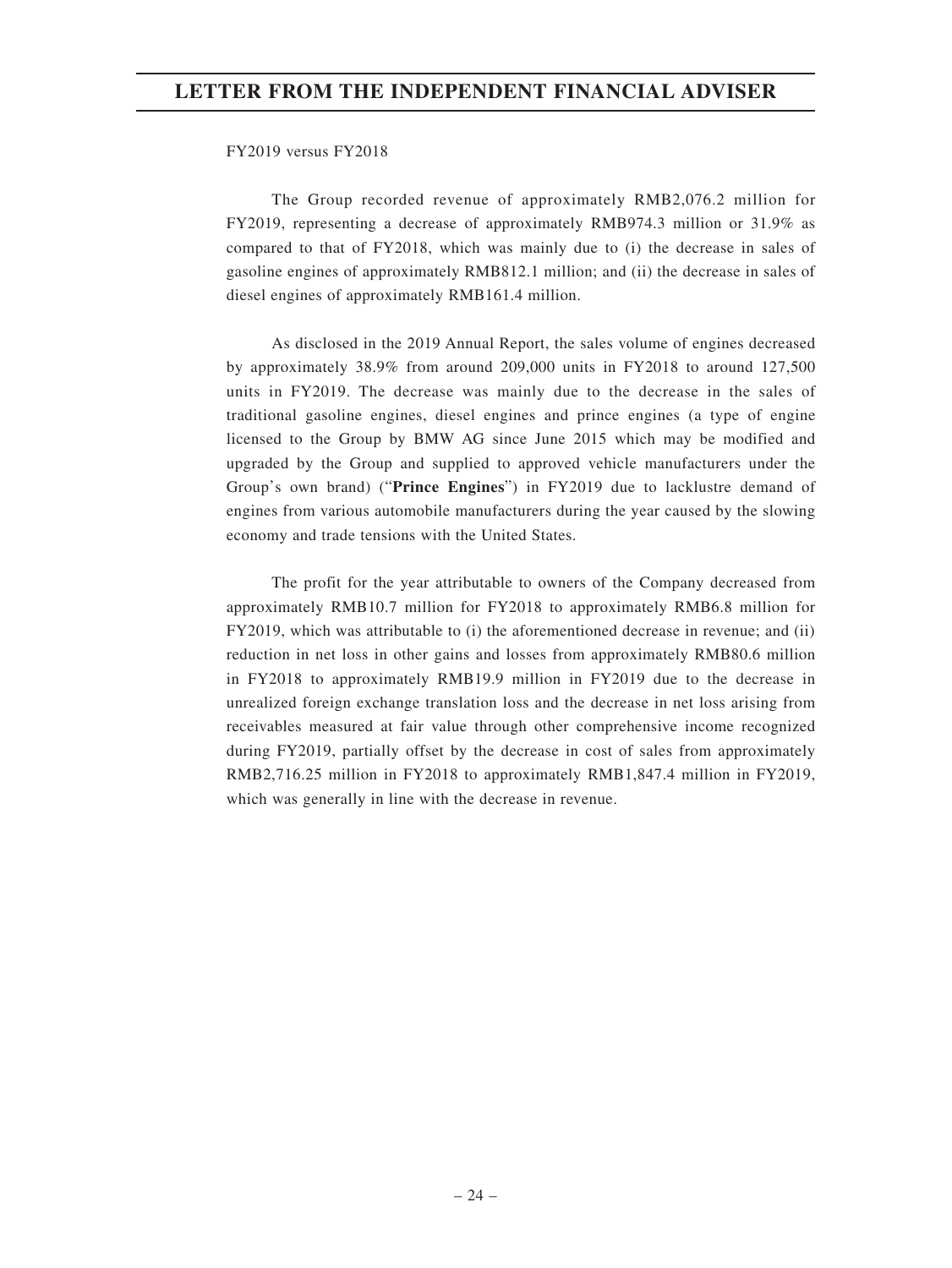#### FY2020 versus FY2019

The Group recorded revenue of approximately RMB1,712.0 million for FY2020, representing a decrease of approximately RMB364.2 million or 17.5% as compared to that of FY2019, which was mainly due to (i) the decrease in sales of gasoline engines of approximately RMB258.7 million; and (ii) the decrease in sales of diesel engines of approximately RMB271.3 million, partially offset by the increase in sales of engine components of approximately RMB165.9 million.

As disclosed in the 2020 Annual Report, the sales volume of engines decreased by approximately 50.75% from around 127,500 units in 2019 to around 62,800 units in 2020. The decrease was mainly due to the decrease in the sales of traditional gasoline, diesel engines and Prince Engines in FY2020 as a result of the reduction in demand for certain types of vehicles produced by the Group's customers.

The loss attributable to owners of the Company was approximately RMB808.6 million in FY2020, as compared to a net profit of approximately RMB6.8 million for FY2019, which was attributable to (i) the aforementioned decrease in revenue; and (ii) the increase in impairment of trade-related receivables from approximately RMB6.1 million in FY2019 to approximately RMB714.8 million in FY2020 mainly due to an impairment of trade-related receivables based on an expected credit losses assessment performed by an independent qualified professional valuer, partially offset by the decrease in cost of sales from approximately RMB1,847.4 million in FY2019 to approximately RMB1,589.0 million in FY2020, which was due to the decrease in revenue.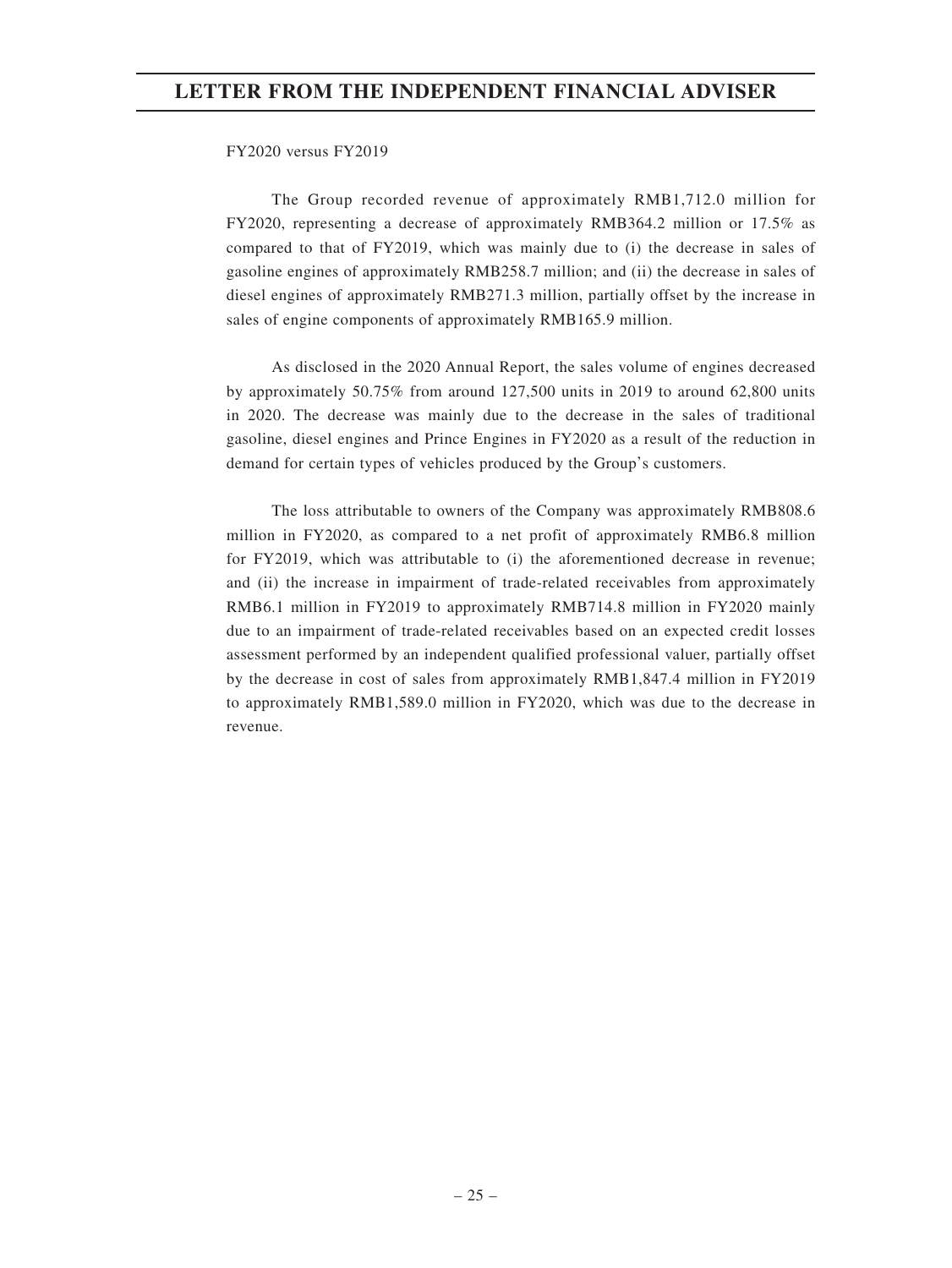#### Review of financial positions

Set out below is the summary of the audited consolidated statement of financial position of the Group as at 31 December 2019 and 2020 as extracted from the 2020 Annual Report:

|                                                | As at 31 December |                |
|------------------------------------------------|-------------------|----------------|
|                                                | 2019              | 2020           |
|                                                | (Audited)         | (Audited)      |
|                                                | <b>RMB'000</b>    | <b>RMB'000</b> |
| Non-current assets                             | 3,375,609         | 3,155,461      |
| - Property, plant and equipment                | 2,543,565         | 2,297,808      |
| Current assets                                 | 2,650,071         | 1,851,291      |
| - Inventories                                  | 658,422           | 634,399        |
| - Amounts due from related companies           | 1,145,866         | 333,522        |
| - Bank balances and cash                       | 98,188            | 55,285         |
| - Pledged/restricted bank deposits             | 266,068           | 538,459        |
| Total assets                                   | 6,025,680         | 5,006,752      |
| Non-current liabilities                        | 625,822           | 352,713        |
| <b>Current liabilities</b>                     | 2,407,938         | 2,470,489      |
| Total liabilities                              | 3,033,760         | 2,823,202      |
| Net current assets/(liabilities)               | 242,133           | (619, 198)     |
| Net assets<br>Equity attributable to owners of | 2,991,920         | 2,183,550      |
| the Company                                    | 2,991,920         | 2,183,550      |
| Total cash and cash equivalents (Note 1)       | 364,256           | 593,744        |
| <b>Borrowings</b>                              |                   |                |
| - Borrowings due within one year               | 1,008,088         | 1,067,468      |
| - Borrowings due after one year                | 577,723           | 320,394        |
| Total borrowings                               | 1,585,811         | 1,387,862      |
| Current ratio (Note 2)                         | 1.10              | 0.75           |
| Gearing ratio (Note 3)                         | 53.0%             | 63.6%          |

Source: The 2020 Annual Report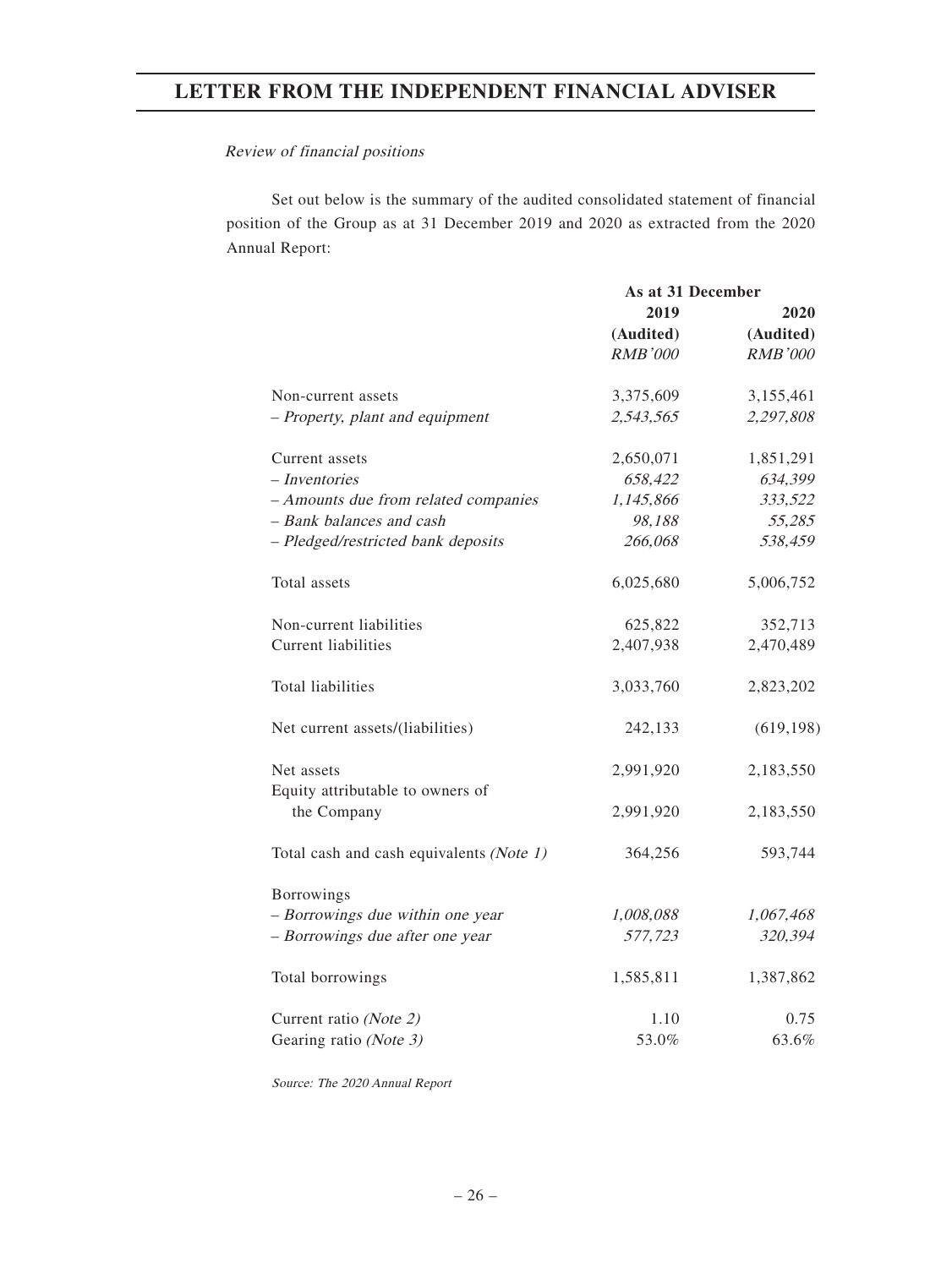#### **Notes**

- 1. Total cash and cash equivalents represents bank balances and cash and pledged/restricted bank deposits.
- 2. Current ratio represents total current assets divided by total current liabilities.
- 3. Gearing ratio represents total borrowings divided by total equity attributable to owners of the Company.

#### As at 31 December 2019

The Group recorded the total assets of approximately RMB6,025.7 million as at 31 December 2019. The major assets of the Group included inventories, amounts due from related companies, pledged/restricted bank deposits and property, plant and equipment, which together amounted to approximately RMB4,613.9 million, which accounted for approximately 76.6% of the total assets of the Group.

As at 31 December 2019, the Group had current assets of approximately RMB2,650.1 million and current liabilities of approximately RMB2,407.9 million, representing net current assets of approximately RMB242.1 million with current ratio of 1.1 time, indicating that the Group's was financially sound with ability to meet its short-term repayment obligations.

As at 31 December 2019, the Group had outstanding borrowings amounted to approximately RMB1,585.8 million, including borrowings due within one year in the amount of approximately RMB1,008.1 million. The Group's cash and cash equivalents (including bank balances and cash and pledged/restricted bank deposits) amounted to approximately RMB364.3 million, indicating that the Company is facing a challenging cash flow pressure in view of the current liabilities.

The Group's gearing ratios as at 31 December 2019 was approximately 53.0% which represents the Group is highly reliant on debt to support its continuing operations.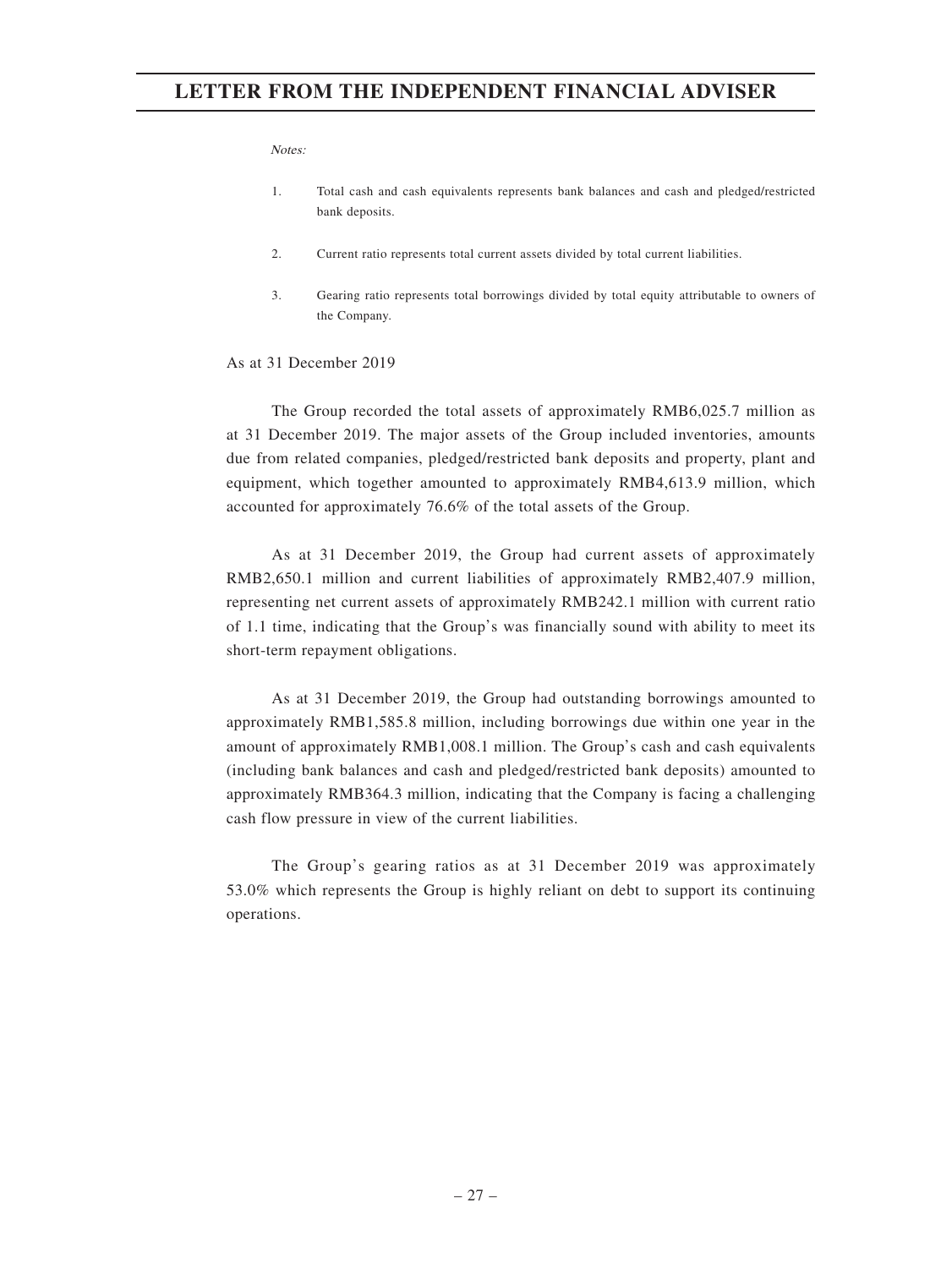## As at 31 December 2020

The Group recorded the total assets of approximately RMB5,006.8 million as at 31 December 2020. The major assets of the Group included inventories, amounts due from related companies, pledged/restricted bank deposits and property, plant and equipment, which together amounted to approximately RMB3,804.2 million, which accounted for approximately 71.0% of the total assets of the Group.

As at 31 December 2020, the Group had current assets of approximately RMB1,851.3 million and current liabilities of approximately RMB2,470.5 million, representing net current liabilities of approximately RMB619.2 million with current ratio under 1.0 time, indicating that the Group's was under pressure on meeting its short-term repayment obligations.

As at 31 December 2020, the Group had outstanding borrowings amounted to approximately RMB1,387.9 million, including borrowings due within one year in the amount of approximately RMB1,067.5 million. The Group's cash and cash equivalents (including bank balances and cash and pledged/restricted bank deposits) amounted to approximately RMB593.7 million, indicating that the Company is facing a challenging cash flow pressure in view of the current liabilities.

The Group's gearing ratios as at 31 December 2020 was approximately 63.6% which represents the Group is highly reliant on debt to support its continuing operations.

#### **2. Background and Reasons for entering into the Loan Documents**

#### **2.1 Reason for and benefits of the Loan Documents**

#### Financial position of the Group

The Group is principally engaged in the development, manufacture and sale of automotive engines for passenger vehicles and light duty commercial vehicles and manufacture of engine parts and components of passenger vehicles in the PRC.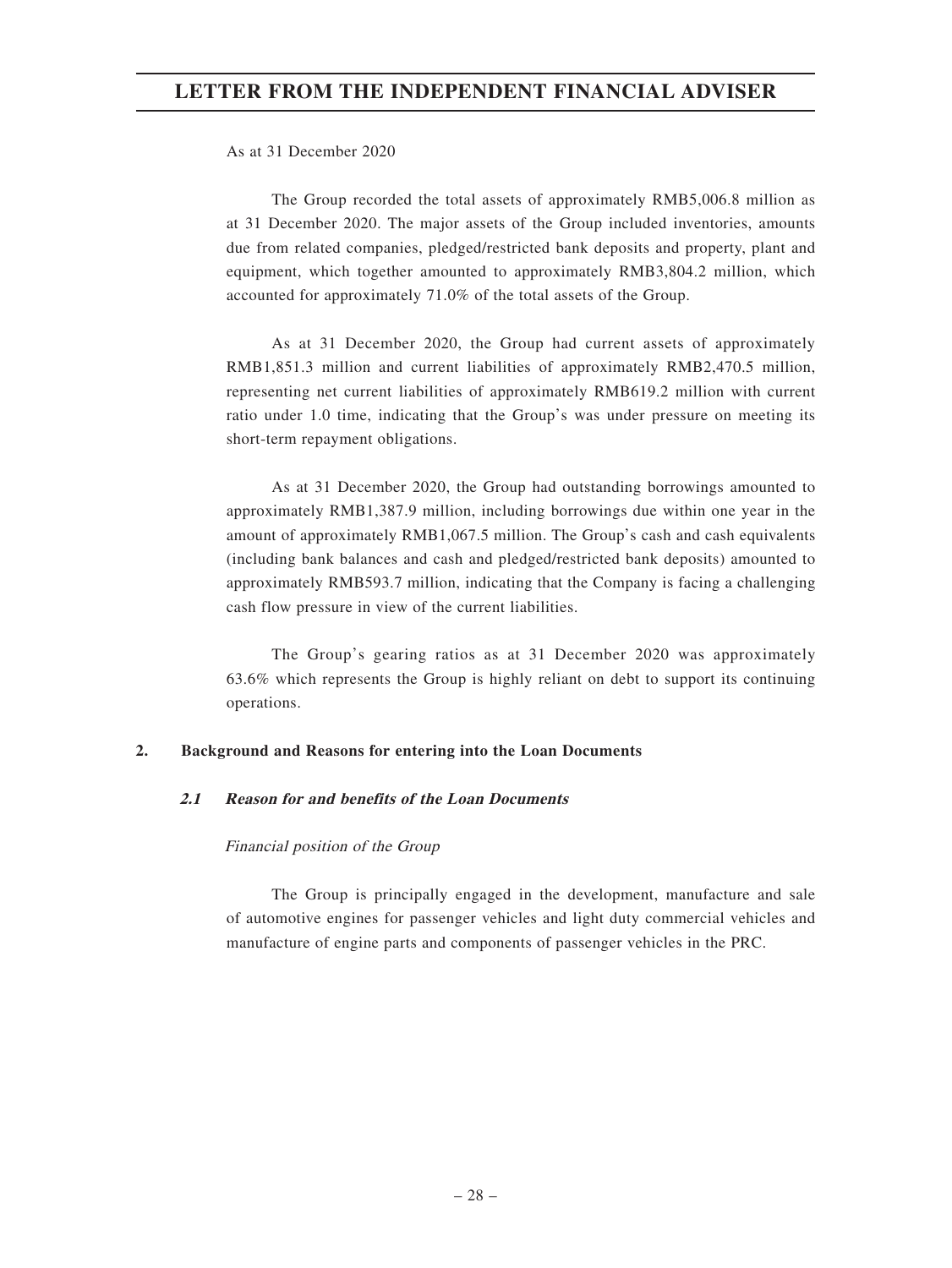As stated in the Letter from the Board, the Borrowers have been suffering from the COVID-19 pandemic and fierce industry competition which led to a lossmaking as well as a net current liability position of the Group. For the year ended 31 December 2020, the Group recorded net loss of approximately RMB808.6 million and net current liabilities of approximately RMB619.2 million as at 31 December 2020. In addition, the current portion of borrowings has amounted to approximately RMB1,067.5 million as at 31 December 2020, as compared to the cash and bank balances of approximately RMB55.3 million. The above financial position indicated that the Company is facing a challenging cashflow pressure in repayment of loans and at the same time sustaining its operation in view of the current liquidity position. In review of the current financial position of the Group and the repayment schedule of the Group's outstanding loans, we concur with the management of the Company that there is a strong imminent need of the Group for new funding in order to reduce its pressure in meeting the Group's short-term loan repayment obligations, and that the Support Agreement is essential for the Group to implement its business plan without substantial outlay of the Group's cash on hand. The supportive arrangement from BBA is to ensure that the Company has sufficient working capital for its operations in view of the volatile and uncertain automobile industry without substantial cash outlay due to the repayment of existing bank loans.

According to the statistics of China Association of Automobile Manufacturers, approximately 25.3 million new vehicles were sold in 2020 in the PRC with an annual decline of approximately 1.9%, marking its third straight annual decline since 2018. The annual decline in sales in the automobile industry in the PRC created a negative impact on the performance of the Group which is driven by the sales of engine and engine components. As disclosed in the 2020 Annual Report, the demand for certain types of vehicles produced by the Group's customers decreased during FY2020, and this affected the sales of both the traditional and Prince Engines of the Group, leading to the substantial increase in net loss attributable to owners of the Company to approximately RMB93.8 million in FY2020 after excluding the one-off effect of the impairment loss of trade-related receivables of approximately RMB714.8 million, as compared to a net profit attributable to owners of the Company of approximately RMB6.85 million for FY2019.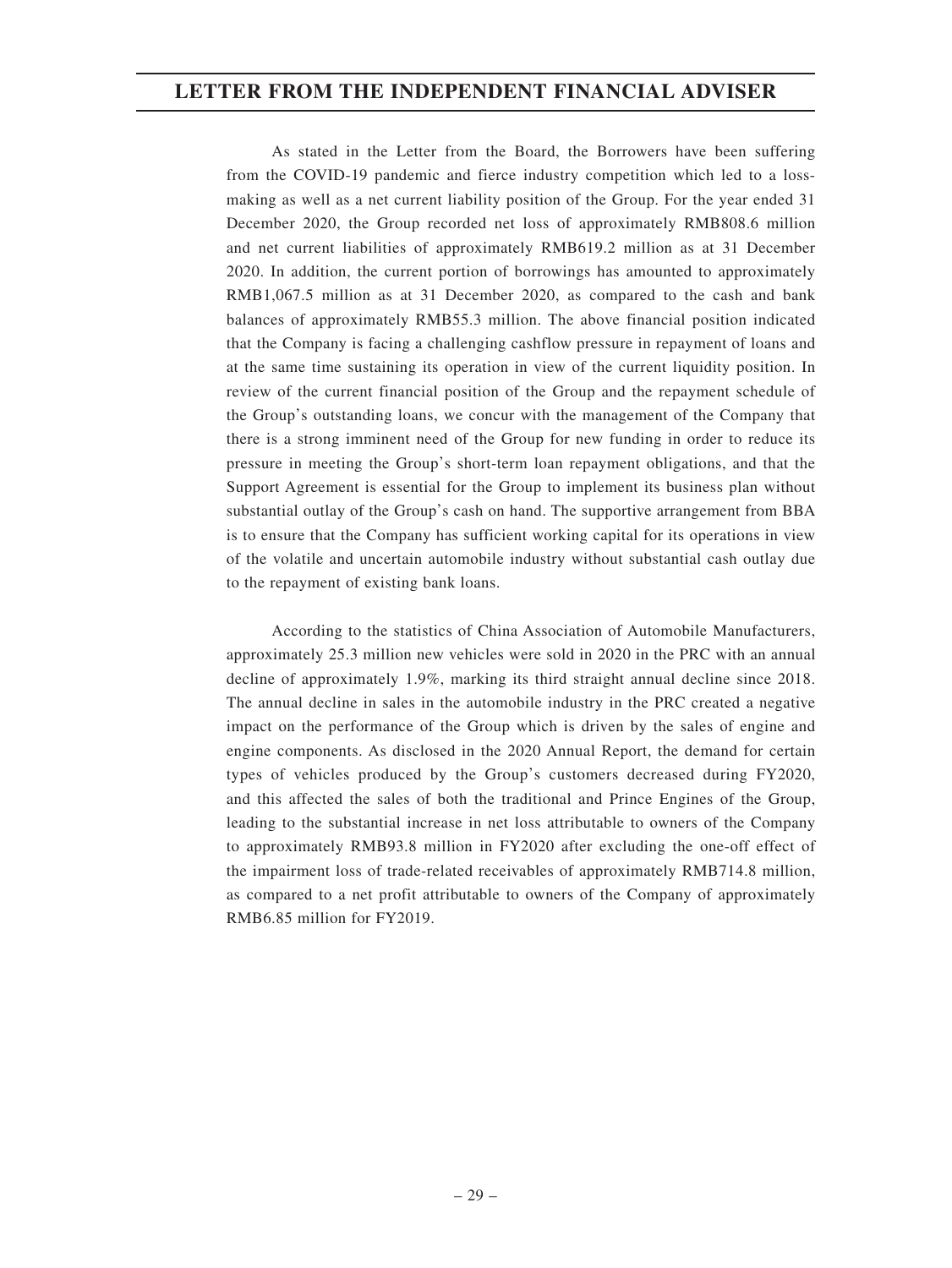In addition, as advised by the management of the Company, the demand for the materials and automotive components by certain major customers of the Company also declined drastically due to the suspension of certain existing models due to the revision of emission standard into the "Limits and Measurement Methods for Emissions from Light-Duty Vehicles"(《輕型汽車污染物排放限值及測量方法 (中國第六階段)》)released on 1 July 2016 and implemented in advance on 1 July 2019 which led to the decline in sales in the Group's engines in FY2019 and FY2020. The weakened performance in sales of the Group in FY2020 created pressure on the Group's operating cashflows and its financial position, leading to the net current liabilities of the Group of RMB619.2 million as at 31 December 2020. Therefore, the entering into of the Support Agreement represents an interim measure for the Group to repay its existing bank loans that may fall due in the near term while it can help ease the Group's pressure on its working capital.

Based on our review of the Loan Documents, we noted that part of the proceeds from the Loan are designated for the repayment of principal and interest of certain term loan facilities amount to RMB400 million. By reviewing the proposed repayment schedule provided by the Company, we noted that the relevant bank loans facilities were used for financing working capital purposes and purchase of equipment, consisted respective aggregate amounts ranging from RMB45 million to RMB254 million with variable interest rates ranging from 3.02% above the London Interbank Offered Rate or at fixed interest rate from 4.4% to 6.0% per annum and the maturity dates ranging from June 2021 to November 2026. Based on our discussion with the management of the Company, we understood that the borrowings of the relevant bank loans facilities of approximately RMB560 million would be matured or required repayment on or before 31 December 2021. As the Company had cash and cash equivalents of approximately RMB55.3 million as at 31 December 2020, it will leave the Company with very limited cashflow should it use all cash to satisfy relevant current borrowings on each respective maturity dates due in 2021. As such, by entering into the Loan Documents, the imminent repayment needs under the loan facilities would be resolved and the liquidity risk of the Group in respect of the repayment of bank borrowings would be reduced in this regard.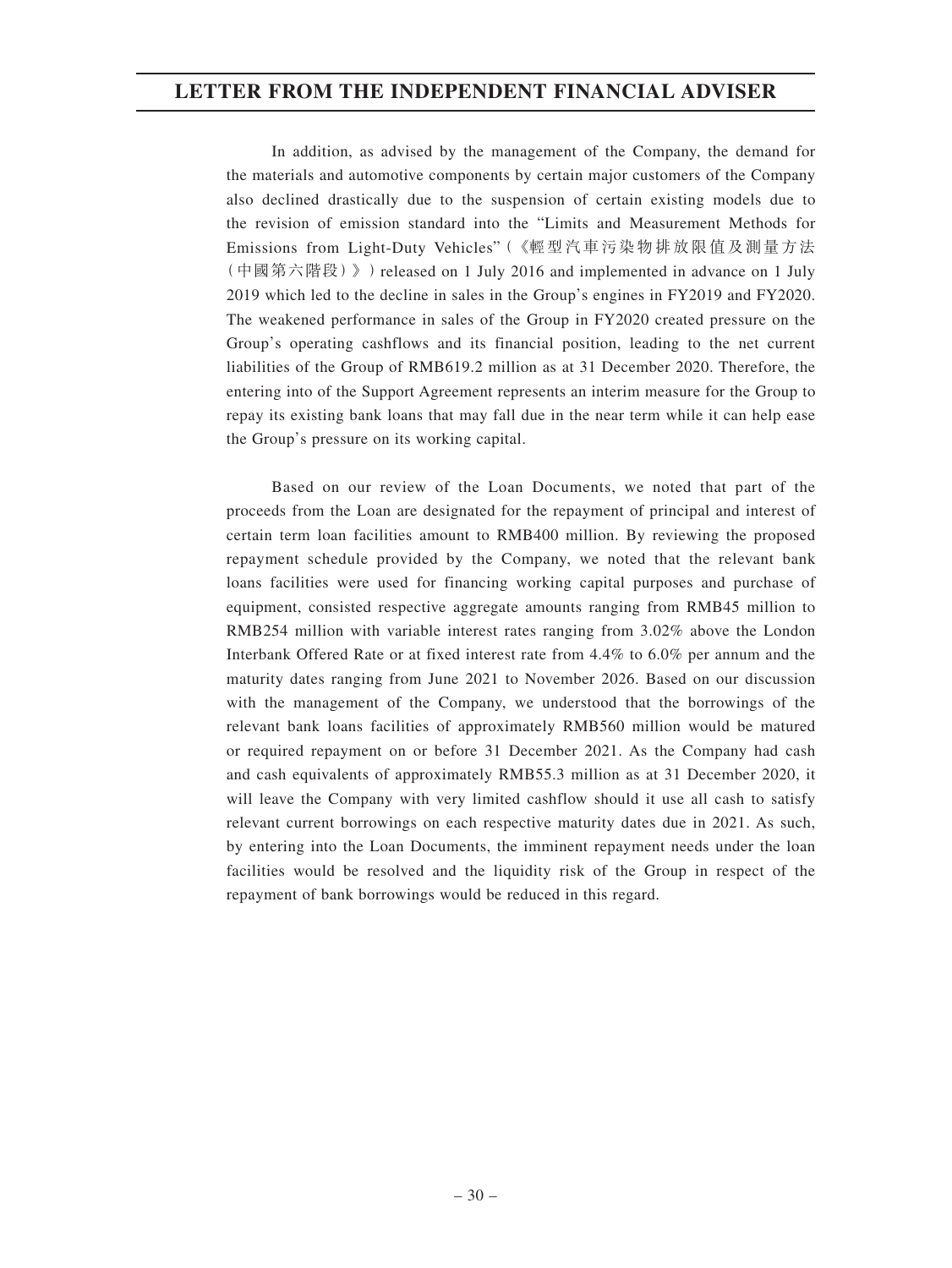On the other hand, as mentioned in the Letter from the Board, the Company is involved in the automobile industry where its business requires higher requirements for production, circulation and management. The Company, on a continuous basis, must pay for the purchase, maintenance and repair of fixed assets as well as has projects under construction, and therefore incurs relatively high expenditure annually. In order to maintain its competitive edge and sustainable development capabilities, the Company needs to continue to increase investment in research and development and technological improvements. With the steady development of the Company's business, there will be increasing working capital requirements. For our due diligence purpose, we have obtained and reviewed (i) the management accounts of the Group for the period ended 30 June 2021; (ii) the working capital forecast of the Group for the year ending 31 December 2021; and (iii) the proposed repayment schedule of the Group's outstanding loans for the year ending 31 December 2021, we noted that the Company will maintain a positive cash position for the year ending 31 December 2021. Therefore, the entering into of the Support Agreement represents an interim measure for the Group to ease the Group's pressure on its working capital to reallocate its internal resources its operation.

Despite the decline in overall automobile market in 2020, the production and sales of automobiles have risen in contrast to the downturn of the general automobile industry, which has driven the potential demand in the upstream products where the Group is operating in. According to the statistics of China Association of Automobile Manufacturers, the production and sales of automobiles in the PRC reached approximately 6.35 million and 6.48 million units for the three months ended 31 March 2021, which represented an annual increase of approximately 81.7% and 75.6% respectively. The production and sales of automobiles in the PRC in first quarter of 2021 has put back as compared to statistics of the same period of 2019 of approximately 6.34 million and 6.37 million units, where the monthly production and sales in March 2021 of approximately 2.46 million units and 2.53 million units has restored to the pre-pandemic level of approximately 2.59 million and 2.46 million units in November 2019.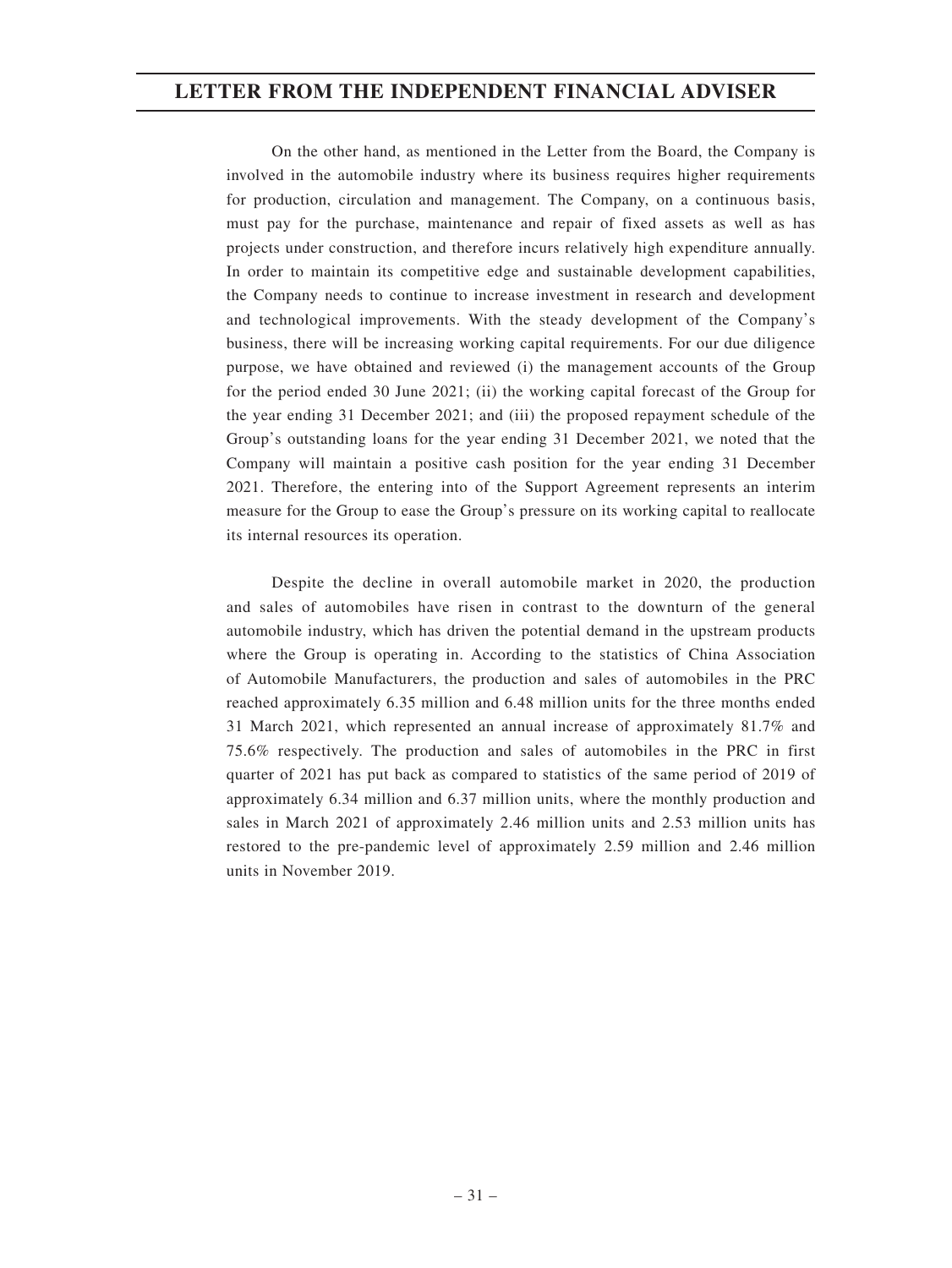With the recovery of the automobile market following the impact of the COVID-19 pandemic, there have been signs of improvement in the Group's sales of engines and the Group could reallocate its internal resources as additional working capital to enhance the smooth operation of the Group. Based on our review on the operating statistics of the Group and having discussed with the management of the Company, we noted that the sales of engines and components for the first quarter of 2021 has improved as compared to the same period in 2020. Having discussed with the management of the Company on the business prospects of the Group, the management of the Company expects that with the improving sales from its principal businesses, the operating cash inflow will be enhanced and the Company would have more internal resources to fulfill its working capital requirements or repayment obligations, as well as being able to obtain better terms in seeking other debt or equity financing.

#### The MOU

Upon our enquiry to the management of the Company, we noted that in the case of default events under the Support Agreement, the mortgages created over the Mortgaged Assets under the Mortgage Agreements shall be put forward to the Mortgaged Assets Public Listing Process, where (i) in case BBA wins the biding, the Borrowers shall cooperate with BBA to release the mortgages created over the Mortgaged Assets and conduct the formalities to transfer the title to the Mortgaged Assets to BBA; or (ii) the mortgages created over the Mortgaged Assets under the Mortgage Agreements shall not be released and the Borrowers shall request the winning bidder of the Mortgaged Assets to continue to mortgage the Mortgaged Assets to BBA after it wins the bidding for the debts owed by the Borrowers to BBA. As stated in the Letter from the Board, the Mortgaged Assets are important to the business operations of BBA, which rely to a great extent on the supply of finished crankshafts and connecting rods produced by the Borrowers using the Mortgaged Assets.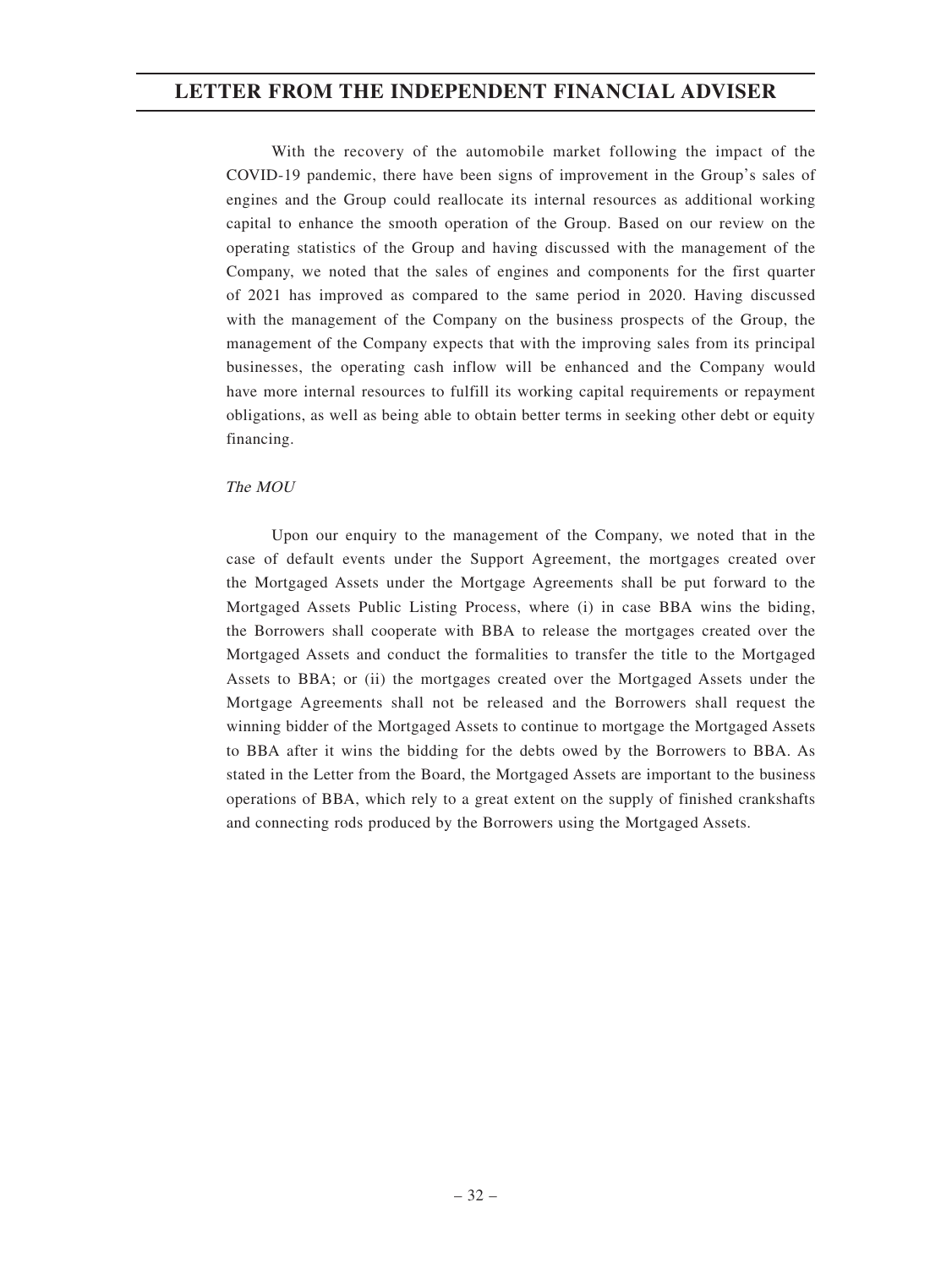Therefore, as advised by the management of the Company, in view of (i) the net current liabilities and loss-making track record of the Group for the year ended 31 December 2020; and (ii) Huachen Automotive Group Holdings Company Limited\* (華晨汽車集團控股有限公司)(the controlling shareholder Brilliance China, which in turn is a controlling shareholder of the Company) is undergoing a restructuring process (the "**Restructuring**"), such financial difficulties of the Group had adversely affected the credit rating of the Group and may affect its stable supply of finished crankshafts and connecting rods to BBA. In order for the Group to facilitate the granting of the Loan by BBA to meet its repayment obligations under the existing bank facilities, the Group agreed to BBA that the Loan must be secured by the Mortgaged Assets. The Mortgaged Assets are important to the business operations of BBA and BBA remains highly cautious that it must be able to obtain the control and possession of the Mortgaged Assets should it become necessary to do so by implementing the security created in the form of mortgage over the Mortgaged Assets as contemplated under the Mortgage Agreements coupled with the mechanism for the Potential Disposal as set out in the Support Agreement (including but not limited to the mandatory repayment provisions mentioned above) and the MOU. Under the Mortgage Agreements, BBA can enforce the mortgage right if the Borrowers dispose of the Mortgaged Assets in whole or in part or if the Borrowers fail to repay the Loan when it becomes due. BBA also has the priority to be repaid from the proceeds received from auction or sale of the Mortgaged Assets or offset the outstanding balance of the Loan with the appraised value of the Mortgaged Assets.

We noted that the security in the Mortgaged Assets is required by BBA in order to reduce their risk exposure and to provide an adequate level of protection against the Company's default, where the Mortgaged Assets Public Listing Process is necessary under the requirement of State-owned Assets Supervision and Administration Commission of the State Council. On the other hand, in the event that BBA wins the bidding, other forms of financing of the Mortgaged Assets can be considered by the Group including but not limited to the sales and leaseback arrangement of the Mortgaged Assets in order to ensure the continued operation of the production and sales of finished crankshafts and connecting rods of the Group whilst the Group would benefit from reducing the existing bank loans with the proceeds from the Potential Disposal thereby reducing its financing costs.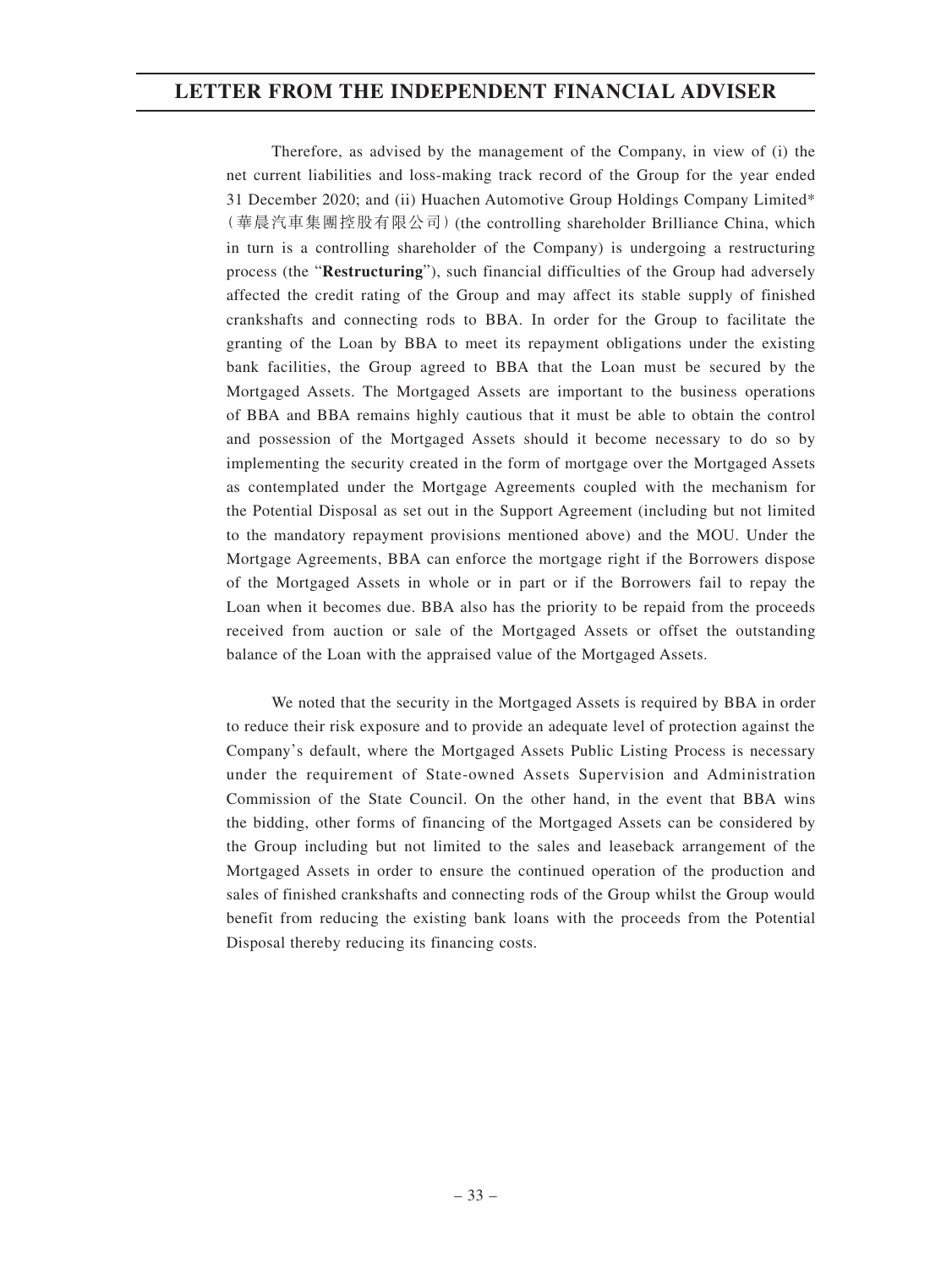Having considered that the Mortgaged Assets are state-owned assets and the possible time and procedures required under the Mortgaged Assets Public Listing Process, we are of the view that the entering into of the MOU between the Borrowers and BBA at the same time of entering into of the Support Agreement is fair and reasonable as (i) it serves to stipulate the procedures and conditions precedent for the Potential Disposal as it is possible that the Mortgaged Assets are required to be transferred and realized by the Borrowers for any cash proceeds pursuant to the Mortgage Agreements if the Borrowers defaults on its repayment of the Loan to BBA; (ii) it allows the Group to obtain the best possible price through the Mortgaged Assets Public Listing Process; (iii) the Group could secure a bidder for the Mortgaged Asset Public Listing Process as BBA has indicated its intention in the MOU that it will participate in the Mortgaged Assets Public Listing Process; and (iv) it could facilitate the granting of the Loan by BBA.

#### Other fund raising methods available to the Company

The Company has been pursuing a number of options as regard to financing by way of equity or debt as an alternative to the Loan, including borrowings from other banks or other financial institutions and private placement for capital raising purpose before entering into the Loan Documents. We are given to understand that, having considered the Restructuring and the net current liabilities and loss-making track record of the Group, the Group is not able to obtain any loan from banks with similar or more favourable terms as compared with those under the Support Agreement nor is the Group able to negotiate with any potential investors willing to participate in private placements of the Shares with favourable terms.

## Confidence of BBA and the controlling Shareholder in the long-term development of the Company

As discussed above and with regard to the outbreak of the novel coronavirus pandemic in early 2020 which has caused great impact on the automobile industry, the Company is facing an unprecedented situation with a volatile and uncertain industry prospect. Under the challenging environment of the Group's business, BBA, as an associate of Brilliance China which is the controlling Shareholder and a long time business partner in purchase of engines, engine parts and components, has decided to provide more support to the Company. The provision of the Loan demonstrates the confidence of the controlling Shareholder in the long-term development of the Company and its long standing support of the development of the Company. The Directors believe that the provision of the Loan will thus further enhance the investment value of the Company, which will maximize the interests of the Shareholders and effectively safeguard the interests of the minority Shareholders.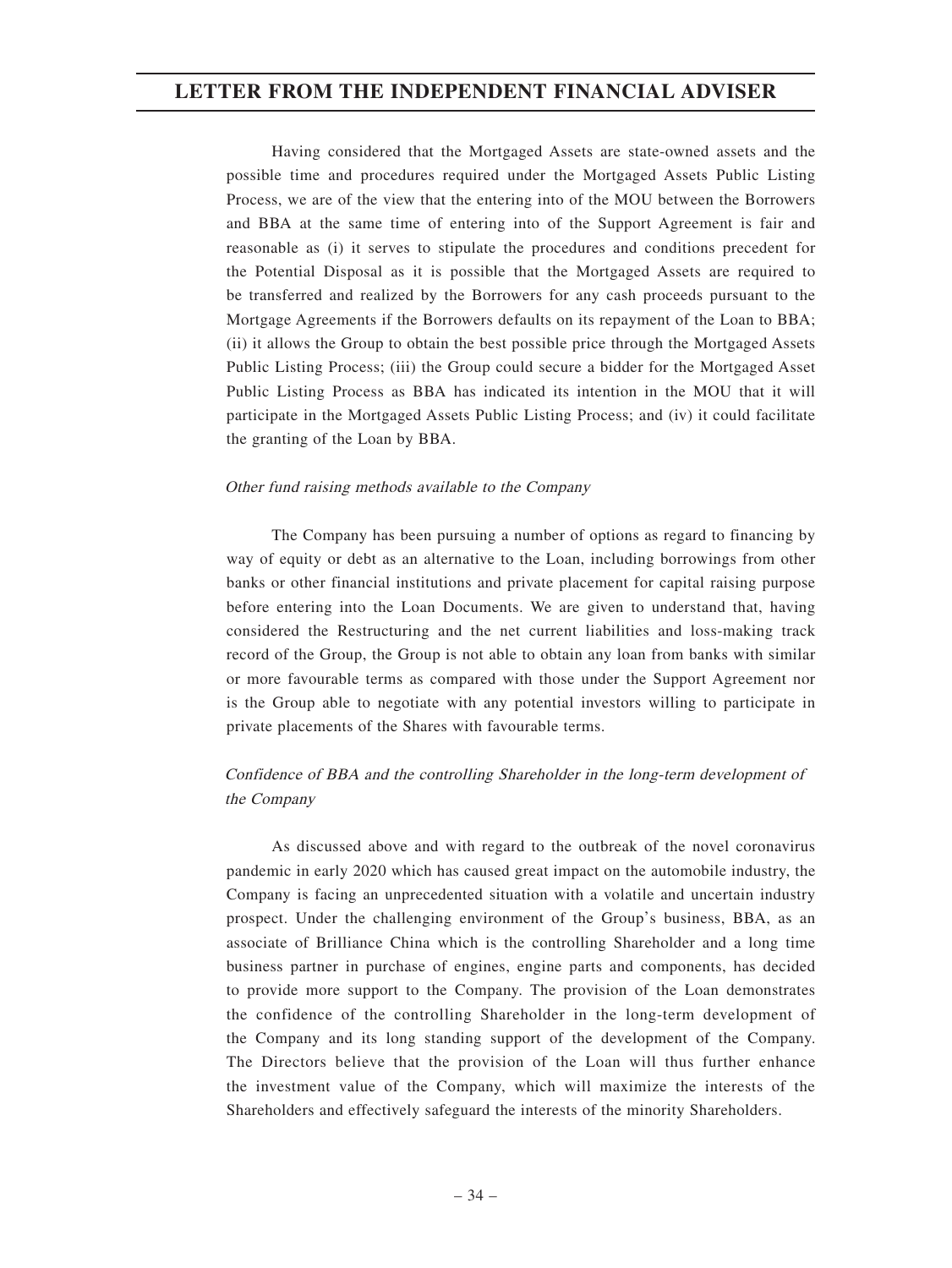Having considered (i) the competitive business environment in the Group's downstream products; (ii) the capital needs of the Group to supplement its smooth operation of the Group; (iii) the difficulties of the Group to obtain debt financing on favorable terms from commercial banks and/or financial institutions; and (iv) the financial support from BBA, being an associate of a controlling shareholder of the Company and a long time business partner, will be conducive to the confidence in the Shareholders and potential investors of the Company, we are of the view that the entering into the Loan Documents are fair and reasonable and are in the interest of the Company and the Shareholders.

#### **3. Major terms of the Loan Documents**

The major terms of the Loan Documents are set out as below:

| <b>Parties</b> |   | BBA, as lender<br>(i)                                                                                                                                                                                                                                                                                                                                                                                                                                                                                                                                                                                                                 |
|----------------|---|---------------------------------------------------------------------------------------------------------------------------------------------------------------------------------------------------------------------------------------------------------------------------------------------------------------------------------------------------------------------------------------------------------------------------------------------------------------------------------------------------------------------------------------------------------------------------------------------------------------------------------------|
|                |   | Mianyang Xinchen, Mianyang Xinchen (Shenyang<br>(ii)<br>Branch) and Shenyang Xinchen, all of which are<br>wholly-owned subsidiaries of the Company, as joint<br>borrowers                                                                                                                                                                                                                                                                                                                                                                                                                                                             |
| <b>Subject</b> | ÷ | The Loan in the principal amount of RMB500 million                                                                                                                                                                                                                                                                                                                                                                                                                                                                                                                                                                                    |
| Loan term      |   | A period commencing from the day on which BBA releases<br>the proceeds of the Loan in accordance with the Support<br>Agreement and ending on the day on which the Loan shall<br>be repaid in accordance with the Support Agreement.<br>Notwithstanding any other provisions of the Support<br>Agreement, the repayment date of the Loan shall not<br>exceed 190 business days after execution of the Support<br>Agreement, i.e. the Loan together with interest accrued<br>thereon shall be repaid by the Borrowers to BBA no later<br>than 10 business days from the 180th business day after<br>execution of the Support Agreement. |
|                |   | The Company expects that should it become necessary, the<br>Borrowers will negotiate with BBA for an extension of the<br>term of the Loan which, in the Directors' view, is in the<br>interest of both the Group and BBA given their close and<br>long-term working relationship.                                                                                                                                                                                                                                                                                                                                                     |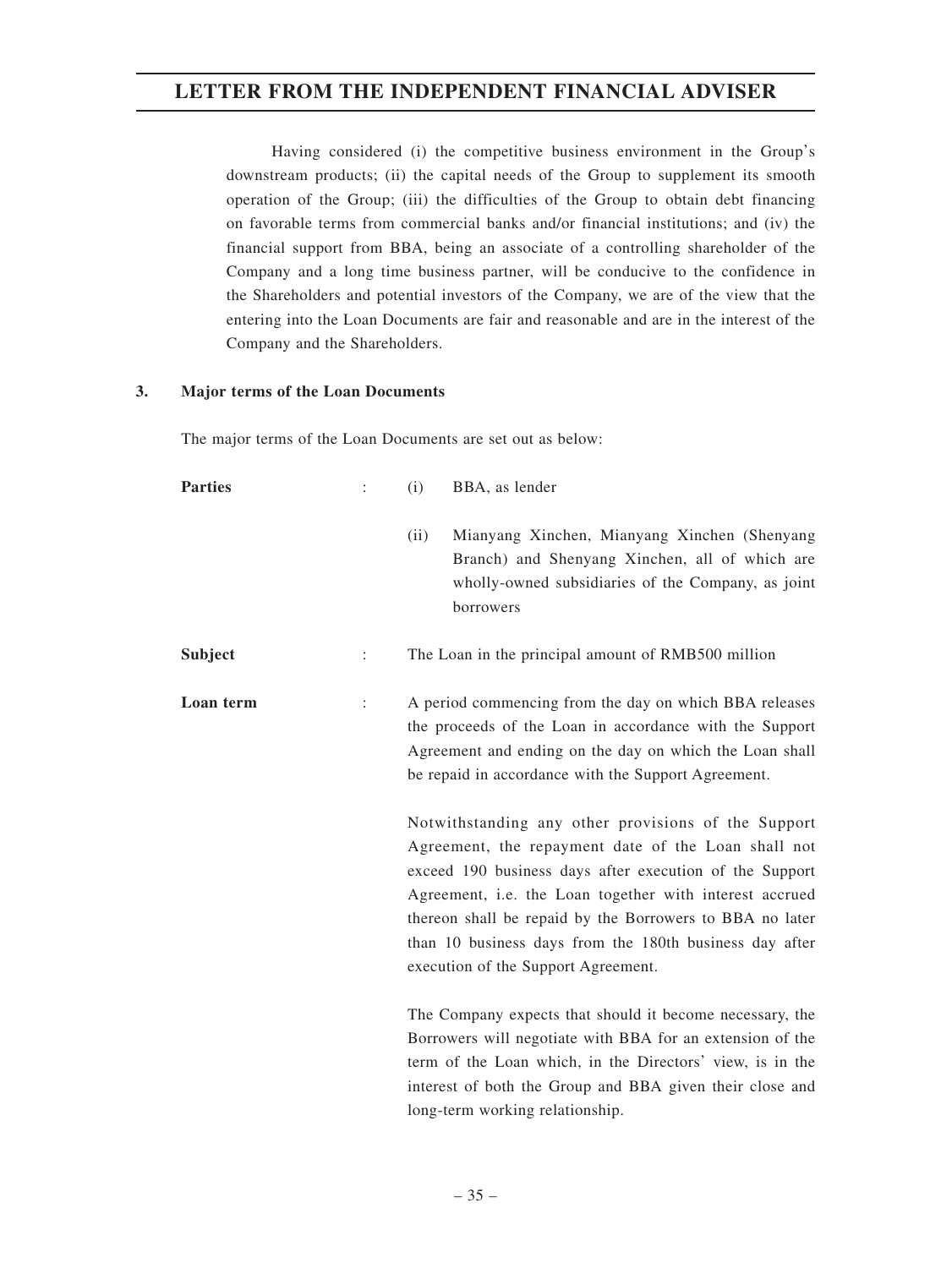| Use of proceeds      |                      | $\ddot{\phantom{a}}$ | Group                                                                                                                                                                                                                                                                                                                                                                                                                                                                                                                                                                                                                                                                                                                                                                                                                                                                | As to approximately RMB400 million for repayment<br>of bank loans of the Group as they fall due and as to<br>approximately RMB100 million for working capital of the |
|----------------------|----------------------|----------------------|----------------------------------------------------------------------------------------------------------------------------------------------------------------------------------------------------------------------------------------------------------------------------------------------------------------------------------------------------------------------------------------------------------------------------------------------------------------------------------------------------------------------------------------------------------------------------------------------------------------------------------------------------------------------------------------------------------------------------------------------------------------------------------------------------------------------------------------------------------------------|----------------------------------------------------------------------------------------------------------------------------------------------------------------------|
| <b>Loan</b> interest |                      | $\ddot{\ddot{}}$     |                                                                                                                                                                                                                                                                                                                                                                                                                                                                                                                                                                                                                                                                                                                                                                                                                                                                      | 4.6% per annum                                                                                                                                                       |
| <b>Security</b>      |                      | $\ddot{\cdot}$       | The mortgages to be created over the Mortgaged Assets<br>under the Mortgage Agreements                                                                                                                                                                                                                                                                                                                                                                                                                                                                                                                                                                                                                                                                                                                                                                               |                                                                                                                                                                      |
| <b>Transfer of</b>   | the Mortgaged Assets |                      | Where the Borrowers intend to transfer the Mortgaged<br>Assets and BBA has the intention to purchase the<br>Mortgaged Assets, BBA may under any of the following<br>circumstances request repayment of the Loan and interest<br>accrued thereon by serving a written notice on the<br>Borrowers, and the Borrowers shall repay to BBA the<br>Loan already made and interest accrued thereon within 10<br>business days upon receipt of such notice:<br>(1)<br>the approval by the Shareholders for all the<br>transactions and matters covered by the Support<br>Agreement (if applicable) is not obtained within<br>40 business days after the execution of the Support<br>Agreement, or the Borrowers fail to initiate the<br>Mortgaged Assets Public Listing Process within<br>20 business days after the obtaining of the above<br>approval of the Shareholders; |                                                                                                                                                                      |
|                      |                      |                      | (2)                                                                                                                                                                                                                                                                                                                                                                                                                                                                                                                                                                                                                                                                                                                                                                                                                                                                  | BBA is not selected as the winning bidder during the<br>Mortgaged Assets Public Listing Process; and                                                                 |
|                      |                      |                      | (3)                                                                                                                                                                                                                                                                                                                                                                                                                                                                                                                                                                                                                                                                                                                                                                                                                                                                  | the land use right/property right of the Mortgaged<br>Assets is not delivered to BBA within 180 business<br>days after execution of the Support Agreement.           |

Further details of the Loan Documents are set out in the sections under "Support Agreement", "Mortgage Agreements" and "MOU" in the Letter from the Board.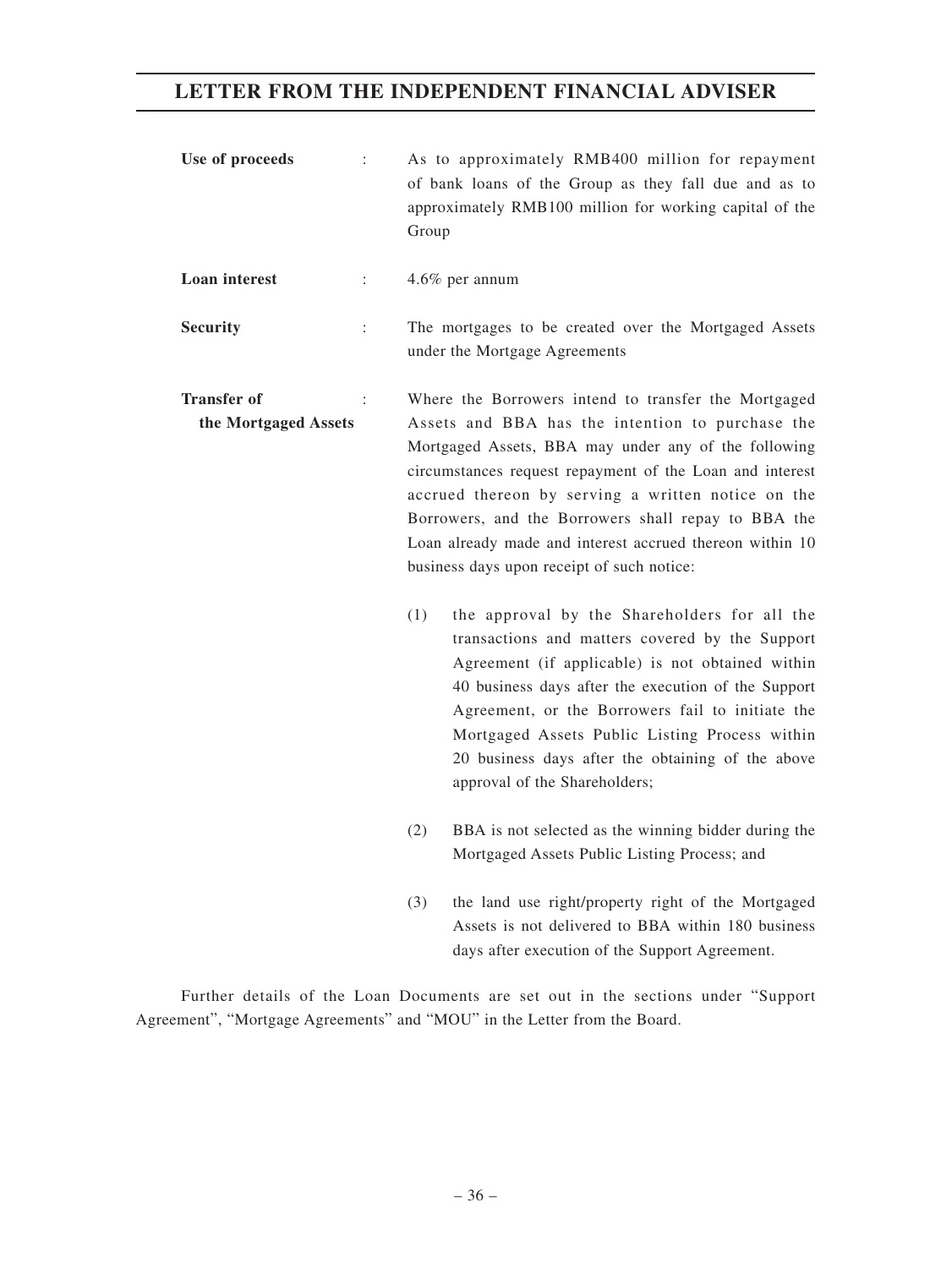#### **Analysis on terms of the Loan Documents**

#### (a) Interest rate

Pursuant to the terms of the Loan Documents, interest will accrue on the loan under the Loan Documents at a fixed rate of 4.6% per annum, calculated on the basis of the number of days from (and including) the payment date of the Loan to (but excluding) the day on which the term of the Loan ends and on a 360-day basis. The principal amount of the Loan along with accrued interest is payable in one lump sum within 10 business days from the 180th business day after execution of the Support Agreement. In determining the fairness and reasonableness of the interest rate, we have obtained and reviewed the existing financing agreements, in particular, with interest-bearing feature, entered into between the Group and independent third party financial institutions in the PRC for conducting comparison with the interest rate pricing mechanism in order to ensure that such interest rate under the Loan Documents is on normal commercial terms and in the interest of the Company and Shareholders as a whole.

Based on the aforesaid documents provided by the Company, which represented an exhaustive list of the existing interest-bearing loan financing agreements entered into between the Group and independent third party financial institutions in the PRC, we noted that the Group currently has 11 existing interest-bearing loan financing agreements (the "**Existing Loan Comparables**"), of which the interest rate of each loan agreement is within the range between 2.20% and 6.00% (assuming the London Interbank Offered Rate of approximately 0.1285%), with average and median of 4.89% and 5.50%, of which 7 out of 11 are being charged equal to or exceeding 4.6%, being the current effective fixed interest rate under the Loan Documents). The interest rate under the Loan Documents is within the range of the same under the Existing Loan Comparables and is lower than the average and median.

On the basis of the above, we are of view that the interest rate under the Loan Documents is no less favourable than those offered by the independent third party financial institutions in accordance with the Existing Loan Comparables.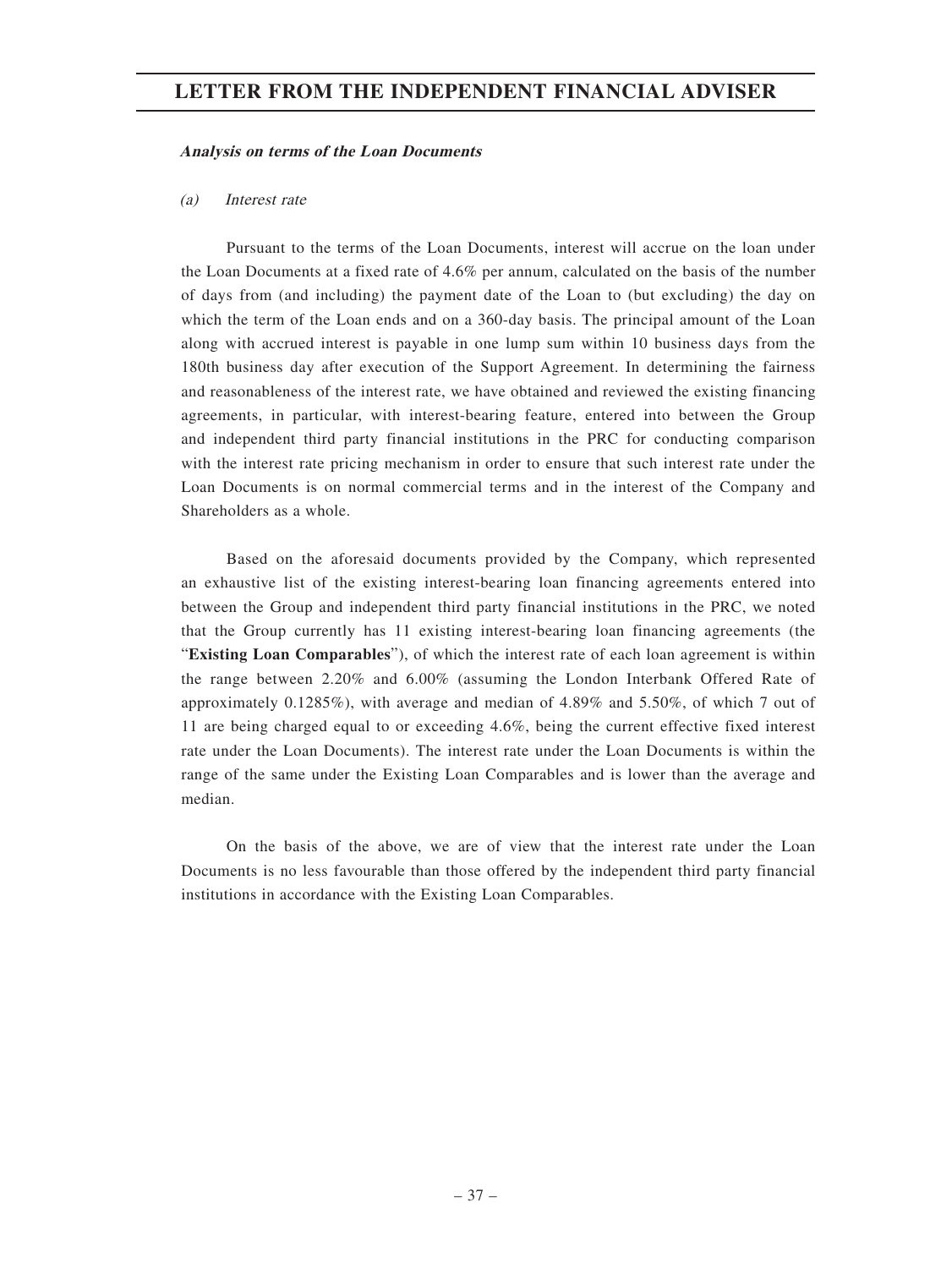## (b) Loan term

Pursuant to the terms of the Loan Documents, notwithstanding any other provisions of the Support Agreement, the repayment date of the Loan shall not exceed 180 business days after execution of the Support Agreement.

As set out in the 2020 Annual Report, in view of the complexity of the business environment, the Company has taken measure to ally with the policies change and actively carry out technological innovation to ensure compliance with the latest regulations and meet the changes in the market brought about by consumers' demands.

Based on the 2020 Annual Report and from our further inquiry, we noted that the Group is currently working on the projects for certain hybrid engine with various displacements which cater for plug-in hybrid vehicle and range-extended electric vehicles. The Group signed contracts with various customers and commenced vehicle matching work and expects that the industrialization of these engines will be in the second half of 2021 and in 2022. Besides, with the exclusive license of Prince Engine by BMW AG, the Group will continue to enjoy the sales of engine components for production of the car models under the brand name of "BMW".

The Company is optimistic about the outlook that the Chinese automobile market will bottom out in 2021, and the market will restore its positive growth through the development of vehicle electrification, vehicle digitalization, vehicle built-in intelligence and in-car internet in the coming years. The aforesaid anticipation will accelerate the transformation and upgrading of the automotive industry and simultaneously shift the new energy vehicle market from policy-driven to market-driven. The Company expects that, with the prospect of car makers speeding up their production in the second half of 2021, sales would recover after the COVID-19 pandemic stabilizes and the cash resources of the Group would be sufficient for financing its operations and the repayment of the Loan upon its maturity.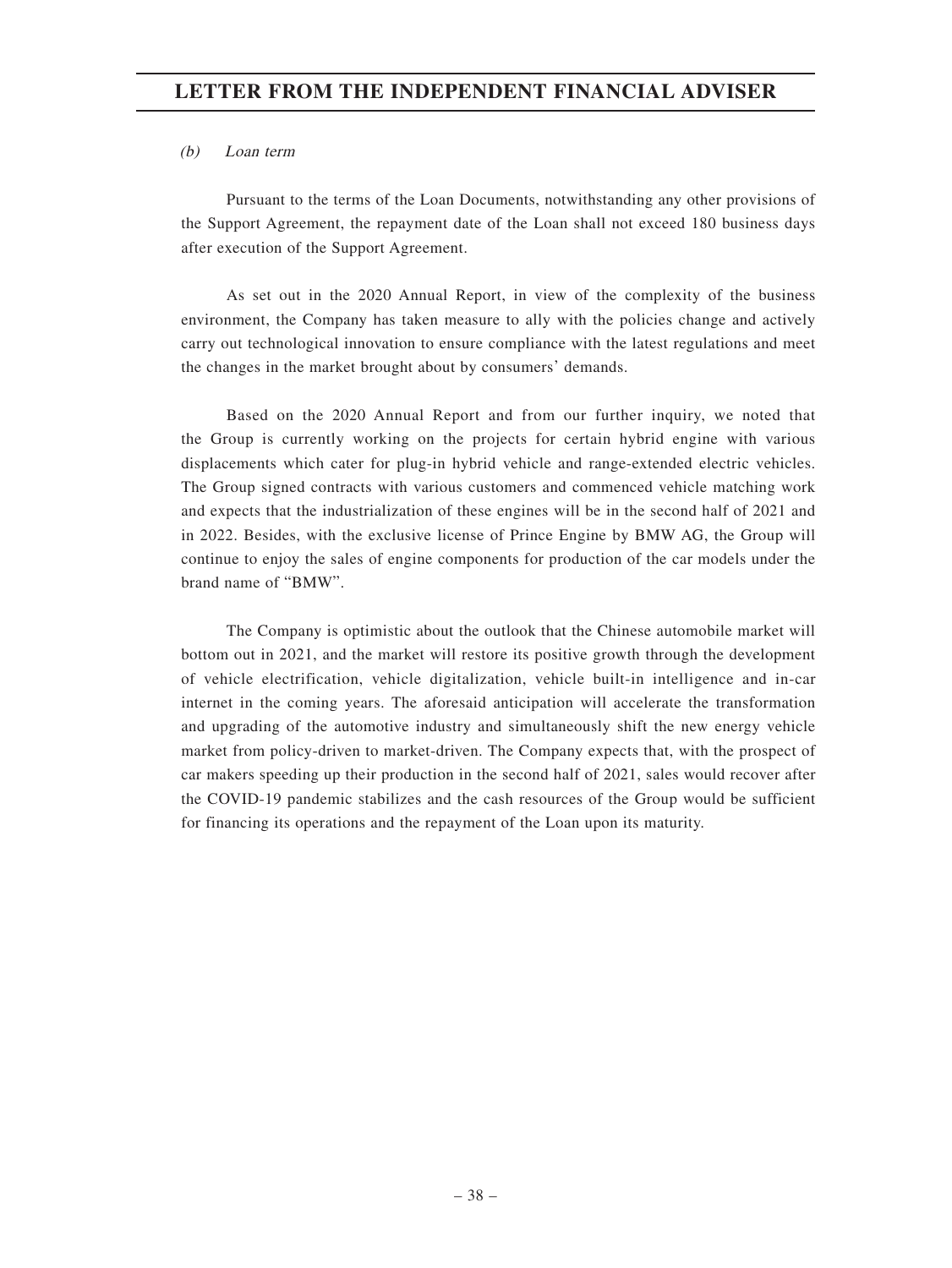For our due diligence purpose, we have obtained and reviewed (i) the working capital forecast of the Group for the year ending 31 December 2021; (ii) the management accounts of the Group for the period ended 30 June 2021; and (iii) the proposed repayment schedule of the Group's outstanding loans for the year ending 31 December 2021. We have enquired about the measures of the Group to improve its financial position to arrive at its projected cash flow from operations. We were further advised by the management of the Group that with the Loan obtained from BBA, the financial difficulty of the Group can be lessened and it is foreseen that there will be an improvement in the Group's operating cashflows, and at the same time better terms can be obtained in negotiating with banks for refinancing and further lessen the financial difficulties when the financial position of the Group has improved. Therefore, we are of the view that the Loan was provided as an interim measure to alleviate the short-term liquidity pressure of the Group and with the improvement of the financial position and cashflow from operations of the Group during the term of the Loan, we concur with the management of the Group that the Group would have sufficient cash resources for financing its operations and the repayment of the Loan upon its maturity.

As advised by the management of the Group, in the event the Group could not repay the Loan on schedule, part of the Group's receivables from BBA in respect of the sales of finished crankshafts and connecting rods may be settled by setting off the principal of the Loan. Further, as set out in the Letter from the Board, the management of the Group will negotiate with BBA for an extension of the term of the Loan when the Loan falls due which, in the Directors' view, is in the interest of both the Group and BBA given their close and long-term working relationship, and we consider that this could allow the Group to repay the Loan until it is financially feasible to do so, subject to the progress of the Restructuring and the then liquidity position of the Group.

In the event that the Group could not extend the term of the Loan and is required to transfer the Mortgaged Assets to obtain the necessary funding for the repayment of the Loan, the Group has taken into account the time required to go through the public listing process to transfer the Mortgaged Assets. The Group expects that the term of the Loan of 180 business days would be sufficient for the Group to obtain the necessary approval and complete the public listing process for the transfer of the Mortgaged Assets and receive the proceeds for repaying the Loan such that the Borrowers will be able to repay the Loan and interest accrued thereon and at the same time, the Group could apply the remaining proceeds from the Potential Disposal as general working capital and repayment of the outstanding bank loans, thereby reducing financing costs of the Group.

Having considered the above, we are of the view that the Loan's term is fair and reasonable.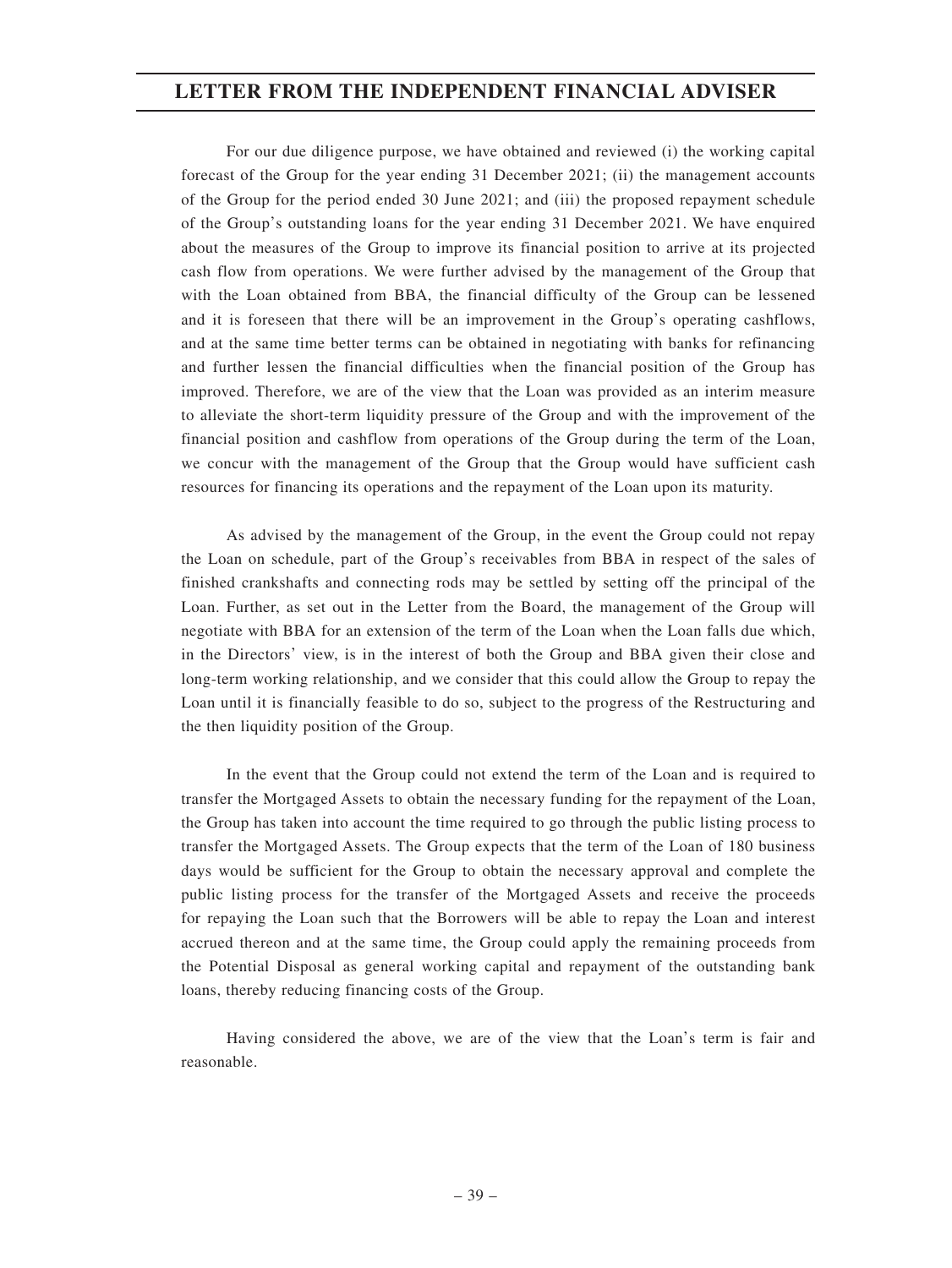## (c) Security

Pursuant to the Loan Documents, the Loan provided to the Company is secured by the mortgage to be created over the Mortgaged Assets under the Mortgage Agreement. We confirmed with the Company that the inclusion of security in favour of BBA under the Loan Documents is requested by BBA and agreed by the Company after taking into account (i) the favourable terms as set out under the Loan Documents; (ii) the protection given to BBA in order to reduce the default risk assumed by BBA under the Loan Documents; and (iii) the funding difficulty faced by the Group due to current financial position of the Company.

As informed by the management of the Company, the security arrangement under the Support Agreement is in line with market practice to procure a favourable interest rate under the Loan Documents and is required by BBA in order to reduce their risk exposure and to provide an adequate level of protection against the Company's default. We have also discussed with the management of the Company in relation to the value of the Mortgaged Assets compared with the borrowing amount provided from the loan facilities and understand that in the light of the Group's net current liabilities position, loss-making track record due to the significant impairment in FY2020 and the significant amount of existing financing agreements, the Company was not able to obtain bank borrowings with an amount comparable to the valuation amount of the Mortgaged Assets available under the Mortgage Agreement from commercial banks or financial institutions on terms acceptable to the Company.

## (d) Transfer of the Mortgaged Assets

As set out in the Letter from the Board, where the Borrowers intend to transfer the Mortgaged Assets and BBA has the intention to purchase the Mortgaged Assets, BBA may request repayment of the Loan and interest accrued thereon by serving a written notice on the Borrowers, and the Borrowers shall repay to BBA the Loan already made and interest accrued thereon within 10 business days upon receipt of such notice.

Pursuant to the Support Agreement, the Mortgaged Assets was pledged as a security under the Support Agreement as a protection to BBA for the granting of the Loan to the Group and the MOU sets out the mechanism for the Potential Disposal in the event the Group intends to transfer the Mortgaged Assets.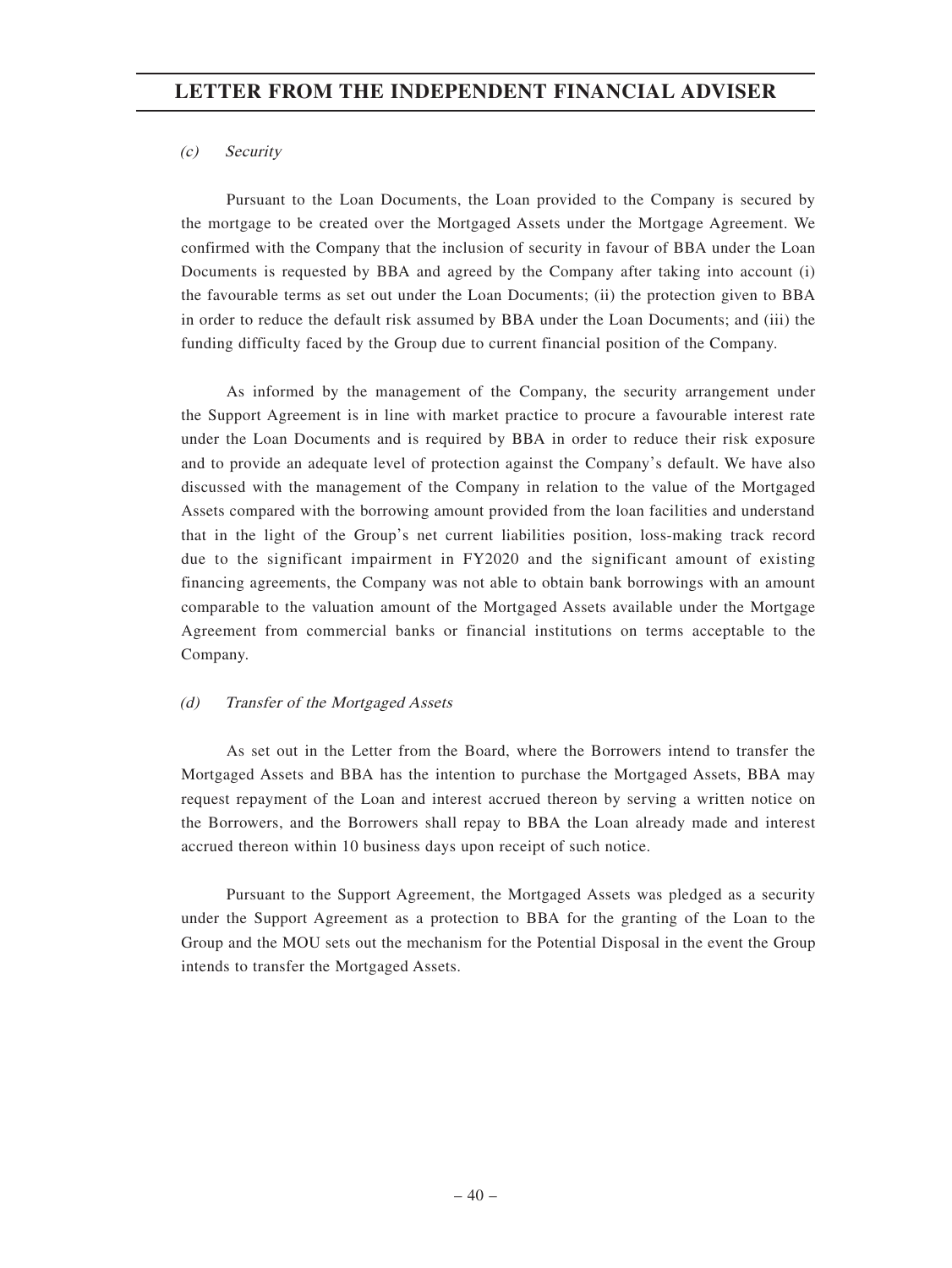Since the Mortgaged Assets are the collateral of the Loan, the repayment of the Loan is a prerequisite in order for BBA to release the security of the Loan. As such, where the Borrowers intend to transfer the Mortgaged Assets and BBA has the intention to purchase the Mortgaged Assets, we are of the view that the subsequent release of the security and request of repayment of loan associated with the Potential Disposal is a normal market practice for secured loans of the same nature. Given the above, we consider that such security arrangement is fair and reasonable and is in the interest of the Shareholders as a whole.

#### **RECOMMENDATION**

Having considered the above principal factors and reasons, we consider that although the entering into of the Support Agreement and the Mortgage Agreements is not in the ordinary and usual course of business of the Group, it is on normal commercial terms and is fair and reasonable so far as the Independent Shareholders are concerned and is in the interest of the Company and Shareholders as a whole. Accordingly, we recommend the Independent Board Committee to advise the Independent Shareholders to vote in favor of the ordinary resolutions to be proposed at the EGM for approving the resolutions in respect of the Support Agreement and the Mortgage Agreements and the transactions contemplated thereunder.

> Yours faithfully, For and on behalf of **Octal Capital Limited Alan Fung Louis Chan** Managing Director Director

Note: Mr. Alan Fung has been a responsible officer of Type 1 (dealing in securities) and Type 6 (advising on corporate finance) regulated activities since 2003. Mr. Fung has more than 28 years of experience in corporate finance and investment banking and has participated in and completed various advisory transactions in respect of mergers and acquisitions, connected transactions and transactions subject to the compliance to the Takeovers Code of listed companies in Hong Kong.

Mr. Louis Chan has been a responsible officer of Type 1 (dealing in securities) and Type 6 (advising on corporate finance) regulated activities since 2008. Mr. Chan has more than 20 years of experience in corporate finance and investment banking and has participated in and completed various advisory transactions in respect of mergers and acquisitions, connected transactions and transactions subject to the compliance to the Takeovers Code of listed companies in Hong Kong.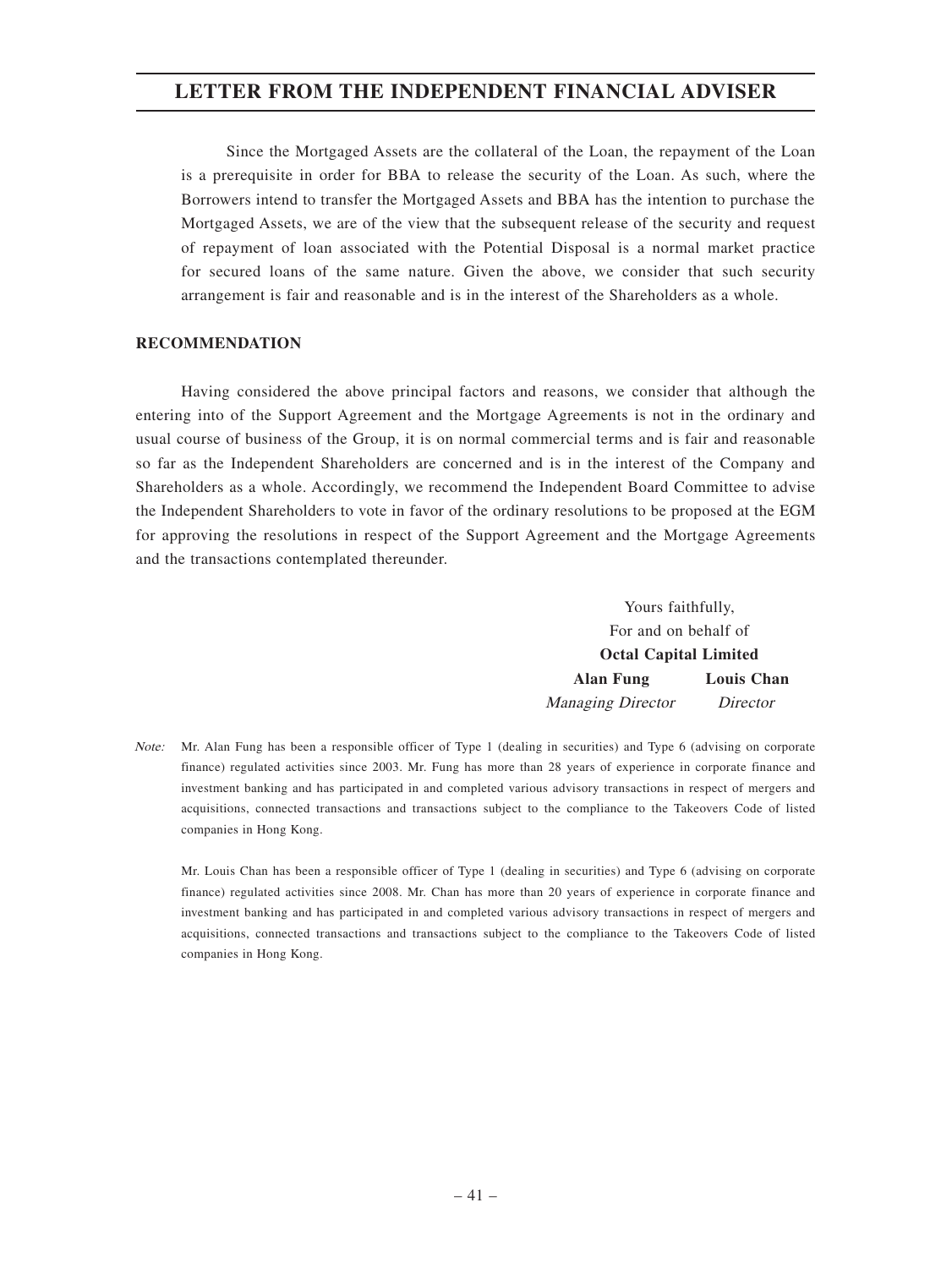### **1. RESPONSIBILITY STATEMENT**

This circular, for which the Directors collectively and individually accept full responsibility, includes particulars given in compliance with the Listing Rules for the purpose of giving information with regard to the Company. The Directors having made all reasonable enquiries, confirm that to the best of their knowledge and belief the information contained in this circular is accurate and complete in all material respects and not misleading or deceptive, and there are no other matters the omission of which would make any statement herein or this circular misleading.

#### **2. DISCLOSURE OF INTERESTS**

#### **(a) Interests of Directors and chief executive of the Company**

As at the Latest Practicable Date, the interests and short positions of the Directors and chief executive of the Company in the Shares, underlying Shares or debentures of the Company or its associated corporations (within the meaning of Part XV of the SFO) which (i) were required to be notified to the Company and the Stock Exchange pursuant to Divisions 7 and 8 of Part XV of the SFO (including interests and short positions which they were taken or deemed to have under such provisions of the SFO); or (ii) were required, pursuant to section 352 of the SFO, to be entered in the register referred therein; or (iii) were required to be notified to the Company and the Stock Exchange pursuant to the Model Code for Securities Transactions by Directors of Listed Issuers contained in the Listing Rules, were as follows:

| <b>Name of Director</b>                            | Long position/<br>short position | Nature of<br>interests                              | Number and<br>class of<br><b>Shares</b> | Approximate<br>percentage<br>of<br>shareholding<br>(Note 3) |
|----------------------------------------------------|----------------------------------|-----------------------------------------------------|-----------------------------------------|-------------------------------------------------------------|
| Mr. Wu Xiao An<br>(also known as<br>Mr. Ng Siu On) | Long position                    | Beneficial owner                                    | 8,320,041<br>ordinary                   | $0.65\%$                                                    |
| (Note 1)                                           | Long position                    | Trustee and interest in a<br>controlled corporation | 33,993,385<br>ordinary                  | $2.65\%$                                                    |
| Mr. Wang Yunxian<br>(Note 2)                       | Long position                    | Beneficial owner                                    | 6,471,143<br>ordinary                   | $0.50\%$                                                    |
|                                                    | Long position                    | Trustee and interest in a<br>controlled corporation | 33,993,385<br>ordinary                  | $2.65\%$                                                    |

#### **The Company**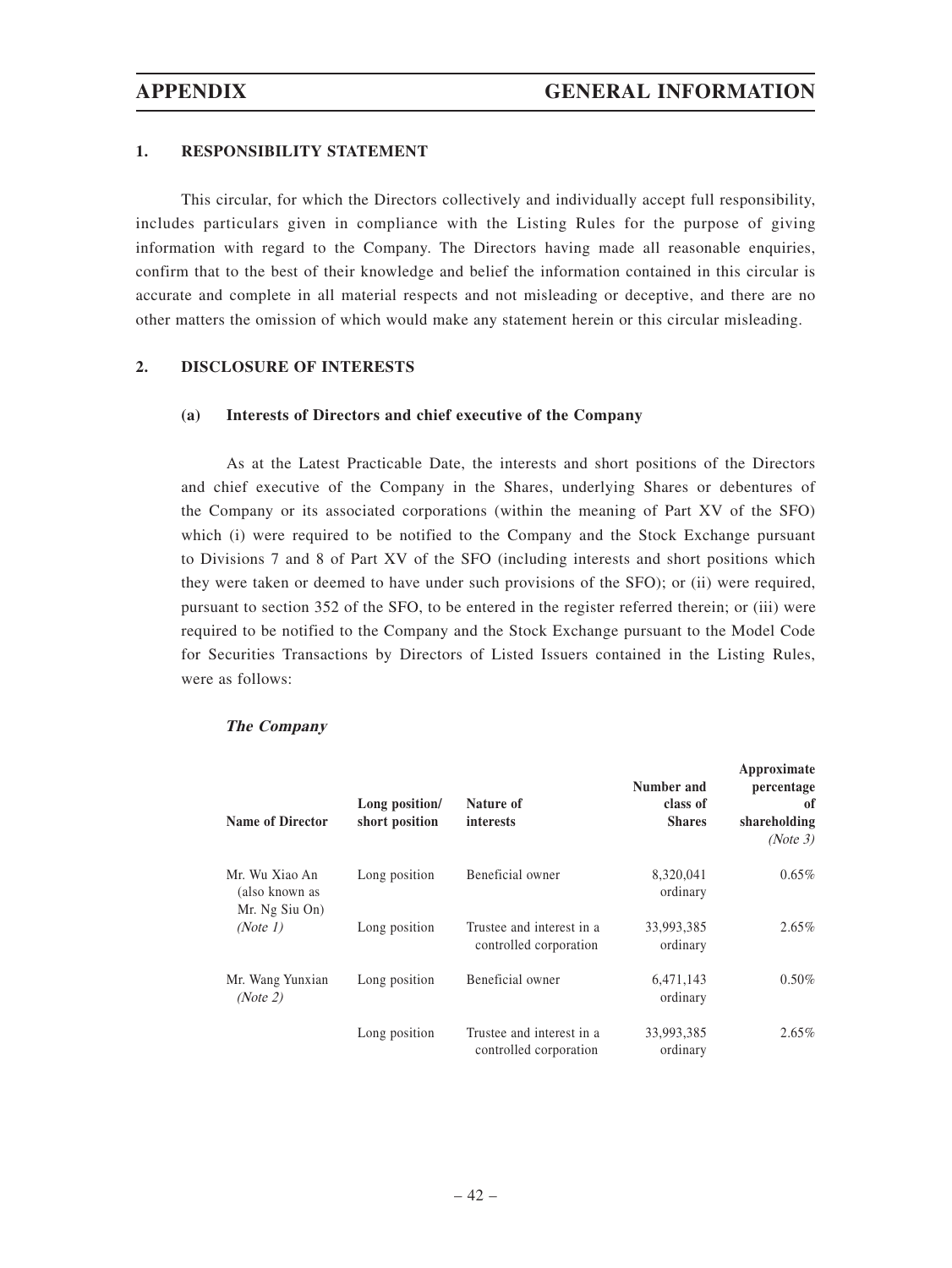Notes:

- (1) Mr. Wu Xiao An is a trustee of the discretionary trust (which holds 33,993,385 Shares for the beneficiaries) under the share incentive scheme established by Lead In Management Limited ("**Lead In**") in 2011 (the "**Incentive Scheme**") and holds 50% interests in Lead In. Accordingly, Mr. Wu is deemed or taken to be interested in approximately 2.65% of the issued share capital of the Company.
- (2) Mr. Wang Yunxian is a trustee of the discretionary trust (which holds 33,993,385 Shares for the beneficiaries) under the Incentive Scheme and holds 50% interests in Lead In. Accordingly, Mr. Wang is deemed or taken to be interested in approximately 2.65% of the issued share capital of the Company.
- (3) These percentages are calculated on the basis of 1,282,211,794 Shares in issue as at the Latest Practicable Date.

Save as disclosed above, as at the Latest Practicable Date, none of the Directors nor the chief executive of the Company had or was deemed to have any interests and short positions in the Shares, underlying Shares or debentures of the Company or its associated corporations (within the meaning of Part XV of the SFO) which (i) were required to be notified to the Company and the Stock Exchange pursuant to Divisions 7 and 8 of Part XV of the SFO (including interests and short positions which they were taken or deemed to have under such provisions of the SFO); or (ii) were required, pursuant to section 352 of the SFO, to be entered in the register referred to therein; or (iii) were required to be notified to the Company and the Stock Exchange pursuant to the Model Code for Securities Transactions by Directors of Listed Issuers under the Listing Rules.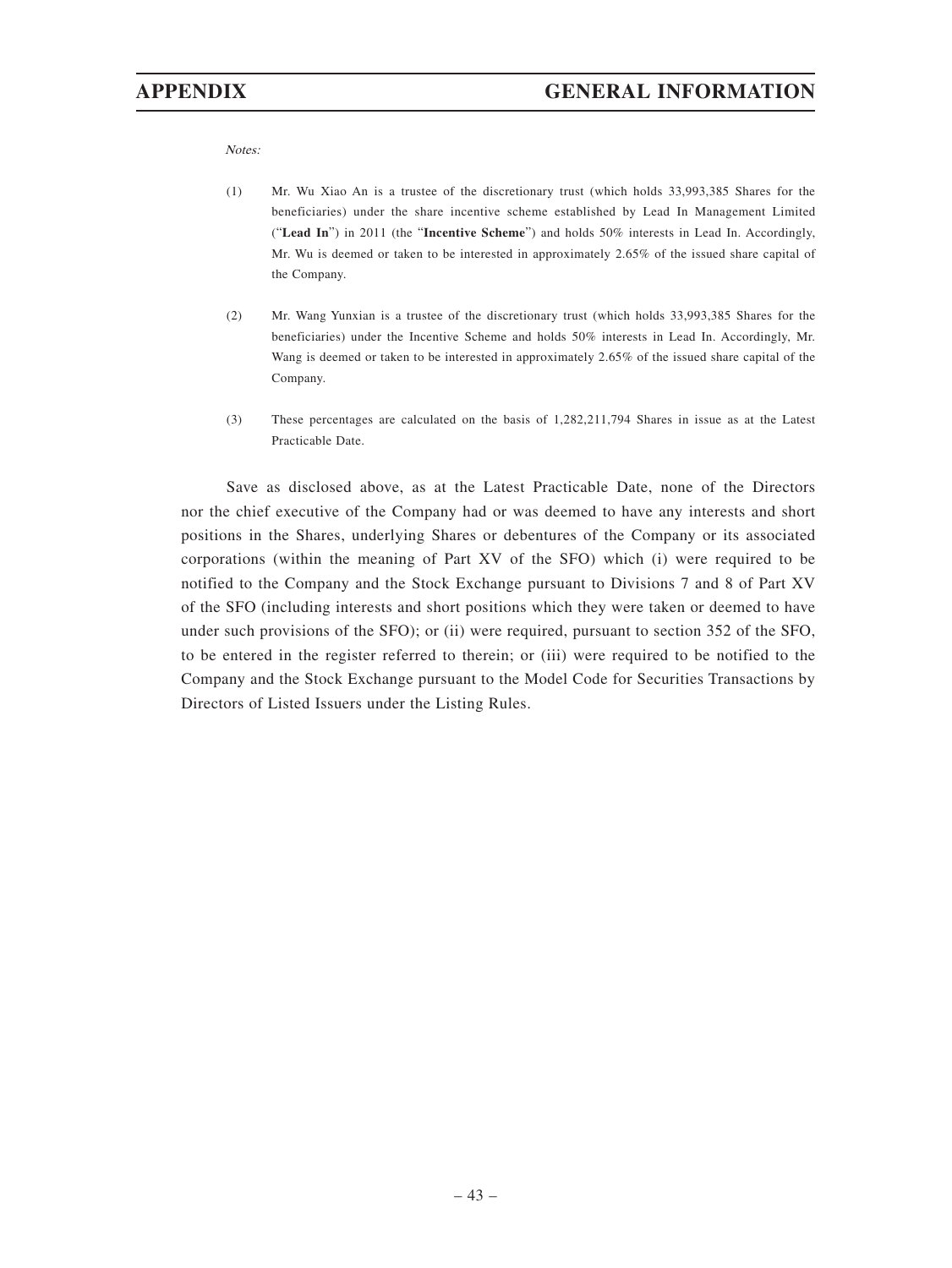### **(b) Interests of substantial shareholders of the Company**

So far as is known to the Directors, as at the Latest Practicable Date, each of the following persons (other than a Director or chief executive of the Company) had, or was deemed to have, interests or short positions in the Shares or underlying Shares which would fall to be disclosed to the Company and the Stock Exchange under the provisions of Divisions 2 and 3 of Part XV of the SFO, or, who was, directly or indirectly, interested in 10% or more of any class of shares carrying rights to vote in all circumstances at general meetings of any other member of the Group:

| <b>Name of Shareholder</b>                                                                                                                   | <b>Nature of interests</b>              | Number and<br>class of Shares | Approximate<br>percentage of<br>shareholding<br>(Note 6) |
|----------------------------------------------------------------------------------------------------------------------------------------------|-----------------------------------------|-------------------------------|----------------------------------------------------------|
| <b>Brilliance Investment</b><br>Holdings Limited<br>("Brilliance Investment")                                                                | Beneficial owner                        | $400,000,000$ (L)<br>Ordinary | 31.20%                                                   |
| Brilliance China (Note 1)                                                                                                                    | Interest in a controlled<br>corporation | $400,000,000$ (L)<br>Ordinary | 31.20%                                                   |
| Huachen Automotive Group<br>Holdings Company Limited*<br>(華晨汽車集團控股有限公司)<br>("Huachen") (Note 2)                                              | Interest in a controlled<br>corporation | $400,000,000$ (L)<br>Ordinary | 31.20%                                                   |
| Xinhua Investment Holdings Limited<br>("Xinhua Investment")                                                                                  | Beneficial owner                        | $400,000,000$ (L)<br>Ordinary | 31.20%                                                   |
| Mianyang Xinhua Internal<br>Combustion Engine Joint Stock<br>Company Limited*<br>(綿陽新華內燃機股份有限公司)<br>("Xinhua Combustion Engine")<br>(Note 3) | Interest in a controlled<br>corporation | $400,000,000$ (L)<br>Ordinary | 31.20%                                                   |
| Sichuan Yibin Pushi Group Co., Ltd.<br>("Pushi Group") (Note 4)                                                                              | Interest in a controlled<br>corporation | $400,000,000$ (L)<br>Ordinary | 31.20%                                                   |
| Sichuan Province Yibin Wuliangye<br>Group Co., Ltd.*<br>(四川省宜賓五糧液集團有限公司)<br>("Wuliangye") (Note 5)                                           | Interest in a controlled<br>corporation | $400,000,000$ (L)<br>Ordinary | 31.20%                                                   |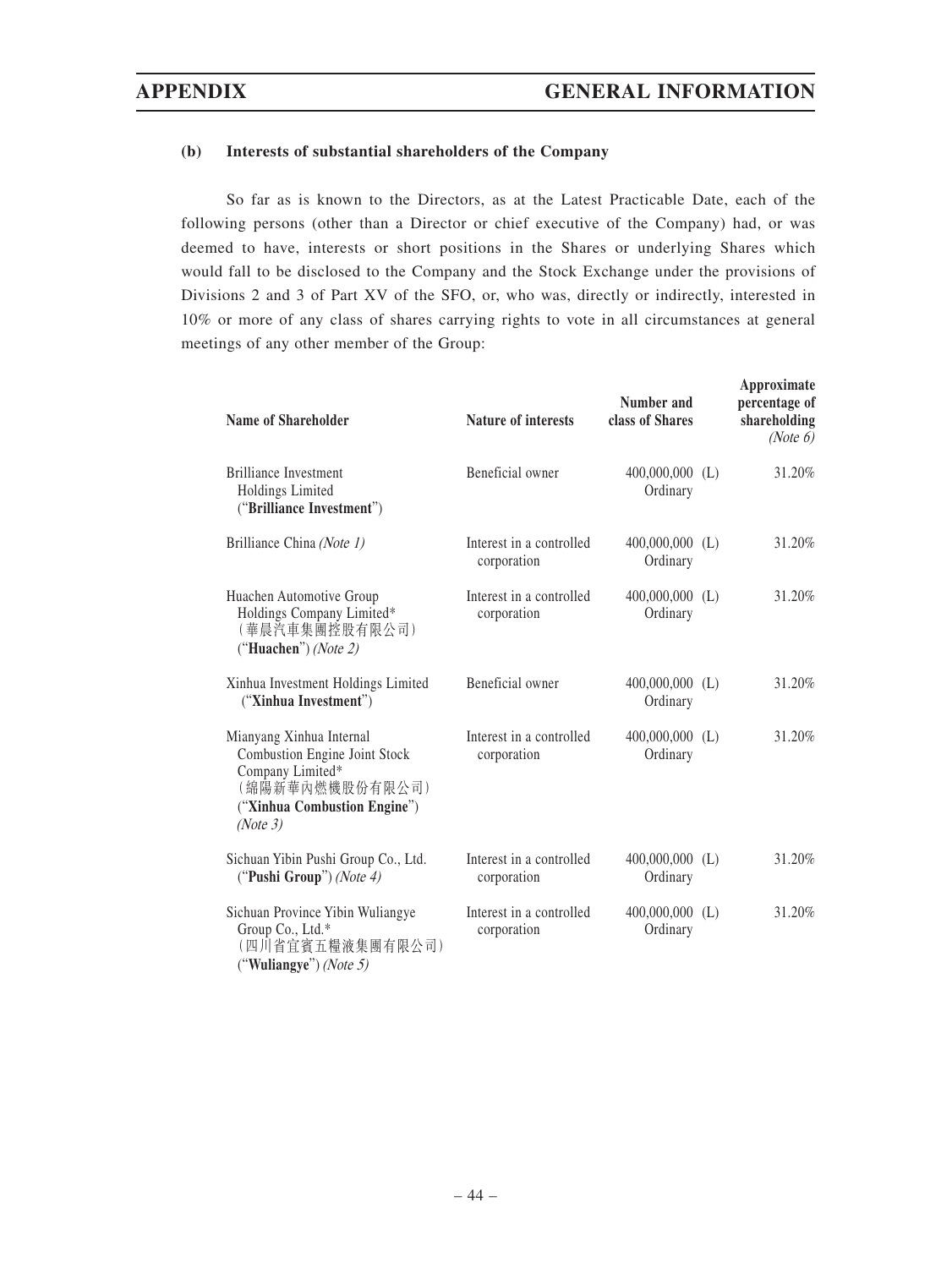Notes:

- (1) Brilliance Investment is wholly-owned by Brilliance China and Brilliance China is deemed or taken to be interested in approximately 31.20% of the issued share capital of the Company in which Brilliance Investment is interested.
- (2) Brilliance China is beneficially owned as to approximately 30.43% by Huachen and Huachen is deemed or taken to be interested in approximately 31.20% of the issued share capital of the Company in which Brilliance Investment is interested.
- (3) Xinhua Investment is a direct wholly-owned subsidiary of Xinhua Combustion Engine and Xinhua Combustion Engine is deemed or taken to be interested in approximately 31.20% of the issued share capital of the Company in which Xinhua Investment is interested.
- (4) Xinhua Combustion Engine is a direct non wholly-owned subsidiary of Pushi Group and Pushi Group is deemed or taken to be interested in approximately 31.20% of the issued share capital of the Company in which Xinhua Investment is interested.
- (5) Pushi Group is a direct wholly-owned subsidiary of Wuliangye and Wuliangye is deemed or taken to be interested in approximately 31.20% of the issued share capital of the Company in which Xinhua Investment is interested.
- (6) These percentages are calculated on the basis of 1,282,211,794 Shares in issue as at the Latest Practicable Date.

#### (L) – Long Position

Save as disclosed above, as at the Latest Practicable Date, no other persons (other than a Director and chief executive of the Company) had an interest or short position in the Shares and underlying Shares which would fall to be disclosed under the provisions of Divisions 2 and 3 of Part XV of the SFO or were directly or indirectly interested in 10% or more of any class of shares carrying rights to vote in all circumstances at general meetings of any other member of the Group.

## **3. SERVICE CONTRACTS**

As at the Latest Practicable Date, none of the Directors had any existing or proposed service contracts with any member of the Group (excluding contracts expiring or determinable by the Company within one year without payment of compensation (other than statutory compensation)).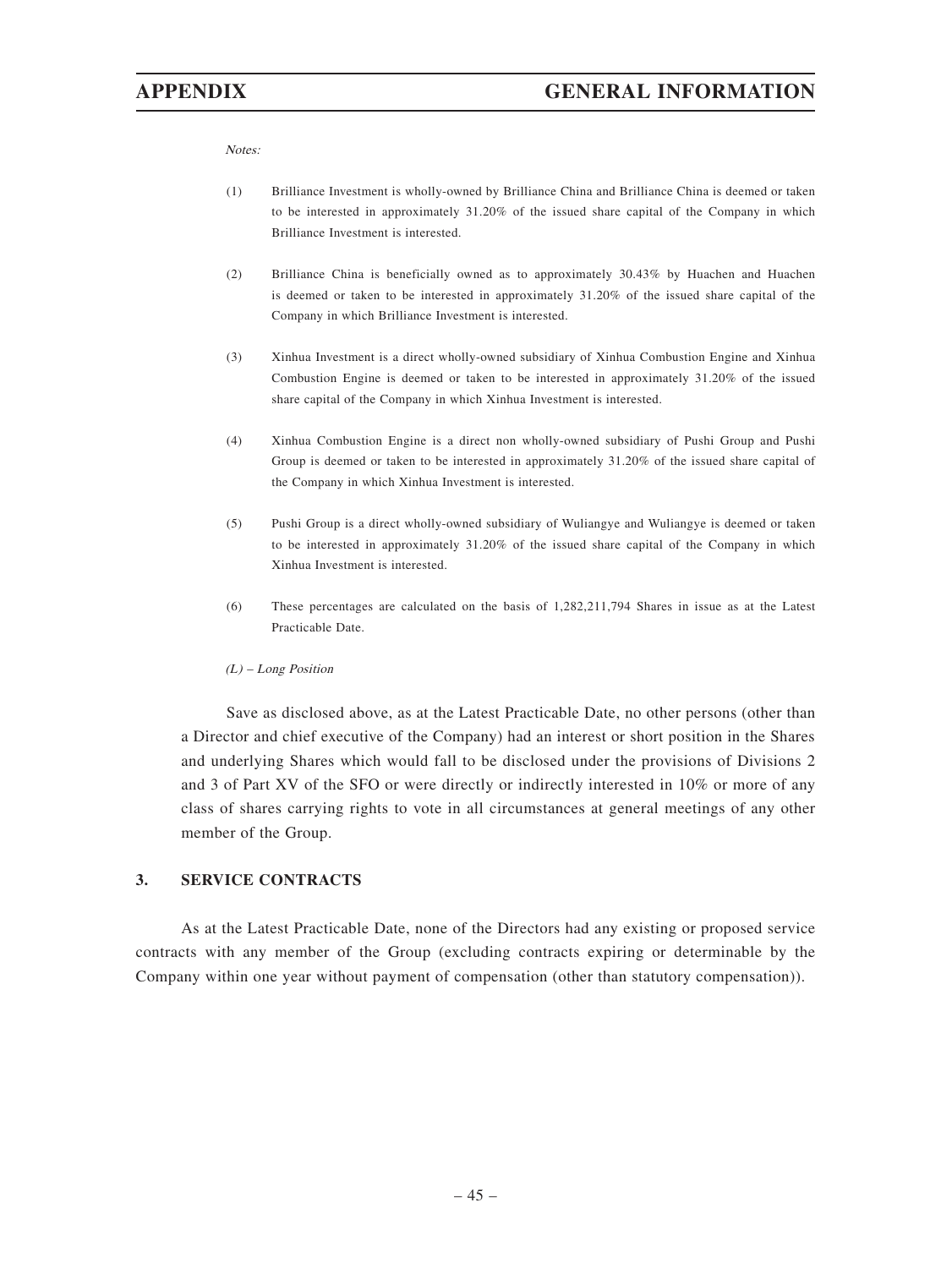### **4. OTHER INTERESTS OF THE DIRECTORS**

As at the Latest Practicable Date:

- (a) save as disclosed in this circular, none of the Directors had any direct or indirect interest in any assets which have, since 31 December 2020, being the date of the latest published audited consolidated financial statements of the Group were made up, been acquired or disposed of by, or leased to, or are proposed to be acquired or disposed of by, or leased to any member of the Group; and
- (b) save as disclosed in this circular, none of the Directors was materially interested in any contract or arrangement entered into by any member of the Group which contract or arrangement was subsisting as at the Latest Practicable Date and which is significant in relation to the business of the Group as a whole.

## **5. EXPERT'S CONSENT AND QUALIFICATION**

The following is the qualification of the professional adviser who has given opinion or advice which is contained in this circular:

| <b>Name</b>   | <b>Qualification</b>                                                                                            |
|---------------|-----------------------------------------------------------------------------------------------------------------|
| Octal Capital | a licensed corporation to carry on Type 1 (dealing in<br>securities) and Type 6 (advising on corporate finance) |
|               | regulated activities under the SFO                                                                              |

Octal Capital has given and has not withdrawn its written consent to the issue of this circular with the inclusion of its letter and all reference to its name in the form and context in which they appear.

As at the Latest Practicable Date, Octal Capital was not beneficially interested in the share capital of any member of the Group nor did it has any right (whether legally enforceable or not) to subscribe for or to nominate persons to subscribe for securities in any member of the Group nor did it have any interest, either direct or indirect, in any assets which have been, since 31 December 2020, being the date to which the latest published audited consolidated financial statements of the Group were made up, acquired, disposed of by, or leased to, or are proposed to be acquired or disposed of by, or leased to any member of the Group.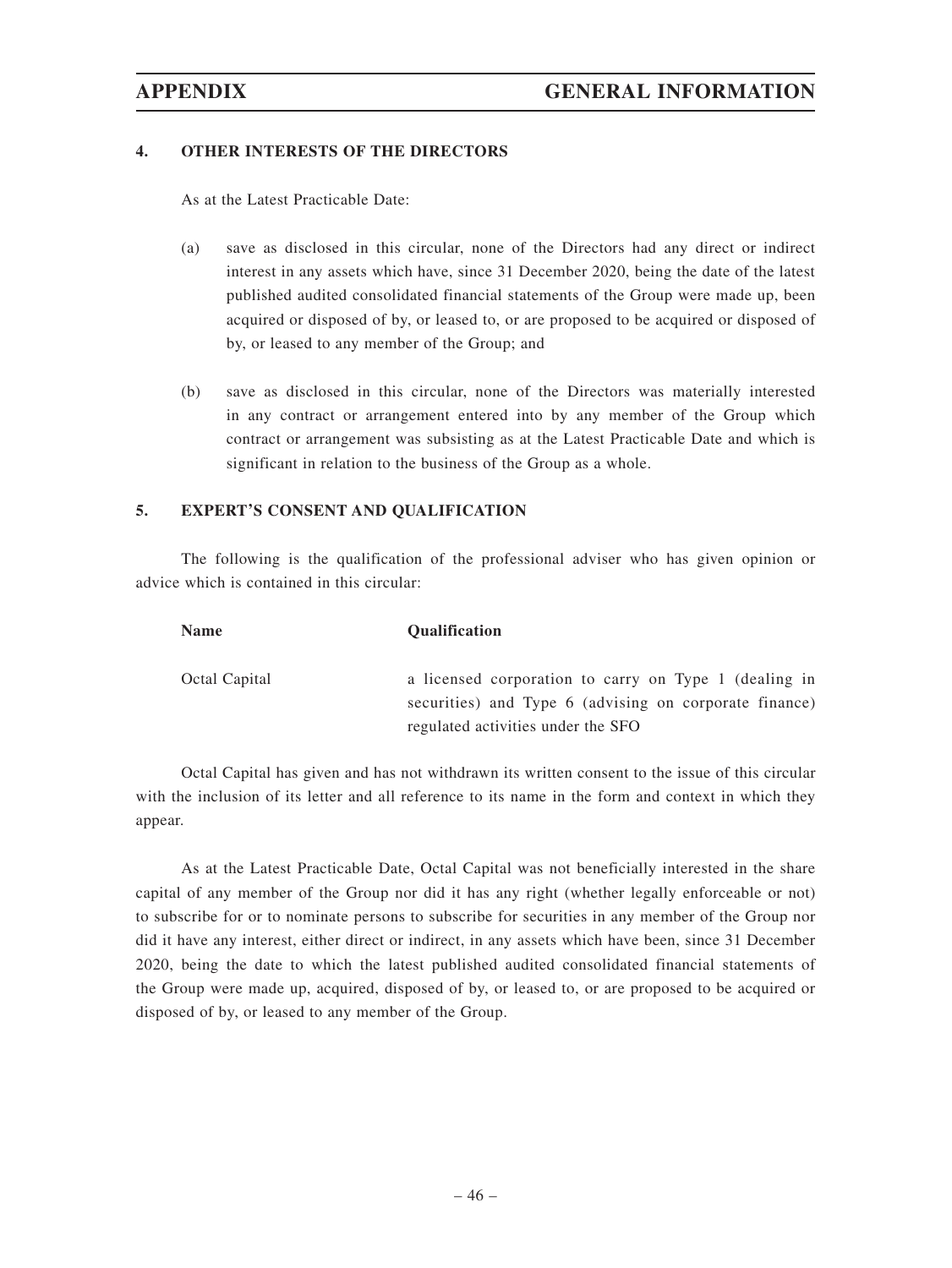## **6. COMPETING INTERESTS**

As at the Latest Practicable Date, none of the Directors and his/her respective associates was interested directly or indirectly in a business, apart from his interest in the Company, which competes or is likely to compete with the business of the Group.

## **7. DIRECTORSHIP AND EMPLOYMENT OF DIRECTORS AND CHIEF EXECUTIVE IN SUBSTANTIAL SHAREHOLDERS**

As at the Latest Practicable Date, save as disclosed below, none of the Directors were a director or employee of a company which had an interest or short position in the Shares and underlying Shares which would fall to be disclosed to the Company under the provisions of Divisions 2 and 3 of Part XV of the SFO:

|                                                    | Name of company which<br>had such discloseable | <b>Position within such</b>        |  |
|----------------------------------------------------|------------------------------------------------|------------------------------------|--|
| <b>Name of Director</b>                            | interest or short position                     | company                            |  |
| Mr. Wu Xiao An<br>(also known as<br>Mr. Ng Siu On) | Brilliance China                               | Chairman and executive<br>director |  |
|                                                    | <b>Brilliance Investment</b>                   | Director                           |  |
| Mr. Wang Yunxian                                   | Xinhua Investment                              | Director                           |  |
| Ms. Ma Nina                                        | Brilliance China                               | Executive director                 |  |
| Mr. Yang Ming                                      | Pushi Group                                    | Vice president                     |  |

#### **8. MATERIAL ADVERSE CHANGE**

As at the Latest Practicable Date, the Directors were not aware of any material adverse change in the financial or trading position of the Group since 31 December 2020, being the date to which the latest published audited consolidated financial statements of the Group were made up.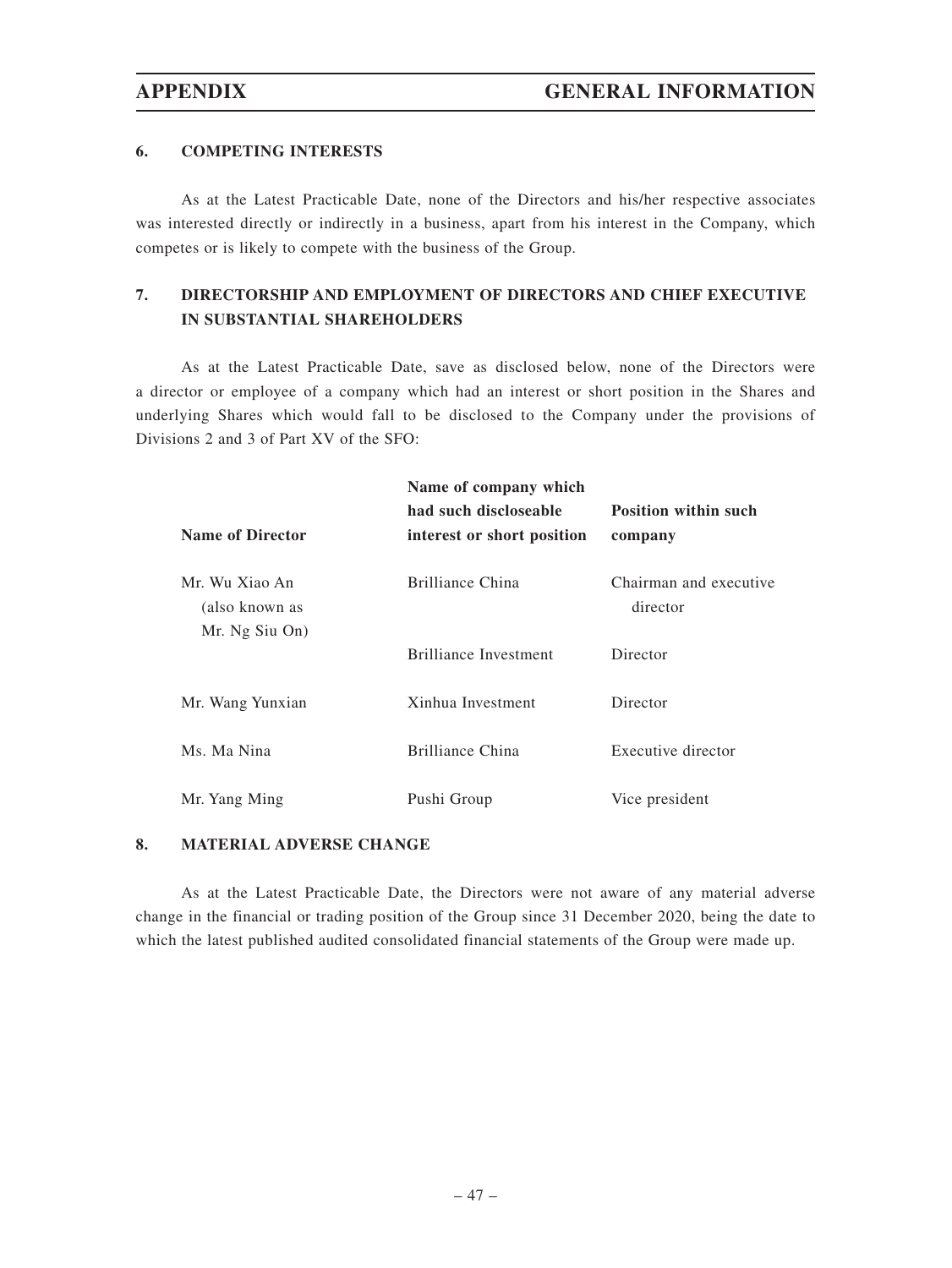## **9. DOCUMENTS AVAILABLE FOR INSPECTION**

Copies of the following documents will be available for inspection during normal business hours (other than Saturdays, Sundays and public holidays in Hong Kong) at the principal place of business of the Company at Suites 1602-05, Chater House, 8 Connaught Road Central, Hong Kong from the date of this circular up to and including the date of the Extraordinary General Meeting:

- (a) the Support Agreement, the Mortgage Agreements (in agreed form) and the MOU;
- (b) the letter of recommendation from the Independent Board Committee, the text of which is set out on pages 18 to 19 of this circular;
- (c) the letter of advice from Octal Capital, the text of which is set out on pages 20 to 41 of this circular; and
- (d) the written consent from Octal Capital referred to in the paragraph headed "Expert's Consent and Qualification" in this appendix.

## **10. MISCELLANEOUS**

The English text of this circular shall prevail over the Chinese text in case of any inconsistency.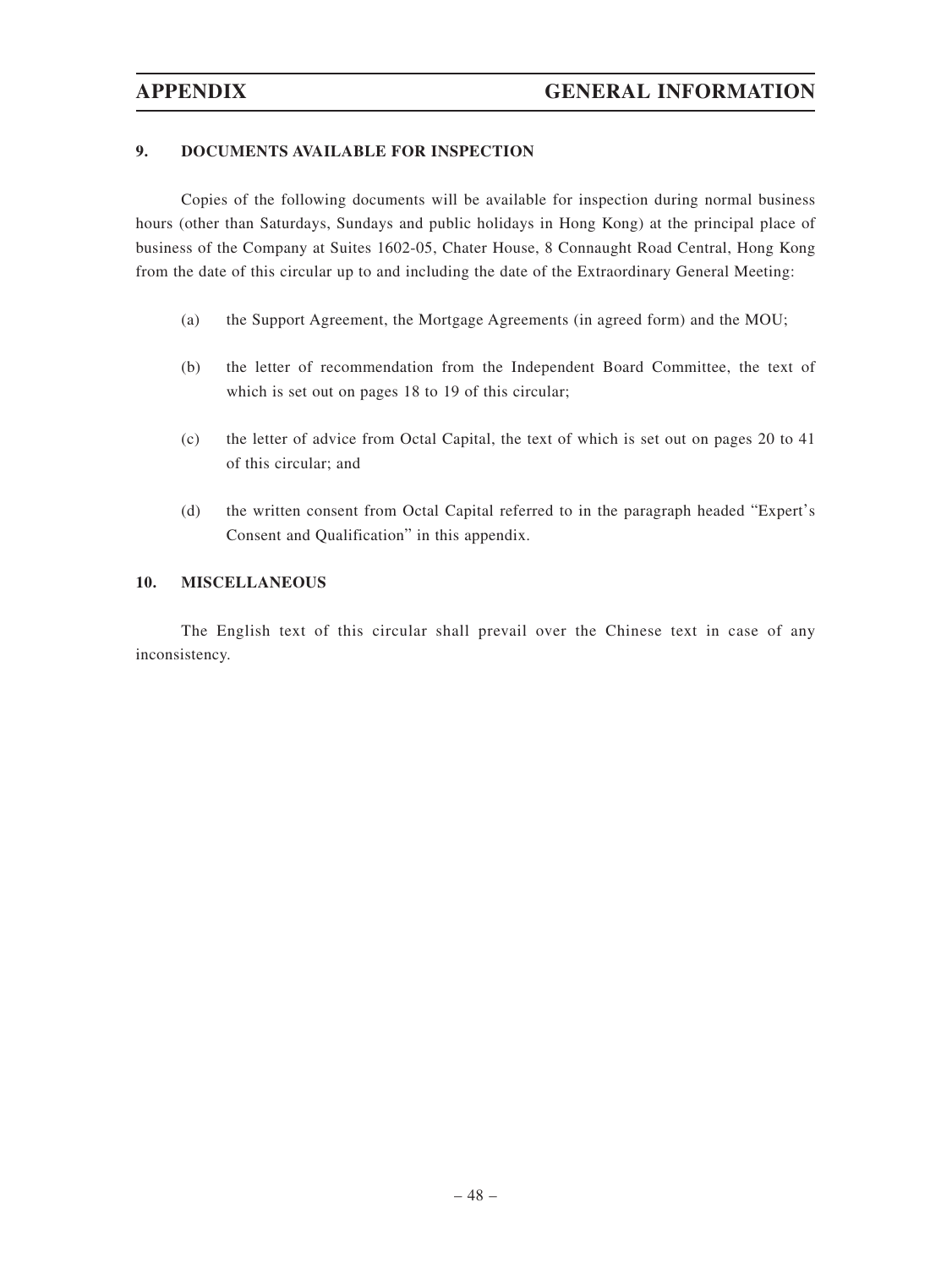

## **XINCHEN CHINA POWER HOLDINGS LIMITED 新晨中國動力控股有限公 司**

(Incorporated in the Cayman Islands with limited liability) **(Stock Code: 1148)**

**NOTICE IS HEREBY GIVEN** that an extraordinary general meeting of Xinchen China Power Holdings Limited (the "**Company**") will be held at Pheasant Room, 1st Floor, Mandarin Oriental, Hong Kong, 5 Connaught Road Central, Hong Kong on Monday, 23 August 2021 at 9:00 a.m., for the purposes of considering and, if thought fit, passing, with or without modification, the following resolution as ordinary resolution of the Company:

#### **ORDINARY RESOLUTION**

## "**THAT**

(a) the support agreement  $(\bar{\chi}$ 持協議) (as supplemented and revised by a supplemental agreement thereto dated 2 July 2021, the "**Support Agreement**") (a copy of which has been produced to this meeting marked "A" and initialled by the chairman of this meeting for the purpose of identification) dated 11 May 2021 entered into between BMW Brilliance Automotive Ltd.\*(華晨寶馬汽車有限公司)("**BBA**"), Mianyang Xinchen Engine Co., Ltd.\*(綿陽新晨動力機械有限公司)(an indirect wholly-owned subsidiary of the Company) ("**Mianyang Xinchen**"), Xinchen Engine (Shenyang) Co., Limited\*(新晨動力機械(瀋陽)有限公司)(an indirect wholly-owned subsidiary of the Company) ("**Shenyang Xinchen**") and Mianyang Xinchen Engine Co., Ltd. Shenyang Branch\*(綿陽新晨動力機械有限公司瀋陽分公司)(the branch company of Mianyang Xinchen) ("**Mianyang Xinchen (Shenyang Branch**)", together with Mianyang Xinchen and Shenyang Xinchen, the "**Borrowers**") in relation to, among others, a secured interest-bearing loan (the "**Loan**") in the principal amount of RMB500,000,000 to be advanced by BBA to the Borrower as set out in the paragraph headed "Letter from the Board – Support Agreement" contained in the circular of the Company dated 30 July 2021 (the "**Circular**") (a copy of which has been produced to this meeting marked "B" and initialled by the chairman of this meeting for the purpose of identification), together with the transactions contemplated thereunder, be and are hereby approved;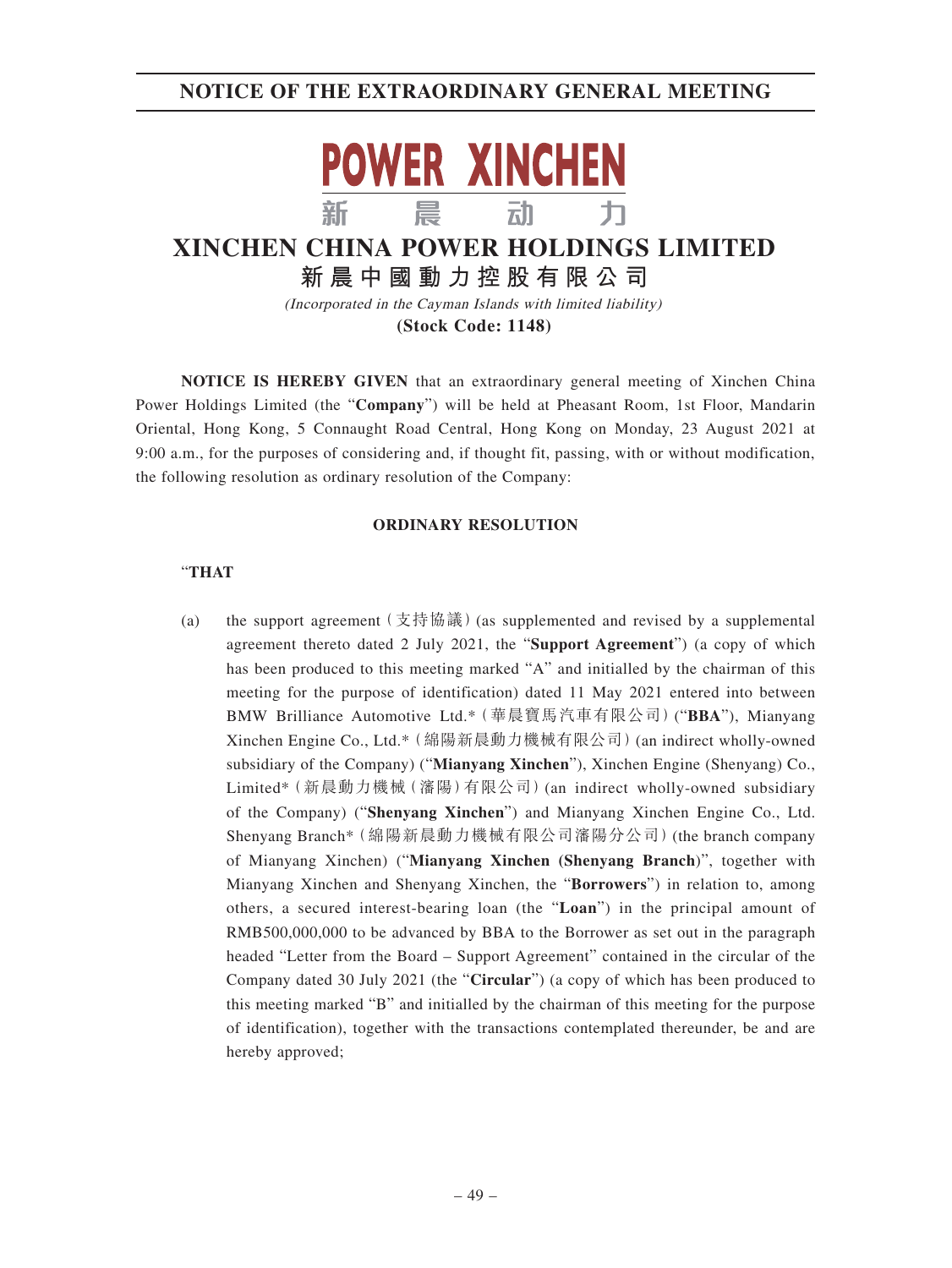- (b) each of the four mortgage agreements(抵押合同)(the "**Mortgage Agreements**") (a copy of which has been produced to this meeting marked "C" and initialled by the chairman of this meeting for the purpose of identification) to be entered into between the Borrowers with BBA, pursuant to which mortgages over the Mortgaged Assets (as defined in the Circular) will be created in favour of BBA as security for, among others, the Loan as set out in the paragraph headed "Letter from the Board – Mortgage Agreements" contained in the Circular, together with the transactions contemplated thereunder, be and are hereby approved; and
- (c) any director of the Company (the "**Director**") be and are hereby authorized, for and on behalf of the Company, to do all such things and exercise all powers which he/ she considers necessary or desirable or expedient in connection with the Support Agreement and the Mortgage Agreements or otherwise in connection with the implementation of the transactions contemplated thereunder, including without limitation the execution, amendment, supplement, delivery, waiver, submission and implementation of any of the Support Agreement and the Mortgage Agreements and any further documents or agreements, and any Director and the company secretary of the Company or two Directors be authorized to affix the common seal of the Company (if required) on any document or deed as they consider appropriate."

By order of the board of directors **Xinchen China Power Holdings Limited Ngai Ka Yan** Company Secretary

Hong Kong, 30 July 2021

Registered Office: Windward 3 Regatta Office Park PO Box 1350 Grand Cayman KY1-1108 Cayman Islands

Head office and principal place of business: Suites 1602-05 Chater House 8 Connaught Road Central Hong Kong

\* for identification purposes only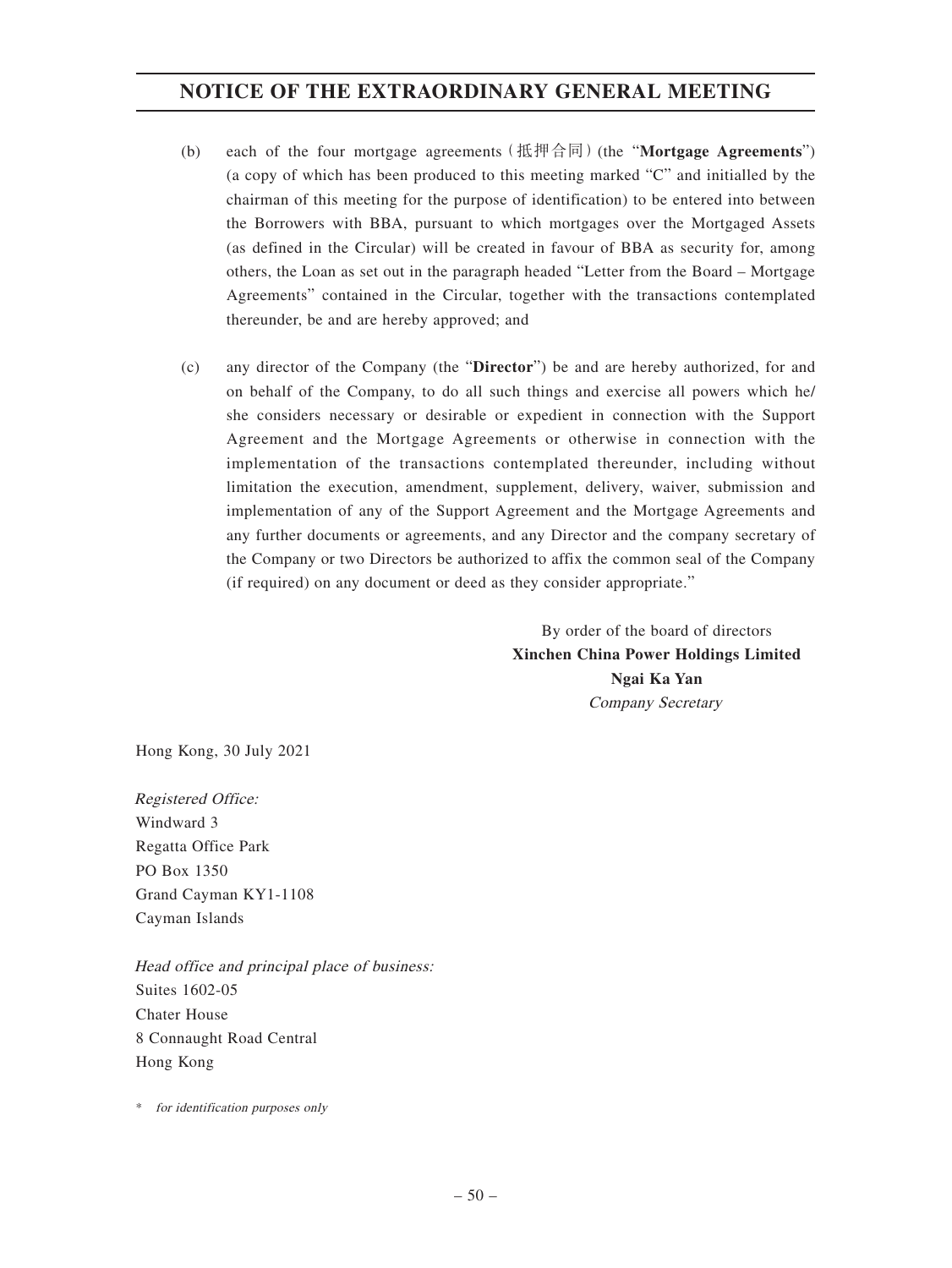Notes:

- 1. A shareholder entitled to attend and vote at the above meeting may appoint one or more than one proxies to attend and to vote on a poll in his stead. On a poll, votes may be given either personally (or in the case of a shareholder being a corporation, by its duly authorised representative) or by proxy. A proxy need not be a shareholder of the Company.
- 2. Where there are joint registered holders of any share, any one of such persons may vote at the meeting, either personally or by proxy, in respect of such share as if he were solely entitled thereto; but if more than one of such joint holders are present at the meeting personally or by proxy, that one of the said persons so present whose name stands first on the register of members of the Company in respect of such shares shall alone be entitled to vote in respect thereof.
- 3. In order to be valid, the form of proxy duly completed and signed in accordance with the instructions printed thereon together with the power of attorney or other authority, if any, under which it is signed or a notarially certified copy thereof must be delivered to the office of the Company's branch registrar and transfer office in Hong Kong, Computershare Hong Kong Investor Services Limited, at 17M Floor, Hopewell Centre, 183 Queen's Road East, Wanchai, Hong Kong not less than 48 hours before the time appointed for holding the meeting or any adjournment thereof.
- 4. Completion and return of the form of proxy will not preclude shareholders from attending and voting in person at the meeting if shareholders so wish.
- 5. The Hong Kong branch register of members of the Company will be closed from Wednesday, 18 August 2021 to Monday, 23 August 2021, both days inclusive, during which period no transfer of shares will be registered. Only shareholders of the Company whose names appear on the register of members of the Company on Wednesday, 18 August 2021 or their proxies or duly authorised corporate representatives are entitled to attend the meeting. In order to qualify for attending the meeting, all properly completed transfer forms accompanied by the relevant share certificates must be lodged with the Company's branch share registrar and transfer office in Hong Kong, Computershare Hong Kong Investor Services Limited, at Shops 1712-1716, 17th Floor, Hopewell Centre, 183 Queen's Road East, Wanchai, Hong Kong for registration not later than 4:30 p.m. on Tuesday, 17 August 2021.
- 6. The ordinary resolution set out in this notice of extraordinary general meeting will be put forward to independent shareholders to vote by way of a poll.
- 7. In view of the pandemic of COVID-19, the following precautionary measures will be implemented at the meeting (or any adjournment thereof) to protect our shareholders from the risk of infection:
	- (i) Compulsory body temperature check will be conducted for all shareholders, proxies and other attendees at the entrance of the meeting venue. Any person with a body temperature above the reference range recommended by the Department of Health of The Government of the Hong Kong Special Administrative Region of the People's Republic of China ("**Hong Kong Government**") from time to time, or is exhibiting flu-like symptoms, may be denied entry into the meeting venue or be required to leave the meeting venue.
	- (ii) Each attendee may be asked to complete and submit a health declaration form prior to entry into the meeting venue. Anyone who responds positively to any of the questions in the health declaration form may be denied entry into the meeting venue or be required to leave the meeting venue.